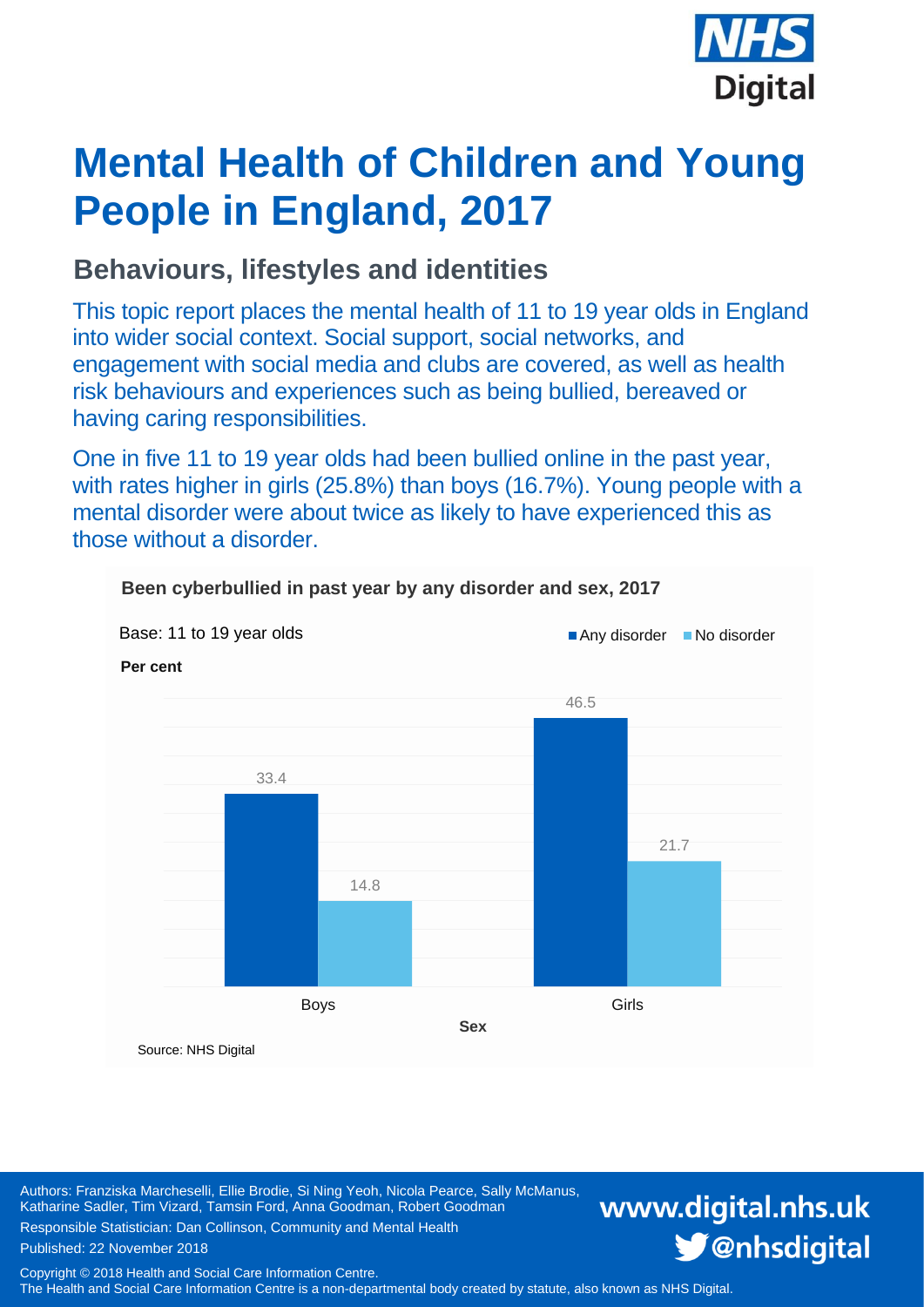### <span id="page-1-0"></span>**Main findings**

### **Social context of adolescence**

**Social media:** Nearly all 11 to 19 year olds had used social media (95.1%), and eight in ten used it every day. A quarter agreed that they compared themselves with others when they were online. One in five (21.2%) had been bullied online in the past year.

**Experiences:** One in three (36.2%) 11 to 19 year olds was bullied offline in the past year. Most had experienced a stressful life event, with the most common being parental separation. About one in five (18.4%) had at least some responsibilities to provide care for other people.

**Social networks:** About one in a hundred 11 to 19 year olds felt that they had no one, or just one person, in their life that they were close to. About a quarter (23.1%) did not participate in any clubs or organisations, either in or out of school.

**Behaviours:** A minority of 11 to 16 year olds had tried alcohol (24.2%), an illicit drug (5.2%), or cigarettes (9.0%). One in eight (12.5%) had tried e-cigarettes, with boys more likely to try them than girls.

One in twenty 11 to 16 year olds, and one in seven 17 to 19 year olds, had selfharmed or attempted suicide at some point. Rates in girls were twice that of boys.

**Identity:** While most 14 to 19 year olds described themselves as heterosexual, one in ten identified as lesbian, gay, bisexual or other. Girls (13.2%) were more likely to do so than boys (7.1%).

### **Social context of mental health**

Young people with a mental disorder were more likely than those without to have:

- Spent longer (four hours or more) on social media, compared themselves to others when online, and felt that the number of 'likes' they got affected their mood
- Been bullied and bullied others, both online and offline
- Experienced some types of adverse life events, like parental separation and financial crisis
- Low levels of social support and a smaller social network
- Self-harmed or attempted suicide both in the past four weeks and at some point in their life
- Not participated in clubs or organisations, in or out of school
- Tried alcohol, illicit drugs, tobacco and e-cigarettes
- Not identified as heterosexual.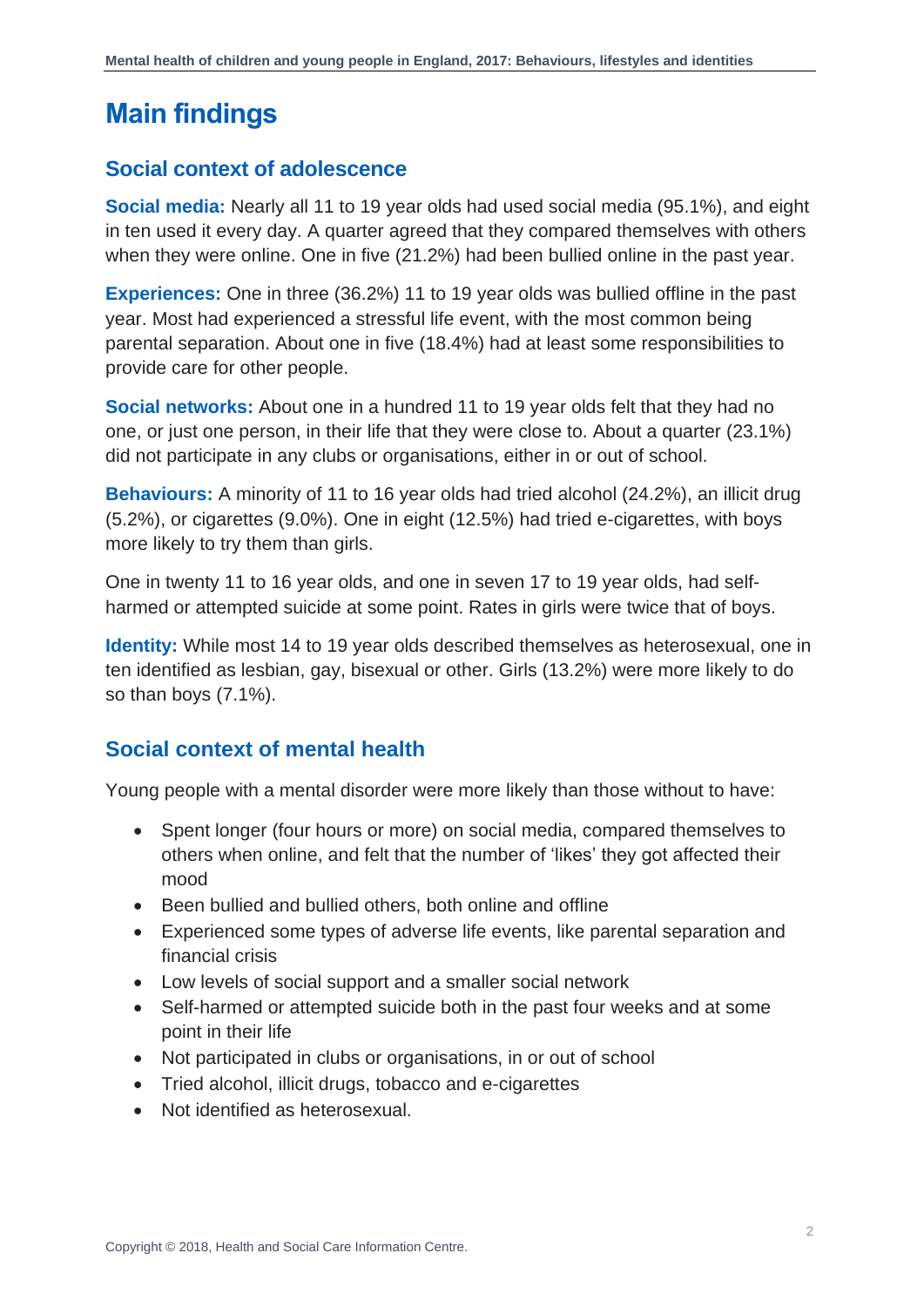| <b>Contents</b>                                 |                |
|-------------------------------------------------|----------------|
| <b>Main findings</b>                            | $\overline{2}$ |
| <b>Acknowledgements</b>                         | 5              |
| <b>Introduction</b>                             | 6              |
| <b>Background</b>                               | 7              |
| Terminology                                     | 8              |
| Social media use                                | 9              |
| <b>Cyberbullying</b>                            | 15             |
| <b>Bullying</b>                                 | 18             |
| <b>Participation in clubs and organisations</b> | 21             |
| <b>Social support and social networks</b>       | 23             |
| <b>Caring responsibilities</b>                  | 24             |
| <b>Self-harm and suicide attempt</b>            | 25             |
| <b>Stressful life events</b>                    | 28             |
| <b>Smoking</b>                                  | 29             |
| <b>Drinking</b>                                 | 32             |
| <b>Drug Use</b>                                 | 34             |
| <b>Sexual Identity</b>                          | 37             |
| <b>Discussion</b>                               | 38             |
| <b>Methods</b>                                  | 41             |
| <b>Definitions</b>                              | 42             |
| <b>References</b>                               | 45             |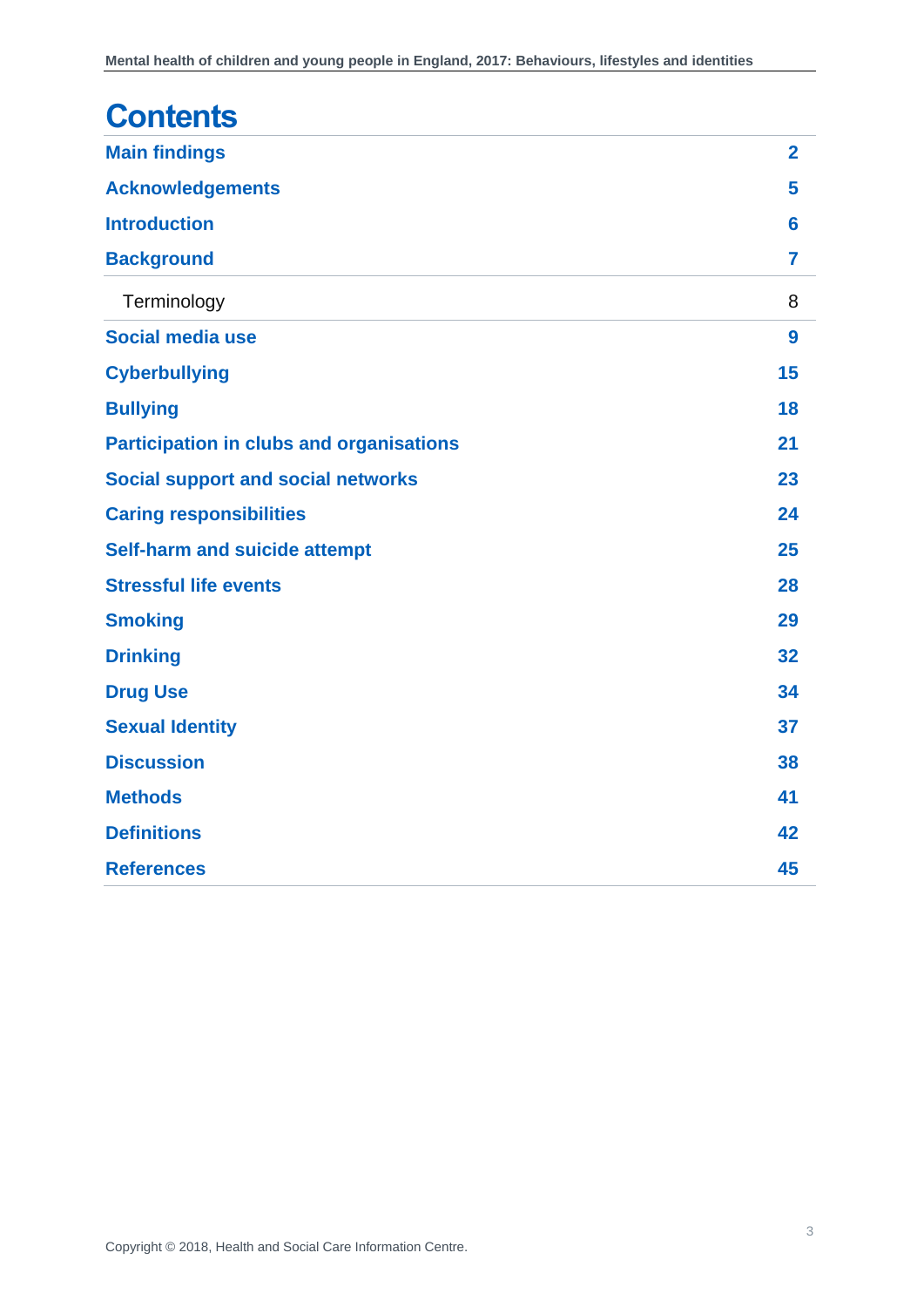### **This is an Official Statistics publication**



#### **This document is published by NHS Digital, part of the Government Statistical Service**.

All official statistics should comply with the UK Statistics Authority's Code of Practice for Official Statistics which promotes the production and dissemination of official statistics that inform decision making.

Find out more about the Code of Practice for Official Statistics at <https://www.statisticsauthority.gov.uk/code-of-practice/>

This report may be of interest to people working with children and young people in health, social care or educational settings, as well as to policy officials, commissioners of health and care services, and parents, young people and the general public. The behaviours, lifestyles and identities of 11 to 19 year olds are presented alongside associations with mental disorder.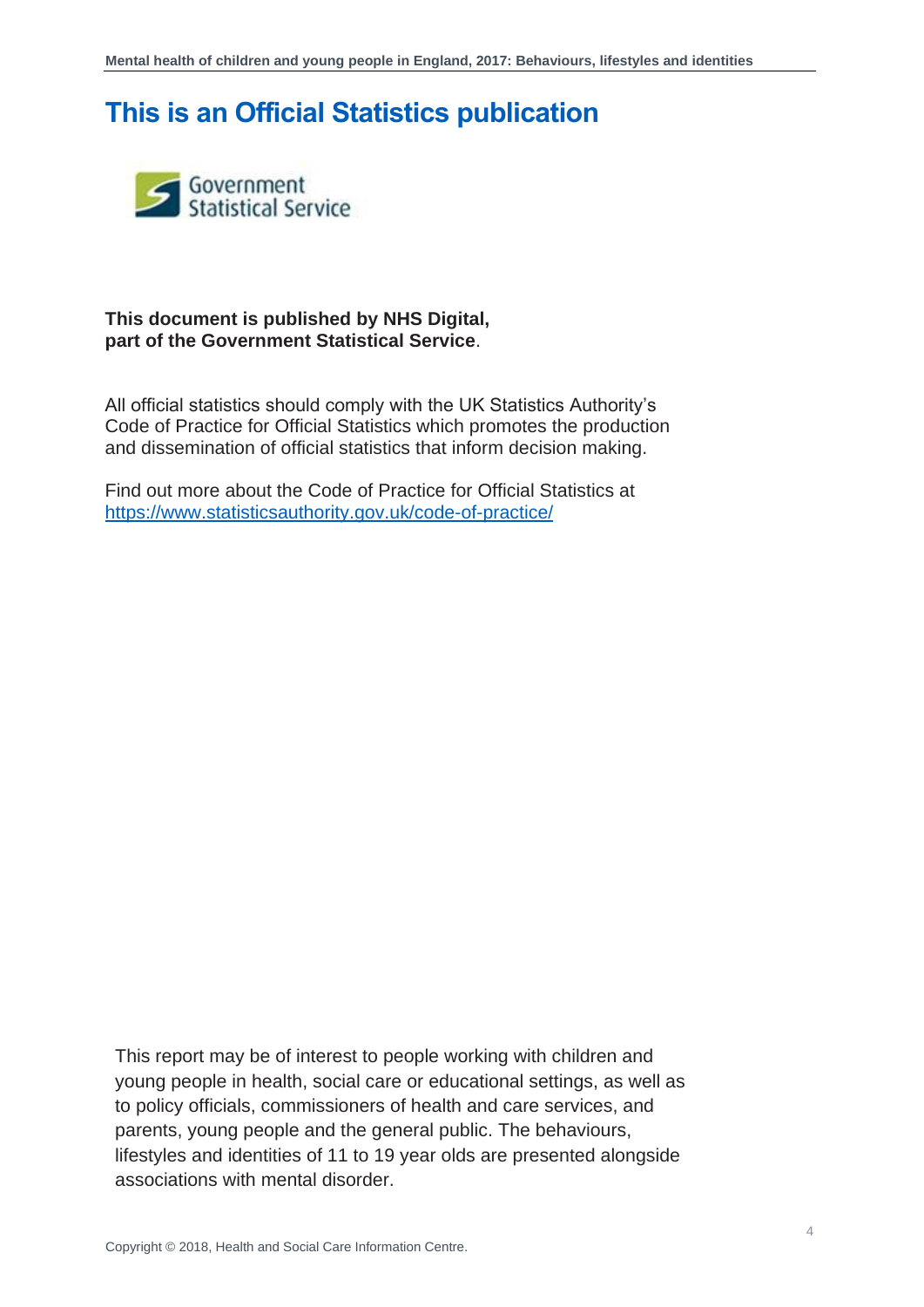### <span id="page-4-0"></span>**Acknowledgements**

First of all, we thank all the children, young people, parents and teachers who so generously gave their time to participate in this survey.

Running a national survey relies on the expertise of many people. We thank the professional and committed interviewers, operations department, computing, statistical, and survey and data management staff based at the National Centre for Social Research (NatCen) and the Office for National Statistics (ONS).

In NatCen, we would like to thank Dhriti Mandalia, Laura Brown, Nikki Leftly, Helen Henderson, Emma Fenn, Susan Corbett, Matt Jonas, Sally Bridges, Rachel Craig, Richard Boreham and Gillian Prior.

In ONS, this survey would not have taken place without the work of Nick Forbes, Jodie Davis, Charlotte Guinee, Steve Maurice, Simon Robinson, Mark Rowland, Adam White, Alexandra Pop, Salah Merad and Dean Fletcher.

We are also indebted to the team of ONS and NatCen interviewers who spent countless hours interviewing participants who took part in this survey.

Clinical raters undertook the enormous task of reviewing information on all the children and young people who took part. From the University of Exeter College of Medicine and Health these included Carmen Apostu, Pamela Bowman, Tamsin Newlove-Delgado, Oana Mitrofan and Eva Wooding. From Kings College London: Sophie Epstein, Andrew McWilliams, Helena Hamilton, Christine Kuhn. Thanks to Bruce Clark and the Body Dysmorphic Disorder team from South London and Maudsley Hospital for independently rating the BDD diagnoses.

The survey benefited from an expert steering group, we would like to thank Miranda Wolpert, Peter Fonagy, Catherine Newsome, Lucy Heyes, Helen Duncan, Jessica Sharp, David Lockwood, Jeremy Clark, Alexandra Lazaro, and Nilum Patel.

NHS Digital commissioned the survey series with funding from the Department of Health and Social Care. We are particularly grateful to Dan Collinson, Alison Neave, Steven Webster, Jane Town, Ben Osborne and Kate Croft for their thoughtful engagement throughout.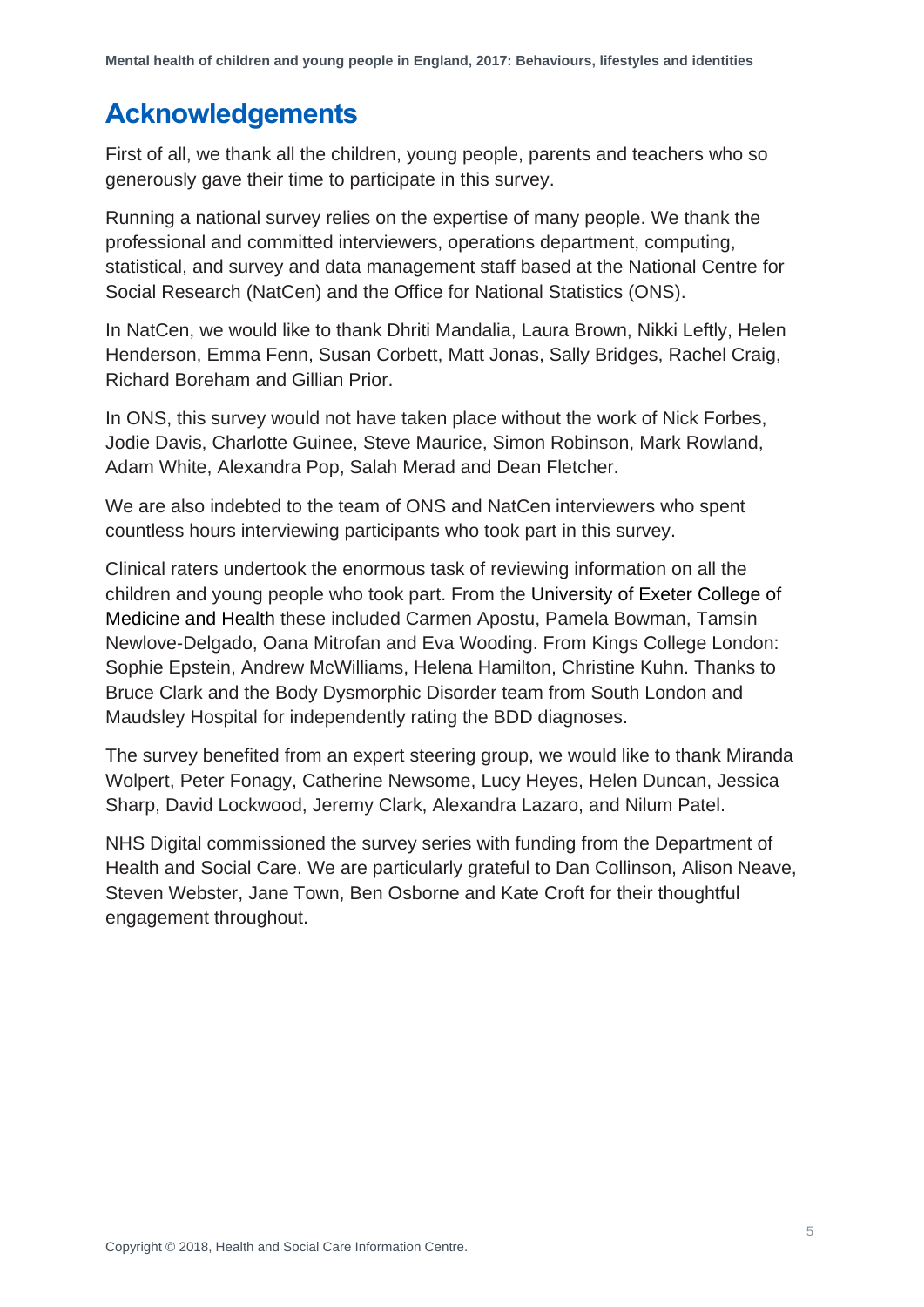### <span id="page-5-0"></span>**Introduction**

Major surveys of the mental health of children and young people in England were carried out in 1999 (Meltzer et al., 2000), 2004 (Green et al., 2005), and 2017. The latest survey was funded by the Department of Health and Social Care, commissioned by NHS Digital, and carried out by the National Centre for Social Research, the Office for National Statistics and Youth*in*mind.

In each of the three surveys, the Development and Well-Being Assessment (DAWBA) was administered to a stratified probability sample of children and young people and their parents and teachers (Goodman et al., 2000). Cases were reviewed by clinicallytrained raters and assessed according to International Classification of Disease (ICD-10) diagnostic criteria (WHO, 1992). In keeping with broadening definitions of adolescence (Sawyer et al., 2018) the 2017 sample was the first in the series to include 17 to 19 year olds. Children aged 2 to 4 were also included in the sample, offering a rare insight into the prevalence of mental disorders in preschool aged children.

This topic report describes the wider context of young people's social lives and presents associations with mental disorder. The following areas are examined:

- Use of social media
- Experience of bullying both offline and online (cyberbullying)
- Participation in clubs and organisations both within and outside school
- Social support and social networks
- Caring responsibilities
- Self-harm and suicide attempts
- Stressful life events
- Smoking, drinking and drug use behaviour
- Sexual identity (14 to 19 year olds).

As well as a Summary Report, other topic reports are available focusing on:

- Trends and characteristics
- Emotional disorders
- Behavioural disorders
- Hyperactivity disorders
- Autism spectrum, eating and other less common disorders
- Predictors of mental disorders
- Multiple conditions and wellbeing
- Professional services, informal support, and education
- Preschool children.

Further information about the survey and methods can be found in the Methods and Definitions sections at the end of this report, as well as in the Survey Design and Methods Report. All reports are available at: [https://digital.nhs.uk/pubs/mhcypsurvey17.](https://digital.nhs.uk/pubs/mhcypsurvey17)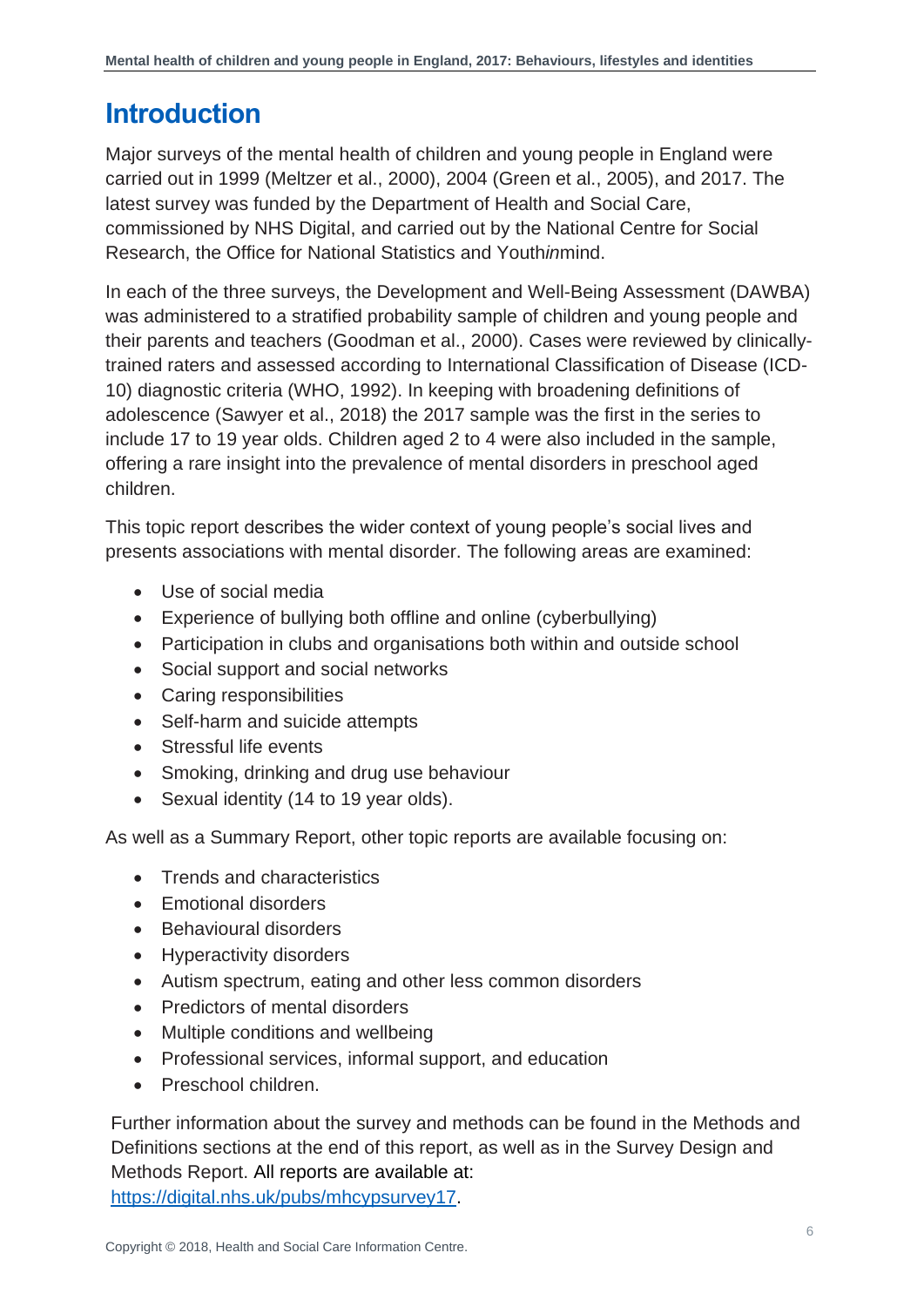### <span id="page-6-0"></span>**Background**

The transition to adulthood is a crucial stage in a person's life, when they are developing a sense of their own identity, their social networks, and their place in wider society (Sawyer et al., 2018). 11 to 19 year olds in England are a diverse group in terms of their evolving identities, behaviours, responsibilities and experiences.

The wider social context of adolescence is changing. Since the previous survey, carried out in 2004, social media and smart technology have expanded. By 2017, 12 to 15 year olds were averaging 21 hours a week online (Ofcom, 2017). The 2017 survey focusses on one aspect of being online; how much time is spent on social media (websites and applications that facilitate the creation and sharing of content or participation in social networks). While both the 2004 and 2017 surveys asked about bullying, the latest survey also covered its newer form in cyberbullying; defined as 'the use of electronic communication to bully a person, typically by sending messages of an intimidating or threatening nature' (Stevenson, 2010).

A majority of the 11 to 15 year olds interviewed in 2004 had tried alcohol and smoked a cigarette (Green et al., 2005). While these have become minority behaviours among young people concerns remain, given growing evidence that engaging in these behaviours can impact on health across the life course (Deanfield et al., 2017). The newer practice of e-cigarette use is also raising concern given its potential role in increasing subsequent uptake of cigarette use (Byrne et al., 2018).

When the last survey was conducted identifying as other than heterosexual was rare (Hayes et al., 2012). Public discourse around sexual identity has changed, as has stigma around mental illness and self-harm (Henderson et al., 2017).

Other topic reports in this series have shown how context is closely related to the prevalence of mental disorder, with rates higher among young people living in low income households, poor physical health and in families with unhealthy functioning. This report examines mental disorder in an even wider social context, by looking at some aspects of the young person's individual experiences, such as how much social support they receive, what stressful life events they have experienced, and having responsibilities as a young carer.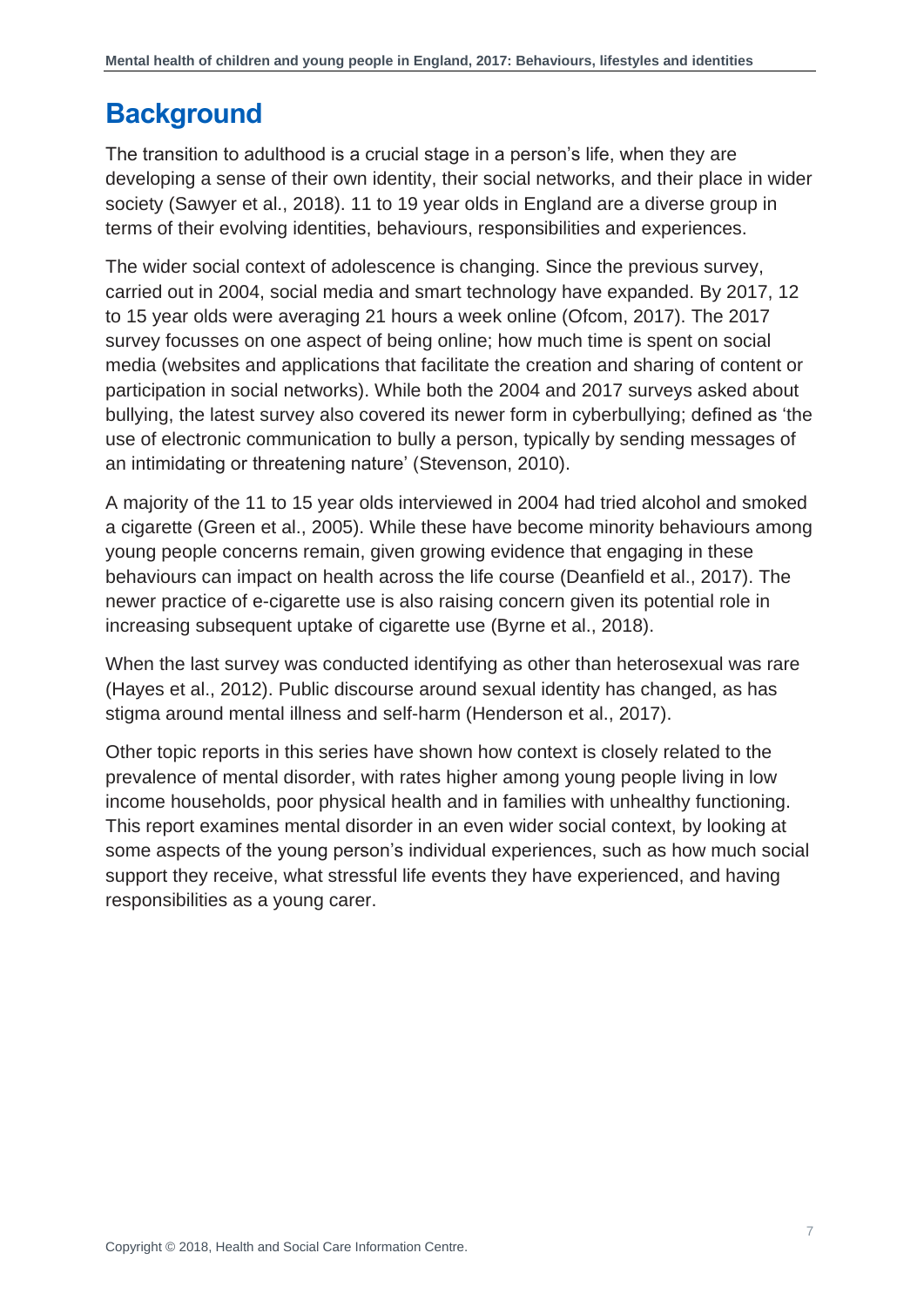### <span id="page-7-0"></span>**Terminology**

The other topic reports in this series include 5 to 10 year olds and refer to 'children'. This report mostly focuses on 11 to 19 year olds, and therefore also uses the term 'young people'. The term 'mental disorder' is used, although we are sensitive to the negative connotations this word can have. It is used because the survey did not just screen for general mental health problems, but applied operationalised diagnostic criteria for specific disorders (see the Survey Design and Methods Report for detail).

This report focuses on older children and young people, which has implications for the number of cases available for analysis. The base size for the hyperactivity disorders and/or less common disorder groups falls below 50 cases for some analyses, and so some of these disorders have been combined to form a 'neurodevelopmental disorder' group. This combines hyperactivity disorder, autism spectrum disorder (ASD), tic disorder, and stereotypic disorder. See the Definitions section for more details.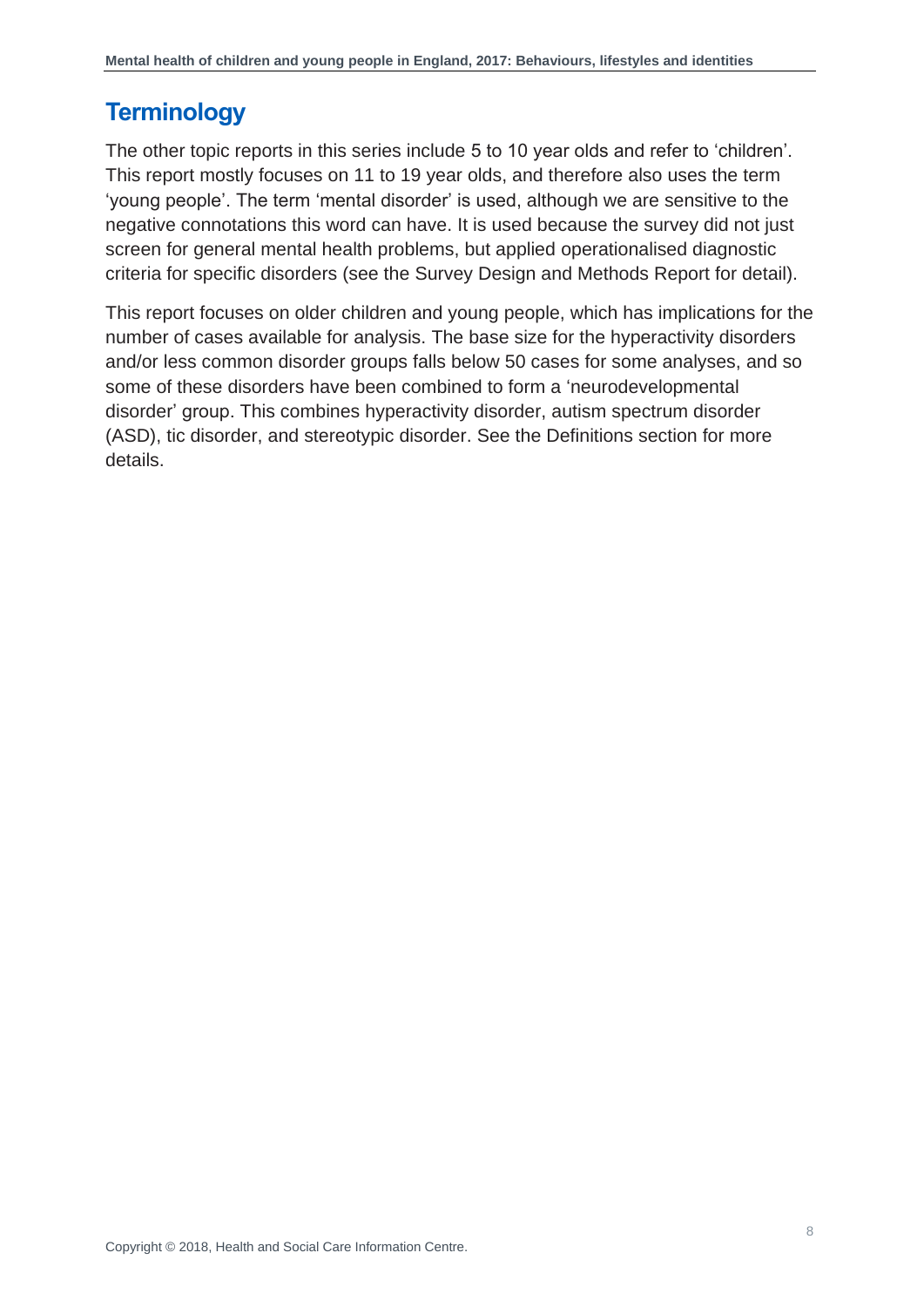### <span id="page-8-0"></span>**Social media use**

A list of twenty one social media sites was presented and 11 to 19 year olds were asked which they had used, if any. Those that selected one or more were classified as social media users, and were asked how much time they spent online on a typical school day and non-school day. See the Definitions section at the end of this topic report for the list of sites asked about. Online games, such as Minecraft, Roblox and Fortnite, were not included in this list.

### **Social media use by age and sex**

Nearly all 11 to 19 year olds used social media (95.1%) and the majority of 11 to 19 year olds used social media every day (79.1%). Social media usage was higher in older age groups, for example 88.7% of 11 to 13 year olds used social media users compared with 98.4% of 17 to 19 year olds. Using social media every day also was higher in older age groups, from 57.2% of 11 to 13 year olds to 91.8% of 17 to 19 year olds. Girls were more likely to use social media daily (82.5%) than boys (75.7%), across all age groups. (Table 1a)

Among young people who used social media daily, on a school day 39.2% used it for less than an hour and 14.6% used it for more than four hours. The proportion using social media for longer periods was higher at the weekend; with one in three (32.5%) daily users reporting four or more hours use each day. Being female and being older were both associated with spending longer amounts of time on social media, both on school days and at weekends.

### **Social media use by disorder**

Using social media at all, including just occasionally, was not associated with having a mental disorder. However, young people with a mental disorder were more likely to use social media every day (87.3%) than those without a disorder (77.8%). (Table 1b)

This pattern was evident for both boys and girls and in 11 to 16 year olds. Having a disorder and using social media every day was not associated for 17 to 19 year olds. (Figures 1 and 2; Table 1a)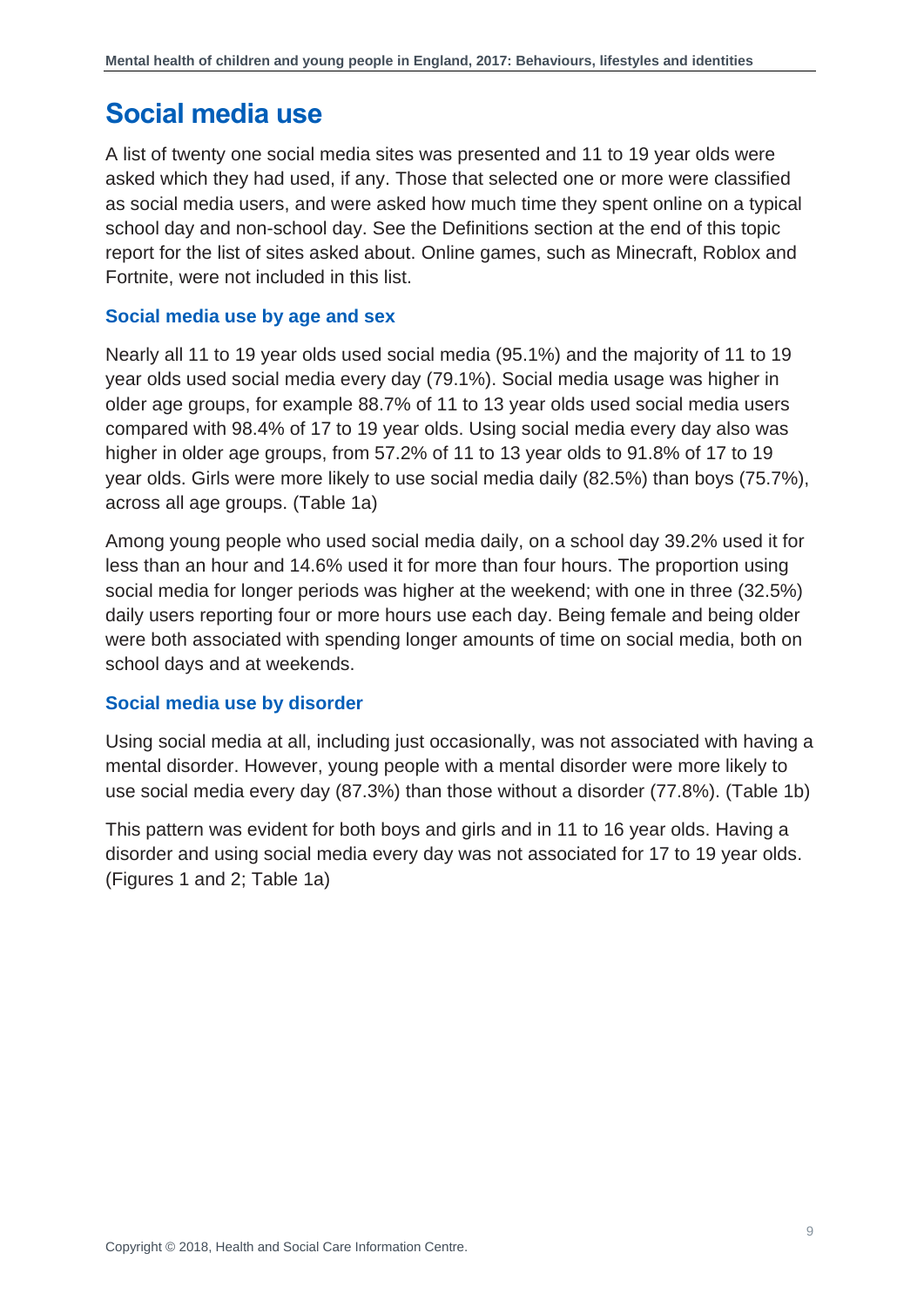

### **Figure 2: Daily social media usage by any disorder and age, 2017**



Any disorder No disorder Base: 11 to 19 year olds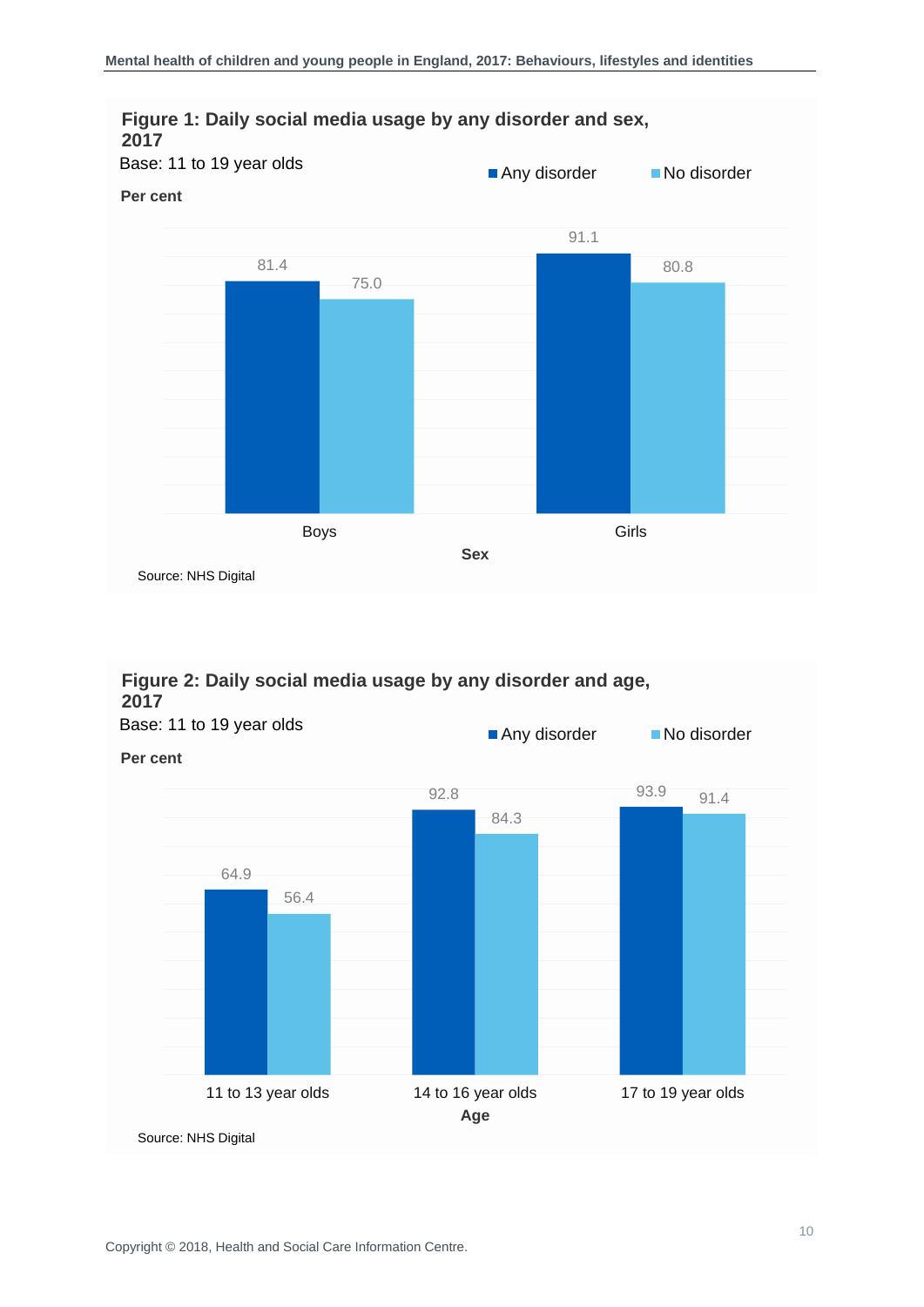Among young people who used social media daily, those with a disorder tended to be on social media for longer. 29.4% of daily users with a disorder were on social media for more than four hours on a typical school day, compared with 12.0% of daily users without a disorder. The pattern was similar at weekends and during the holidays. This association in daily users between having a disorder and spending longer on social media was evident in boys and girls and across age groups. (Figures 3 and 4; Table 1b)

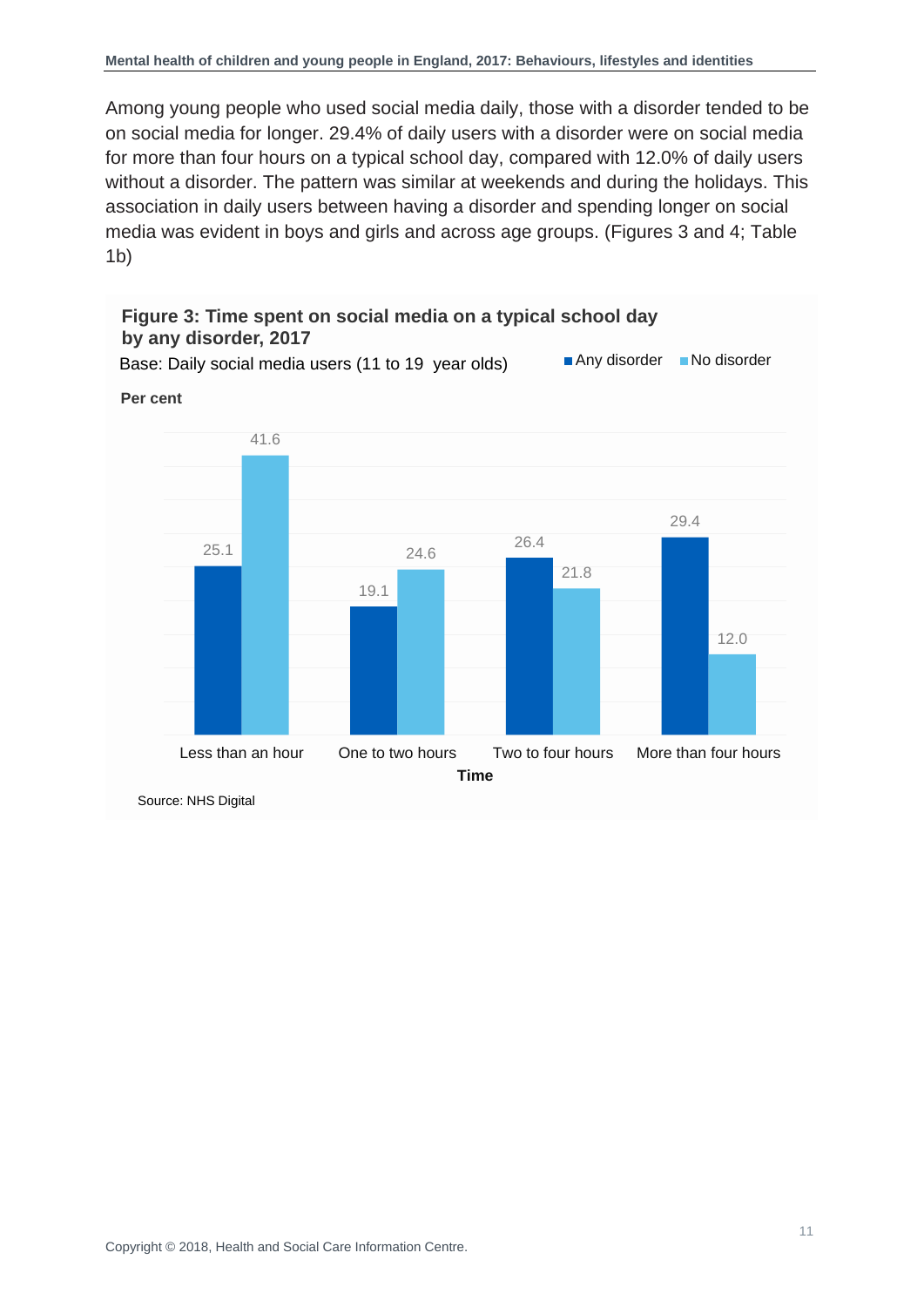

### **Social media use by type of disorder**

Rates of daily social media usage varied by type of disorder and ranged from 90.4% of those with emotional disorders to 68.0% of those with neurodevelopmental disorders.<sup>1</sup> Children with neurodevelopmental disorders were the most likely group to not use social media at all (16.5%).

### **Views about social media use**

Children aged 11 to 19 who had used at least one of the listed social media sites were asked to rate the extent to which they agreed with statements about how they felt on social media and the impact they felt it had on them.<sup>2</sup> For the full list of statements asked, please see Appendix B.

#### **Social media: compare self to others**

l

Over a quarter of children (27.3%) who used social media felt that they compared themselves to others while on social media. 11 to 19 year olds with a mental disorder

<sup>&</sup>lt;sup>1</sup> The 'neurodevelopmental disorders' category combines hyperactivity disorder, autism spectrum disorder (ASD), tic disorder, and stereotypic disorder. See the Definitions section for more details.

<sup>&</sup>lt;sup>2</sup> Seven statements were asked, four of these are reported on here and in the table. See Appendix B for the full list of statements.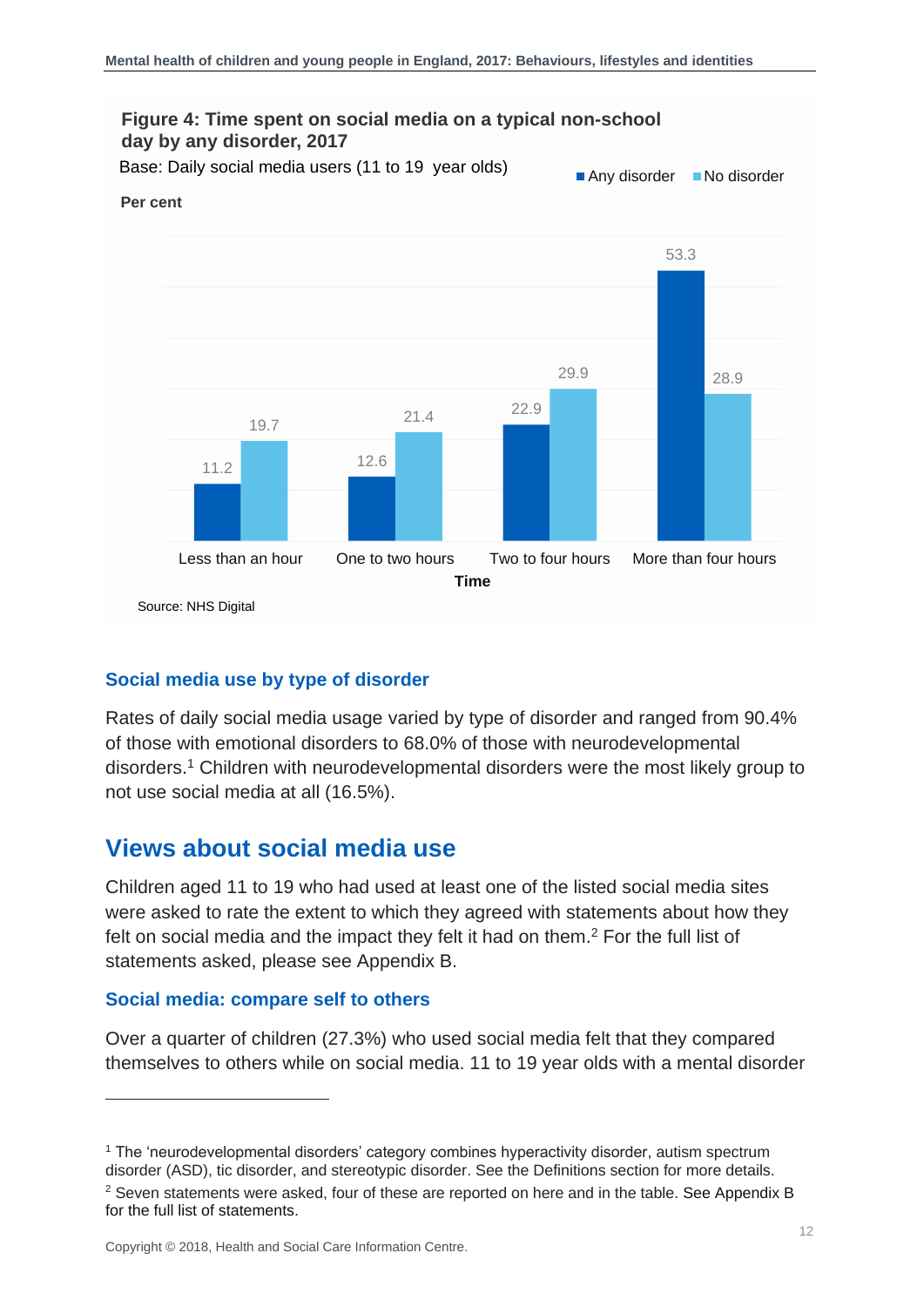were more likely to agree (41.9%) that they compared themselves to others on social media than those without a disorder (25.0%). This relationship was different for boys and girls. Among girls, those with a disorder (54.8%) were more likely than those without (31.7%) to compare themselves with others on social media. Among boys, however, there was no association between having a disorder and comparing themselves with others online.

Rates varied by disorder type. Almost half of those with an emotional disorder felt that they compared themselves to others (48.3%), whereas the proportions for other types of disorders were lower (28.7% of those with behavioural disorders and 18.4% of those with neurodevelopmental disorders). This may partly be due to girls being more likely to have emotional disorders and boys more likely to have behavioural and neurodevelopmental disorders. (Figure 5; Table 1c)

### **Figure 5: Compare self to others on social media by any disorder and sex, 2017**

**Per cent** Any disorder No disorder Base: Social media users (11 to 19 year olds)



### **Social media: impact of responses on mood**

One in six children (15.7%) who were social media users agreed that the number of likes, comments or shares that they received on social media had an impact on their mood. Social media users with a disorder (27.2%) were more likely than those without a disorder (13.9%) to feel this way. The rate varied by type of disorder, and was highest in those with an emotional disorder (29.0%).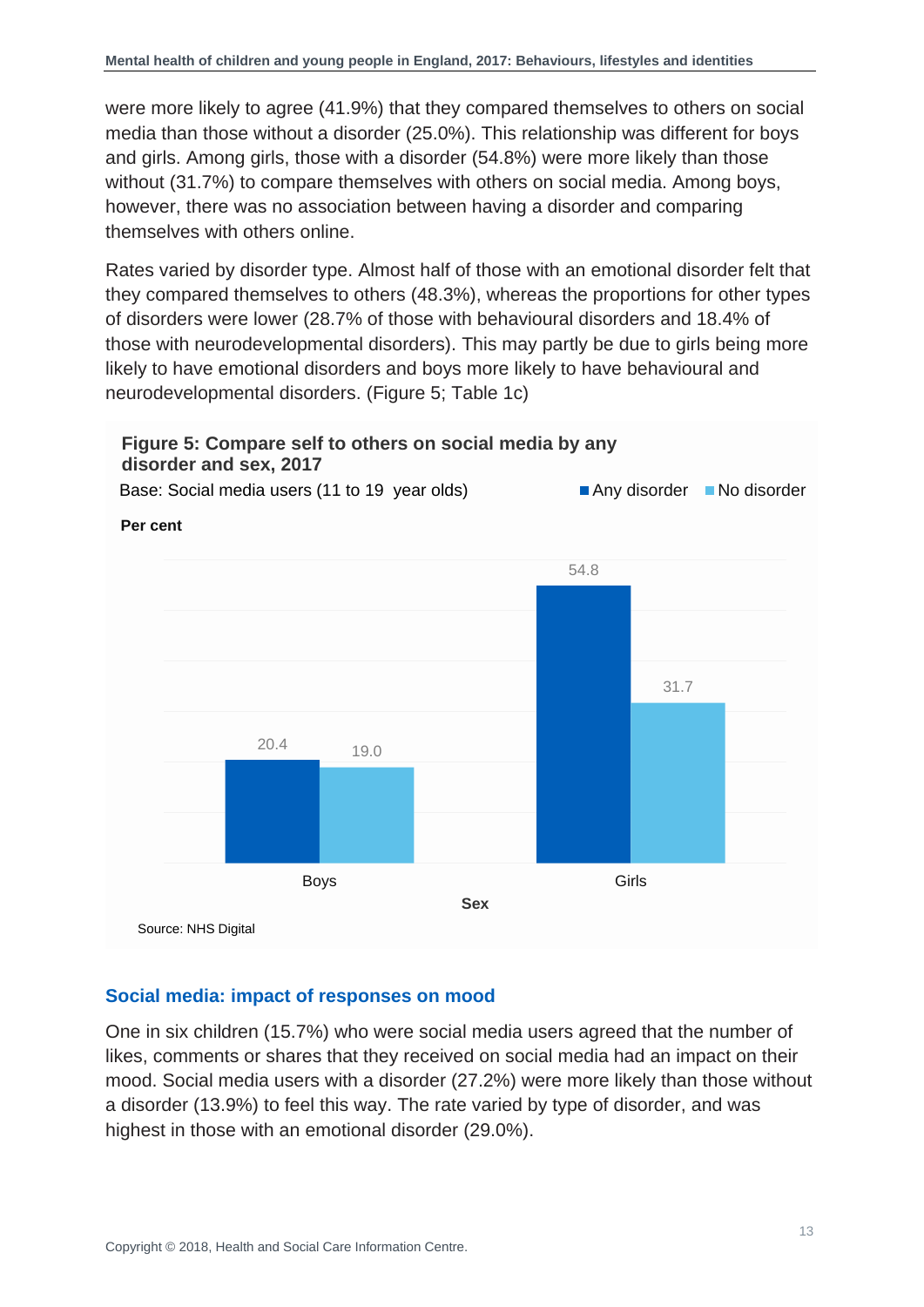#### **Social media: spend more time then meant to**

Over half (54.5%) of 11 to 19 year old social media users agreed that they spent more time on social media than they meant to. Of children with a mental disorder, two thirds felt that they spent more time than intended (66.6%), compared with half (52.6%) of children without a mental disorder.

### **Social media: do not feel able to be honest**

Of 11 to 19 year old social media users, one in five (19.3%) felt that they could not be honest on social media about how they were feeling. Children with a disorder were more likely to feel that they could not be honest on social media (29.5%) than children without a disorder (17.6%). (Figure 6; Table 1c)

#### **Figure 6: Views about social media use by any disorder, 2017**

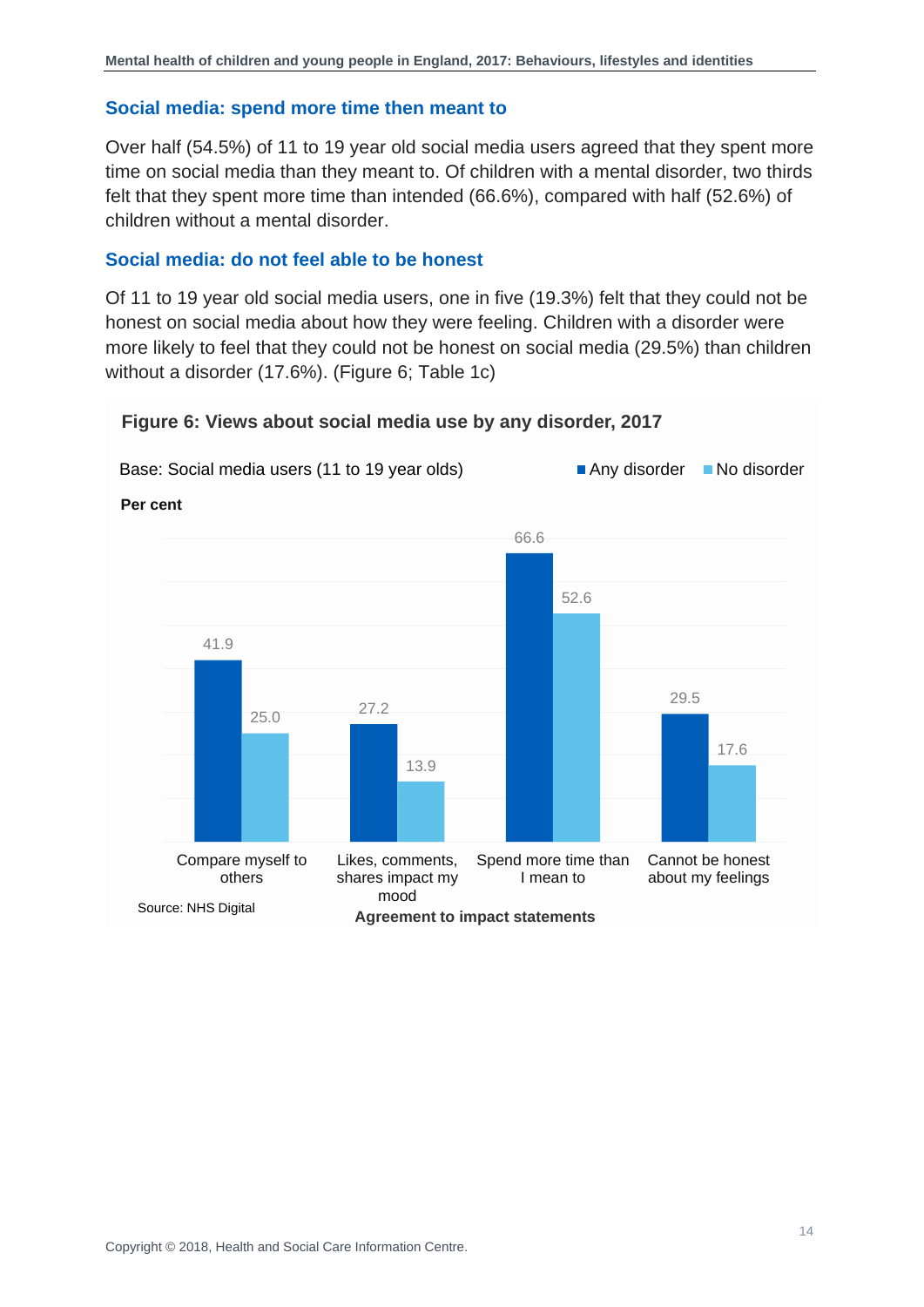### <span id="page-14-0"></span>**Cyberbullying**

Children and young people were asked whether: they had received unwanted or nasty emails, texts or messages; someone had posted nasty things about them online; they had been ignored or left out of things online; or someone had posted inappropriate pictures of them online, without their permission. Cyberbullying was asked about in relation to the past year. Young people were asked whether they had been cyberbullied themselves, and whether they had cyberbullied others. Both are likely to be subject to social desirability biases in reporting and may represent underestimates.

### **Been cyberbullied by sex**

One in five children aged 11 to 19 had experienced cyberbullying in the past year (21.2%). Girls were more likely than boys to have been cyberbullied: one in four girls experienced this (25.8%) compared with one in six boys (16.7%).

### **Been cyberbullied by disorder**

Children with a mental disorder (41.5%) were more than twice as likely as children without a disorder (18.1%) to have been cyberbullied in the past year. This relationship was similar for boys and girls. (Figure 7; Table 2)

#### **Figure 7: Been cyberbullied in past year by any disorder and sex, 2017**

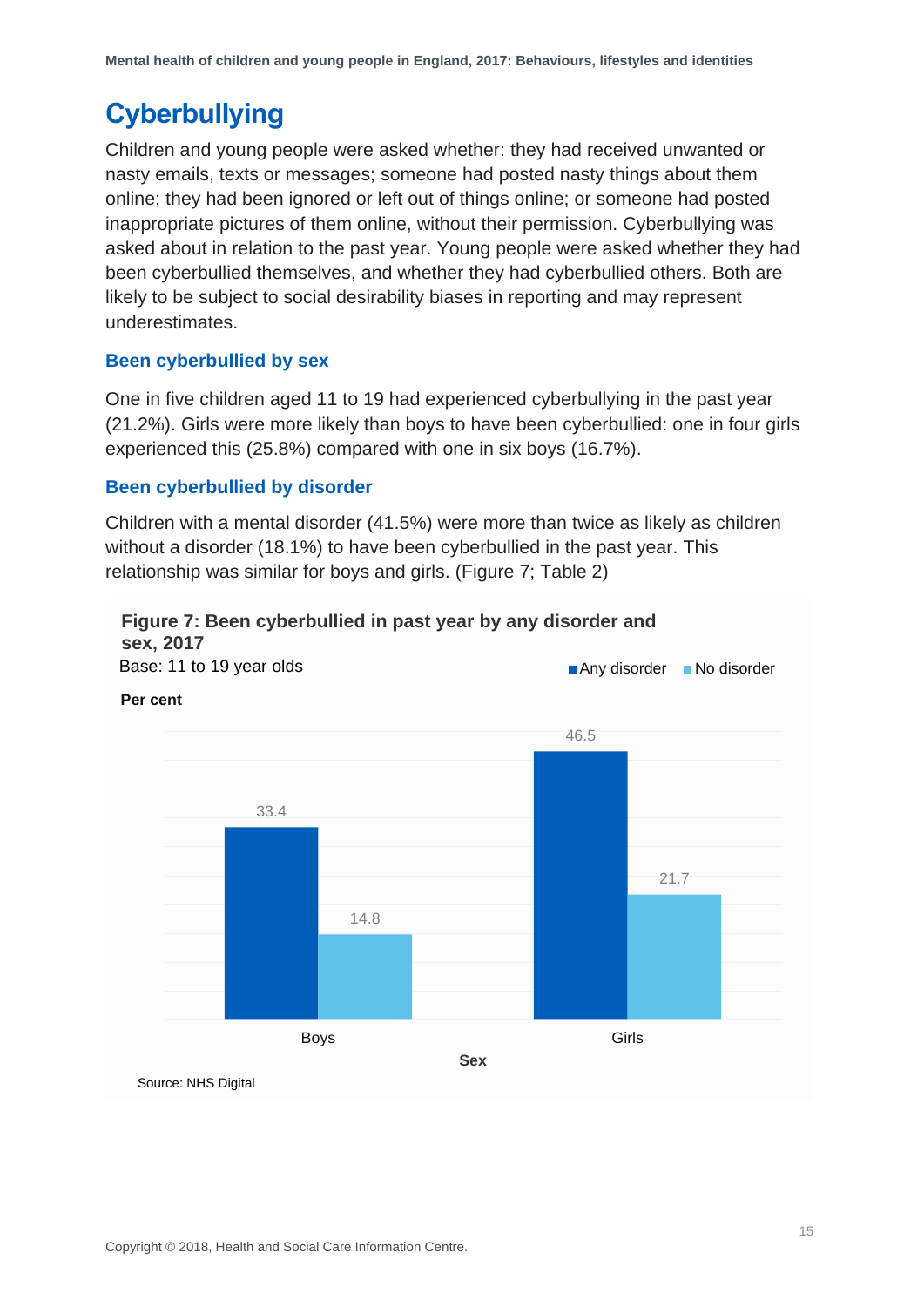Rates of having been cyberbullied varied by the type of disorder present. Children with emotional disorders had the highest proportion to have experienced cyberbullying (44.1%). (Figure 8; Table 2)

### **Figure 8: Been cyberbullied in past year by type of disorder, 2017**

Base: 11 to 19 year olds

#### **Per cent**



**Footnotes**: 'ND' refers to neurodevelopmental disorder.

### **Been cyberbullied: frequency**

Very few young people reported having been cyberbullied daily (0.0%) - all of these were girls with an emotional disorder (0.6%).

Less than one in a hundred young people reported having been cyberbullied at least weekly (0.6%). The rate was higher in those with a disorder (2.4%) than in those without (0.3%) but did not vary by type of disorder.

### **Cyberbullied others by sex**

Among all 11 to 19 year olds, 8.0% reported that they had cyberbullied others in the past year. About one in ten boys (9.5%) had cyberbullied others, and about one in sixteen girls had (6.4%).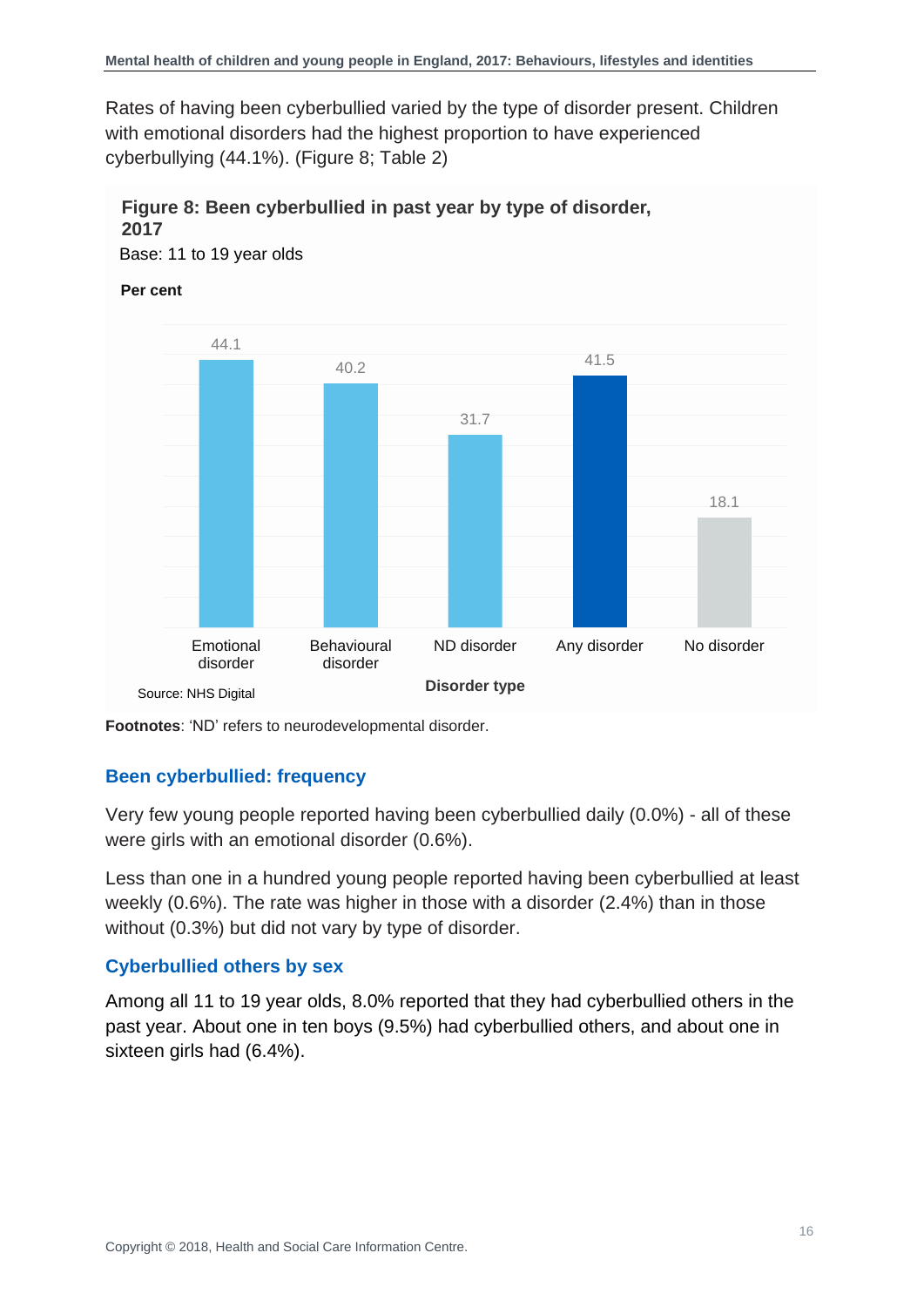### **Cyberbullied others by disorder**

Young people with a mental disorder were twice as likely to report having cyberbullied others (14.6%) as young people without a mental disorder (6.9%). This relationship was similar in boys and girls. Rates of cyberbullying others varied by type of disorder and were highest in those with behavioural disorders (19.0%). (Figure 9; Table 2)

### **Figure 9: Cyberbullied others in past year by type of disorder, 2017**

Base: 11 to 19 year olds

#### **Per cent**



**Footnotes**: 'ND' refers to neurodevelopmental disorder.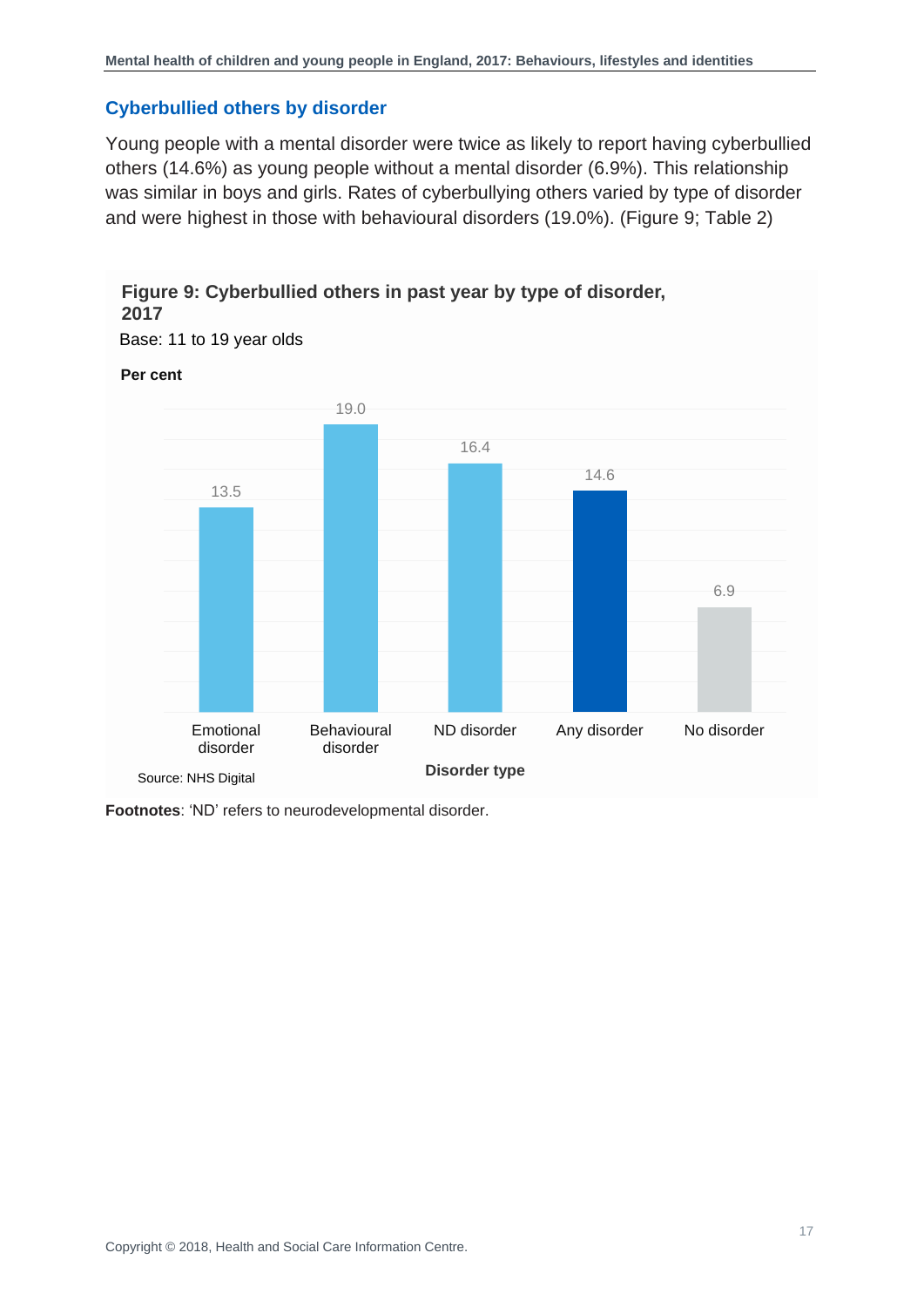### <span id="page-17-0"></span>**Bullying**

Children and young people were asked whether: they had been hit, kicked or pushed by someone; someone had stolen or destroyed their belongings in order to hurt them; they had been called mean names, been made fun of or teased by someone in a hurtful way; or been ignored or left out of things on purpose. Bullying was asked about in relation to the past year. 11 to 19 year olds were asked whether they had been bullied themselves, and whether they had bullied others. As with cyberbullying, both are likely to be subject to social desirability biases in reporting.

### **Been bullied by sex**

More than one in three children aged 11 to 19 had experienced bullying in the past year (36.2%). Most experienced bullying monthly or less often<sup>3</sup> (31.8%), with similar rates among boys (32.6%) and girls (31.0%).

### **Been bullied by disorder**

Children with a mental disorder were nearly twice as likely to have been bullied in the past year (59.1%) as those without a disorder (32.7%). This association was true for both boys (57.7% compared to 34.1%) and girls (60.0% compared to 31.2%).

About one in ten children (9.3%) with a disorder had been bullied at least weekly over the past year, compared to one in thirty children (3.6%) with no disorder. This association was true for both boys and girls. Rates of having been bullied were broadly similar for children with different types of disorder, from 58.1% of those with neurodevelopmental disorders to 64.9% in those with behavioural disorders. (Figure 10; Table 3)

l

<sup>3</sup> This includes '2 or 3 times in the past month', '2 or 3 times in the past year' and 'once or twice over the past year'.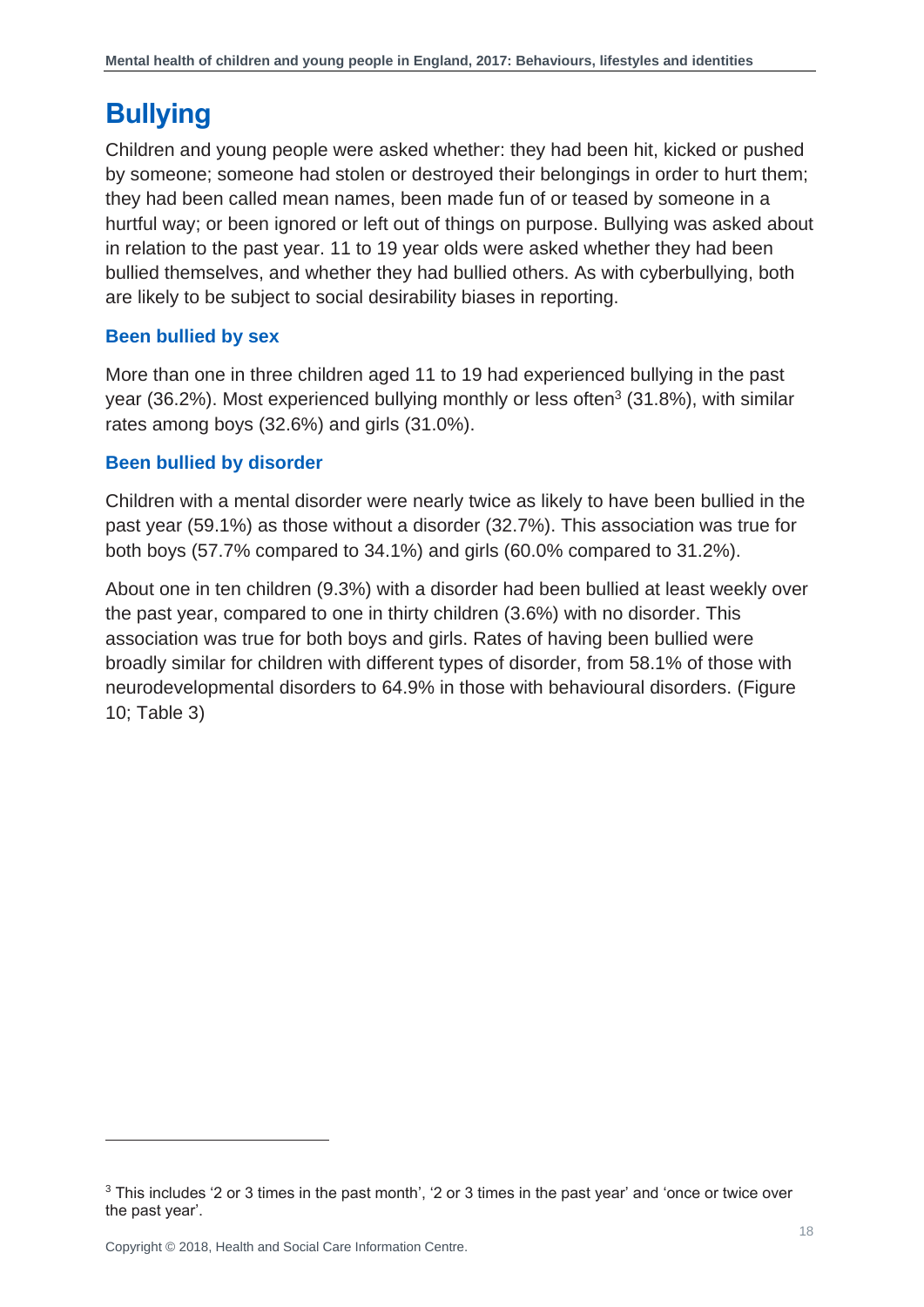#### **Figure 10: Been bullied in past year by disorder type, 2017**

#### Base: 11 to 19 year olds

#### **Per cent**



**Footnotes**: 'ND' refers to neurodevelopmental disorder.

### **Bullied others by sex**

Among 11 to 19 year olds, 15.9% reported that they had bullied others in the past year. Boys were more likely to report having bullied others than girls – 19.9% compared to 11.8%.

#### **Bullied others by disorder**

Children with a mental disorder were more likely to have bullied others in the past year than children with no disorder (28.3% and 14.0% respectively). This association was true for both boys (34.7% compared to 18.2%) and girls (24.2% compared to 9.4%).

The proportion of children who bullied others varied by disorder type, ranging from 25.7% of children with an emotional disorder to 46.1% of children with a behavioural disorder. (Figure 11: Table 3)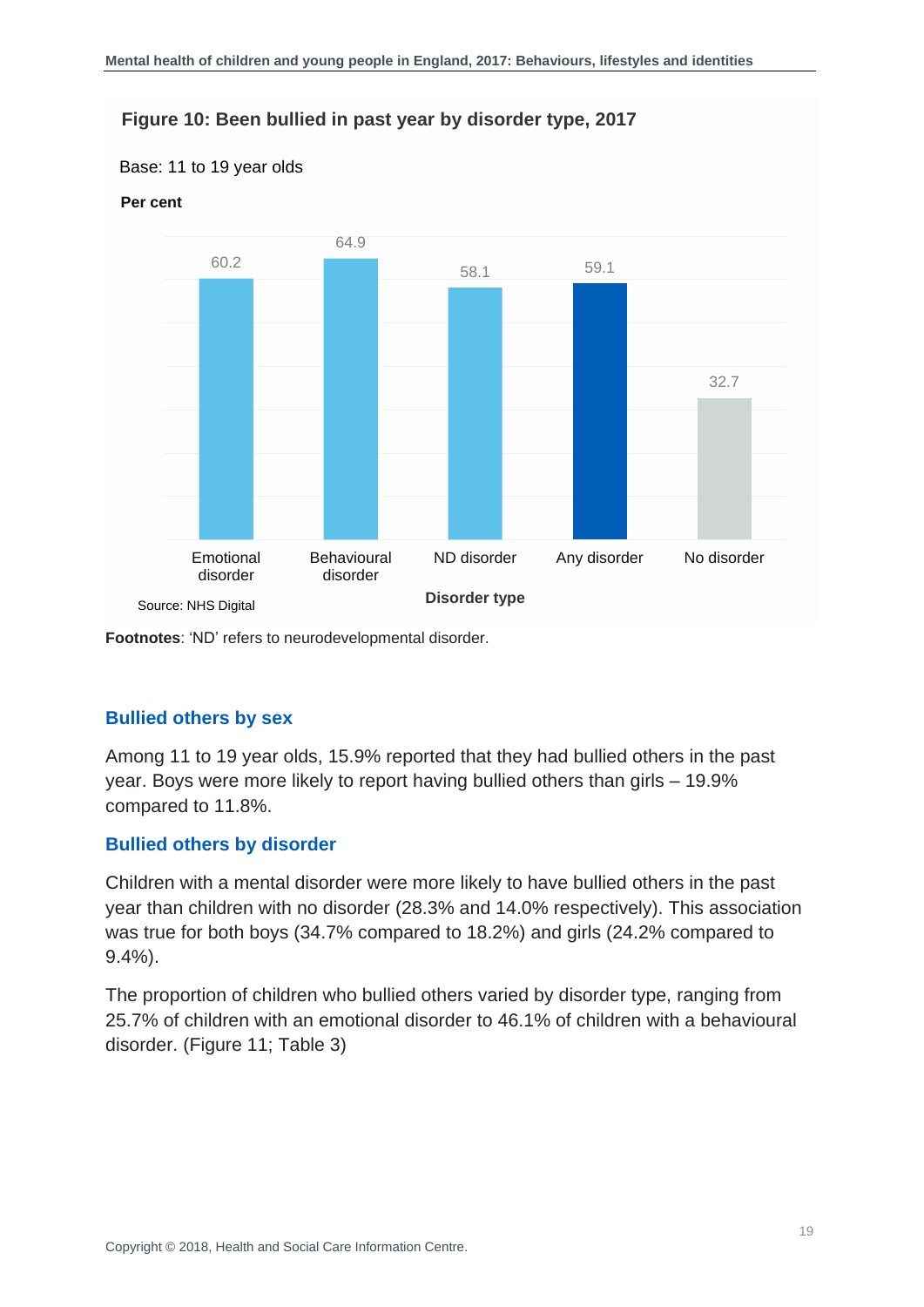### **Figure 11: Bullied others in past year by disorder type, 2017**

#### Base: 11 to 19 year olds

### **Per cent**



<span id="page-19-0"></span>**Footnotes**: 'ND' refers to neurodevelopmental disorder.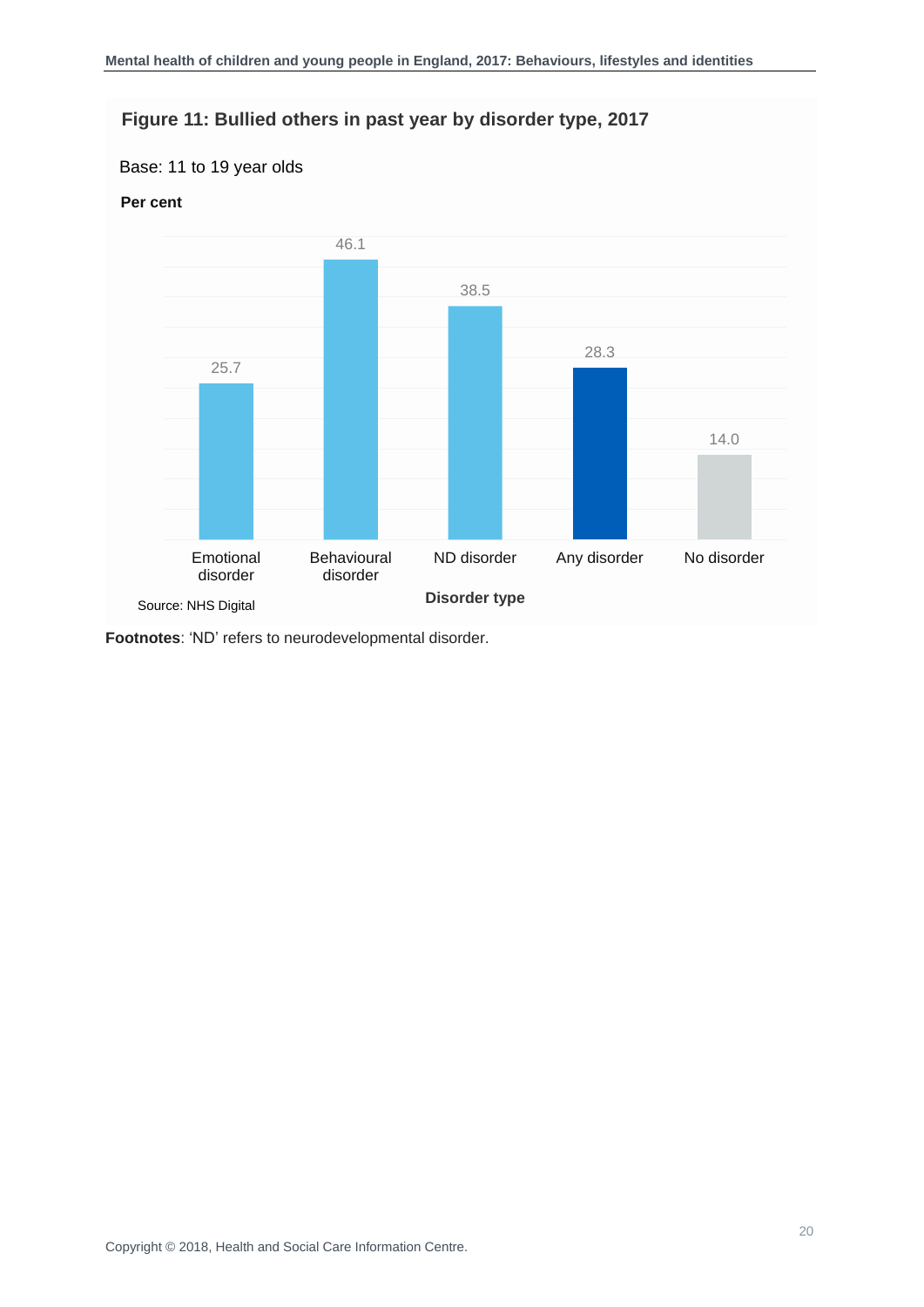### **Participation in clubs and organisations**

Children aged 11 to 19 were asked whether they had taken part in clubs in the past year. A list of eighteen types of clubs and organisations at school and another list of fifteen types outside of school were used. Clubs covered ranged from debating clubs and animal groups to religious organisations. See Tables 4a and 4b and Appendix B for the list of types of clubs asked about.

### **Participation in clubs**

Overall, about three quarters (76.9%) of children had participated in a club in the past year. About two-thirds (68.2%) participated in a club at school and less than two thirds (60.9%) participated outside of school.

The most common type of school-based club cited was sports (40.9%). 26.6% mentioned afterschool clubs and 13.8% had additional teaching.

In relation to clubs outside school, sports were also the most commonly cited (37.5%), followed by arts, drama, dance or music (14.7%).

### **Participation in clubs by disorder**

Children with a disorder were less likely to participate in clubs (65.9%) than children without a disorder (78.6%). This was true of both of schools-based clubs and of clubs outside of school. (Figure 12; Tables 4a and 4b)

#### **Figure 12: Club participation in the past year by any disorder, 2017**

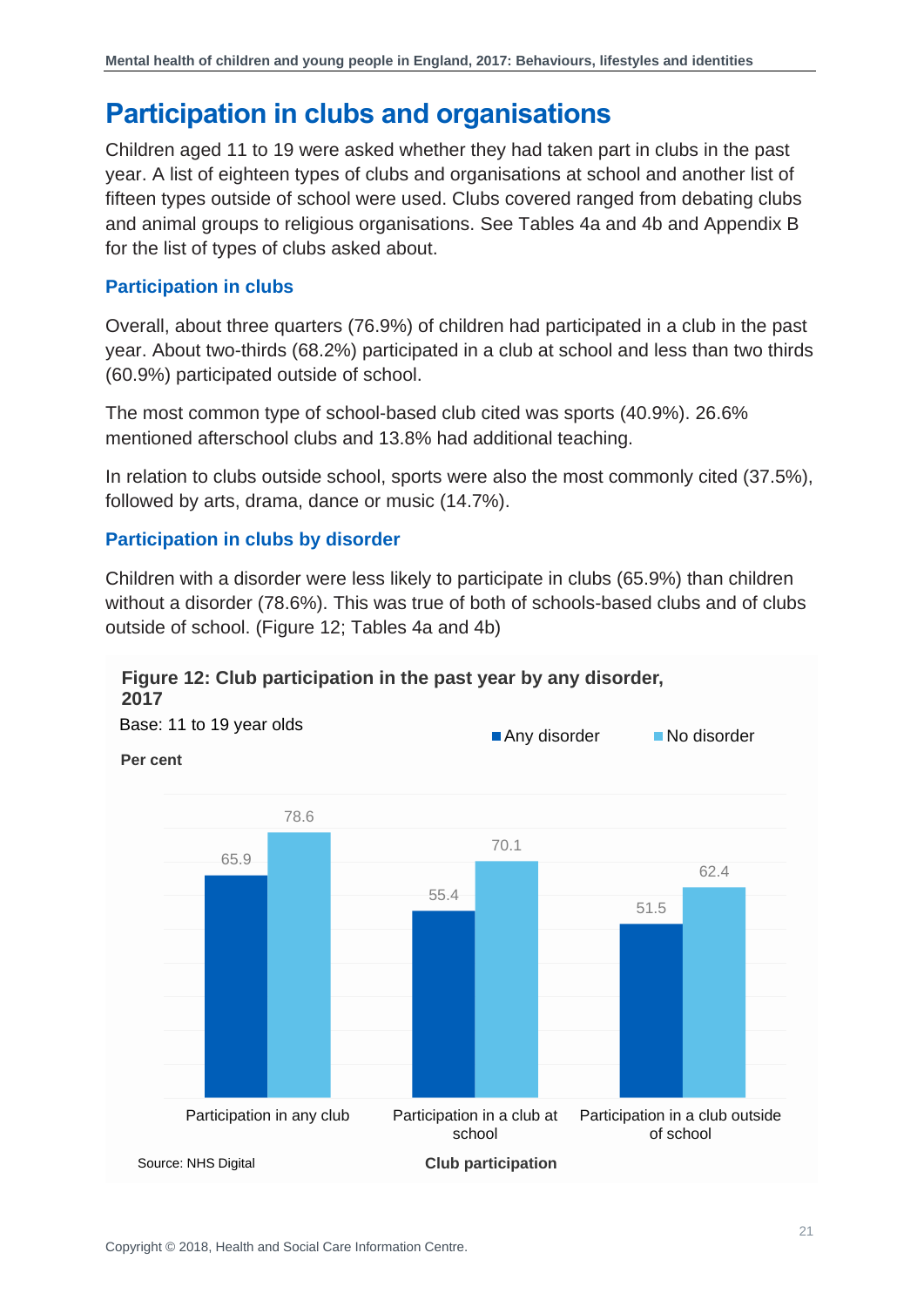<span id="page-21-0"></span>Children with a disorder were about half as likely to participate in sports clubs as those without a disorder. This was the case for sports clubs in school (attended by 23.9% of children with a disorder, compared with 43.4% of children without) as well as for sports clubs outside of school (19.1%, compared with 40.4%).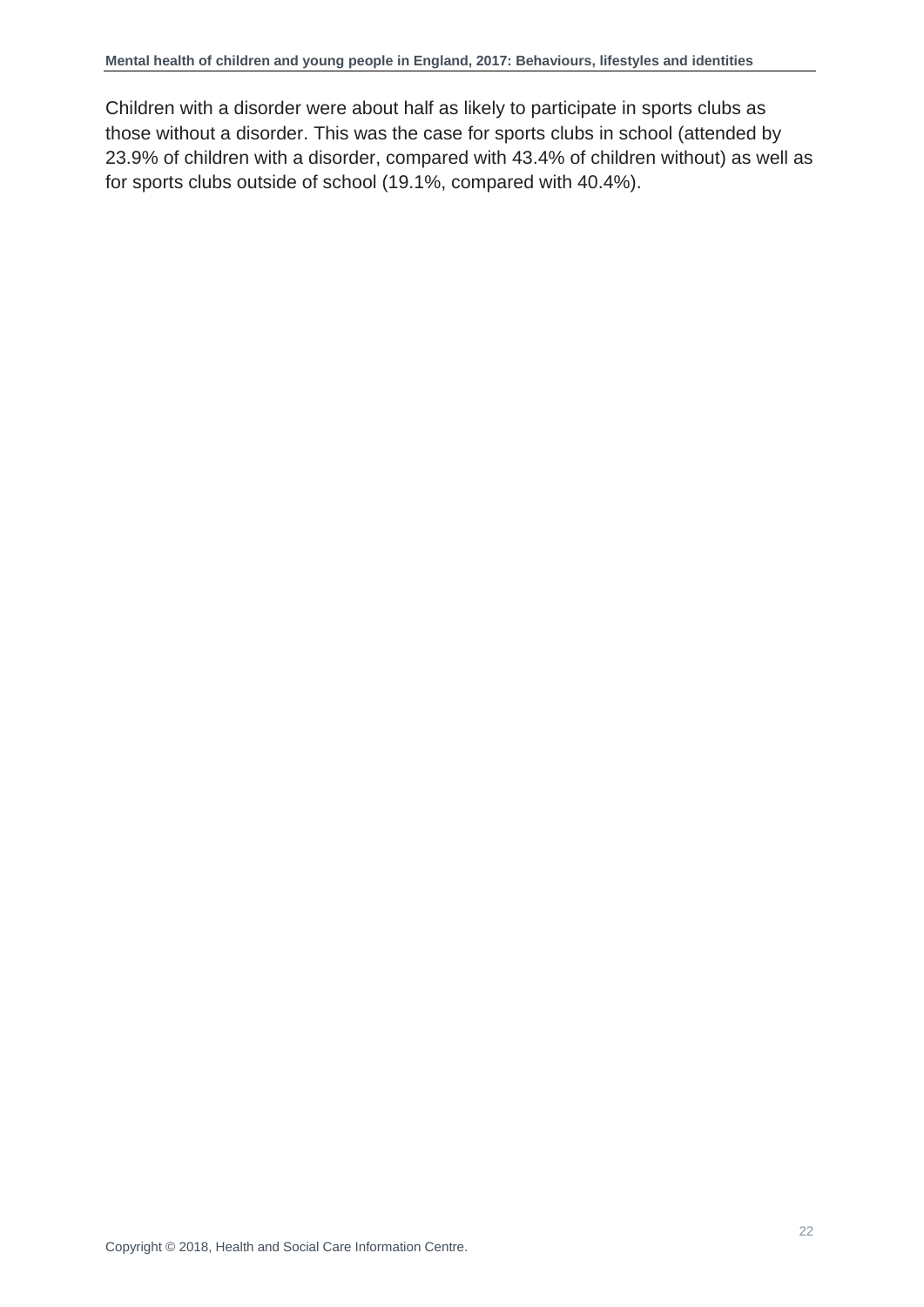### **Social support and social networks**

Two sets of questions were asked of 11 to 19 year olds to establish the **quality of social support** that they received and the **extent of their social support network**. Ten statements were scored and summed to create a social support scale ranging from 0 to 20. The scores were grouped into quartiles, with those scoring 0 to 17 forming the group with lowest levels of social support. Social network size was captured with three questions about the number of people 11 to 19 year olds felt close to who were relatives in the same household, relatives who lived elsewhere, or were good friends. Please see Appendix B for the list of questions.

### **Social support**

Children with a mental disorder were more likely to have low levels of social support than those without a disorder. Two fifths (42.2%) of children with a mental disorder were in the lowest quartile compared to one fifth (21.7%) of children without. This was the reverse for children in the highest social support quartile; one fifth (21.7%) of those with a mental disorder were in this group, compared to two fifths (43.9%) of those without. The same relationship was evident for boys and girls. Rates of low social support were broadly similar across disorder types. (Figure 13; Table 5)



#### **Figure 13: Social support score by any disorder, 2017**

#### **Social network size**

Nearly all children felt close to at least two members of their family and friends (99.2%), less than one in a hundred did not. It was more likely for children with a mental disorder to feel close to no one, or just one family member or friend compared to children with no disorder (2.6% and 0.5%, respectively). (Table 5)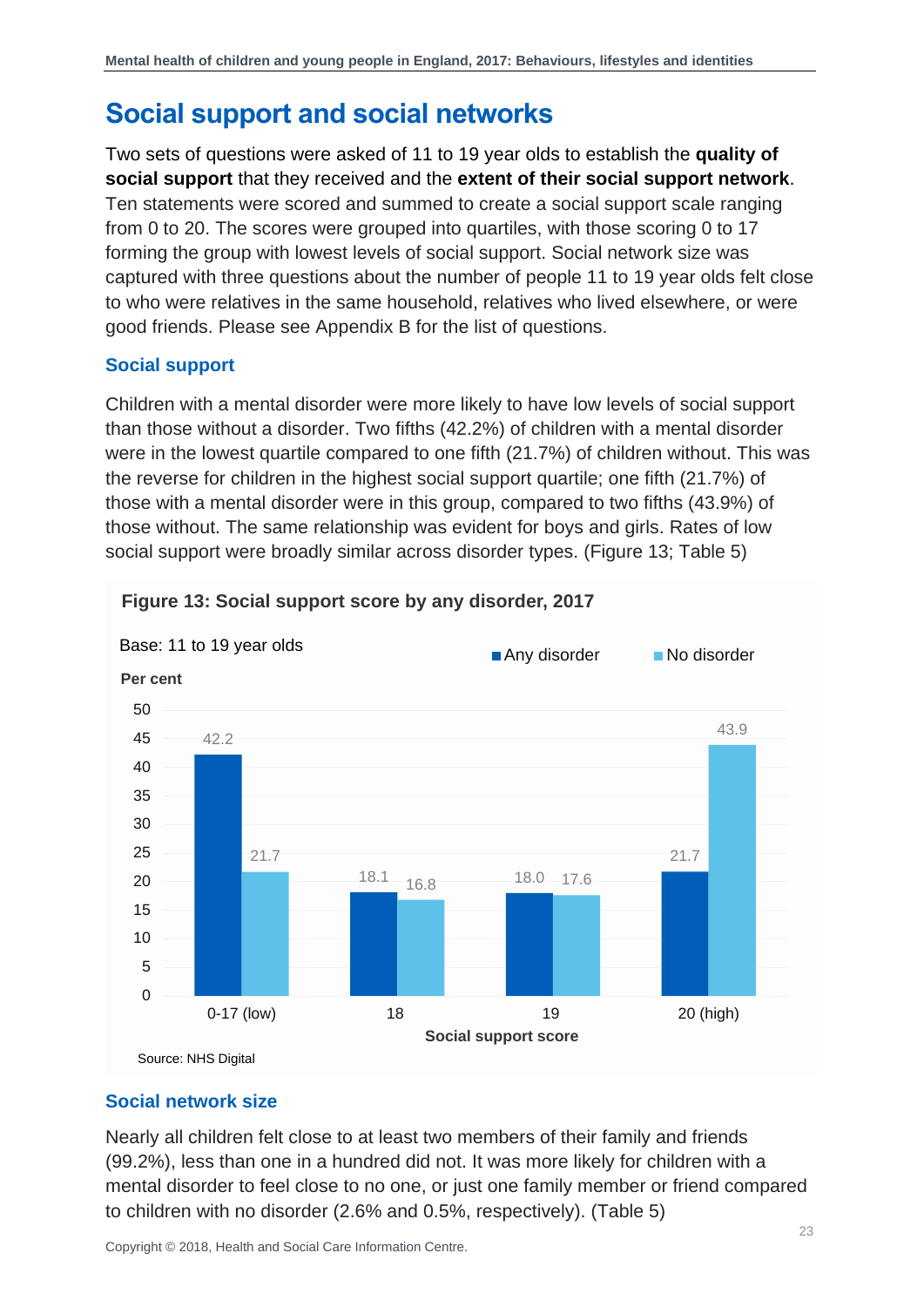### <span id="page-23-0"></span>**Caring responsibilities**

Having caring responsibilities was defined as currently looking after or giving any regular help or support to family members, friends, neighbours or others because of either long-term physical or mental ill-health; or disability; or problems related to old age. This was apart from anything the child or young person may do as part of paid employment.

### **Caring responsibilities by sex**

Almost one in five 11 to 19 year olds were identified with caring responsibilities (18.4%), with similar rates in boys and girls.

### **Caring responsibilities by disorder**

Girls with a mental disorder were more likely to have caring responsibilities (24.2%) than girls without a disorder (17.1%). However, this association was not apparent in boys and overall the proportion of children to have caring responsibilities did not vary between those with a disorder and those without. (Figure 14; Table 6)

### **Caring responsibilities by type of disorder**

The proportion of children to have caring responsibilities varied by type of disorder present. About one in four children with an emotional disorder (23.8%) had caring responsibilities compared to one in ten children with a neurodevelopmental disorder (10.7%).

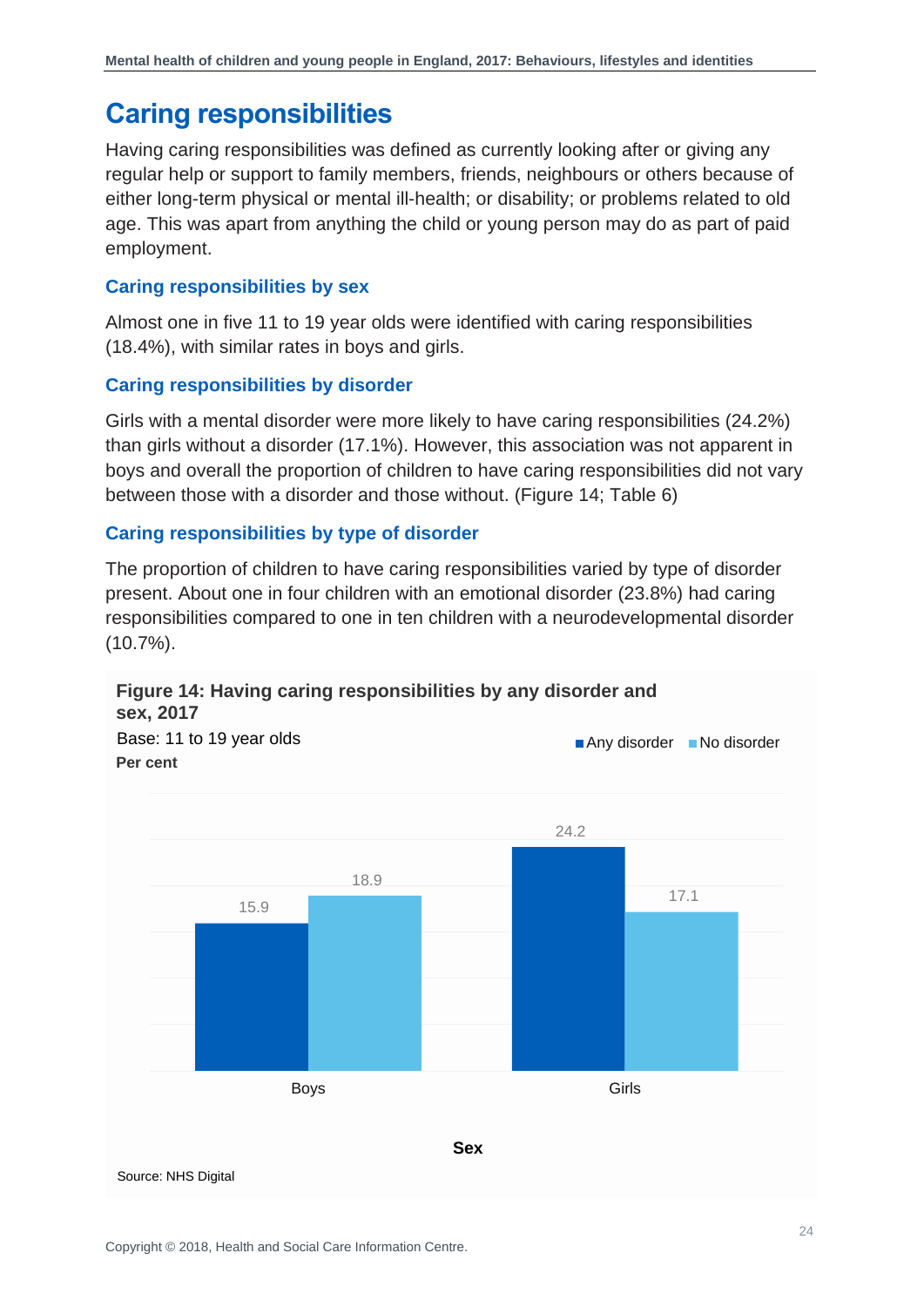### <span id="page-24-0"></span>**Self-harm and suicide attempt**

Self-harm and suicide attempt in the previous four weeks and ever were asked about directly with 11 to 19 year olds. Parents of 11 to 19 year olds were also asked whether they thought their child had self-harmed or attempted suicide. In addition, young people and their parents were asked whether 11 to 19 year olds had talked about self-harming or suicide in the past four weeks. Self-harm and suicide attempts were asked about together, and so separate rates for each cannot be produced. Some 11 to 16 year olds and some parents of 17 to 19 year olds did not complete an interview. The base sizes of self-report and parents' awareness therefore vary (see Survey Design and Methods Report for further details).

In this section the past four weeks are denoted as 'recent'.

### **Self-harm or suicide attempt in 11 to 16 year olds by sex**

Overall, 5.5% of 11 to 16 year olds reported having self-harmed or attempted suicide at some point, with rates higher in girls (7.3%) than boys (3.6%). About one in sixty (1.7%) 11 to 16 year olds reported having recently self-harmed or attempted suicide (in the four weeks prior to interview), and one in thirty (3.1%) had spoken about selfharming or suicide during this time.

Girls were more likely to self-harm or attempt suicide in the past four weeks than boys (2.4% compared to 1.1%) and to have spoken about self-harming or suicide (3.7% compared to 2.5%).

### **Self-harm or suicide attempt in 11 to 16 year olds by disorder**

11 to 16 year olds with a mental disorder were more likely to have self-harmed or attempted suicide at some point than those without a disorder (25.5% compared to 3.0%). The association with mental disorder was evident in both boys and girls. (Figure 15; Table 7)

Those with a disorder were also more likely to have self-harmed or attempted suicide in the past four weeks (13.0%) than those without a disorder (0.3%), and to have spoken about self-harm or suicide (16.5%, compared with 1.4%).

Rates of having ever self-harmed or attempted suicide varied by the type of disorder present, and at one in three (34.0%) was highest in 11 to 16 year olds with an emotional disorder.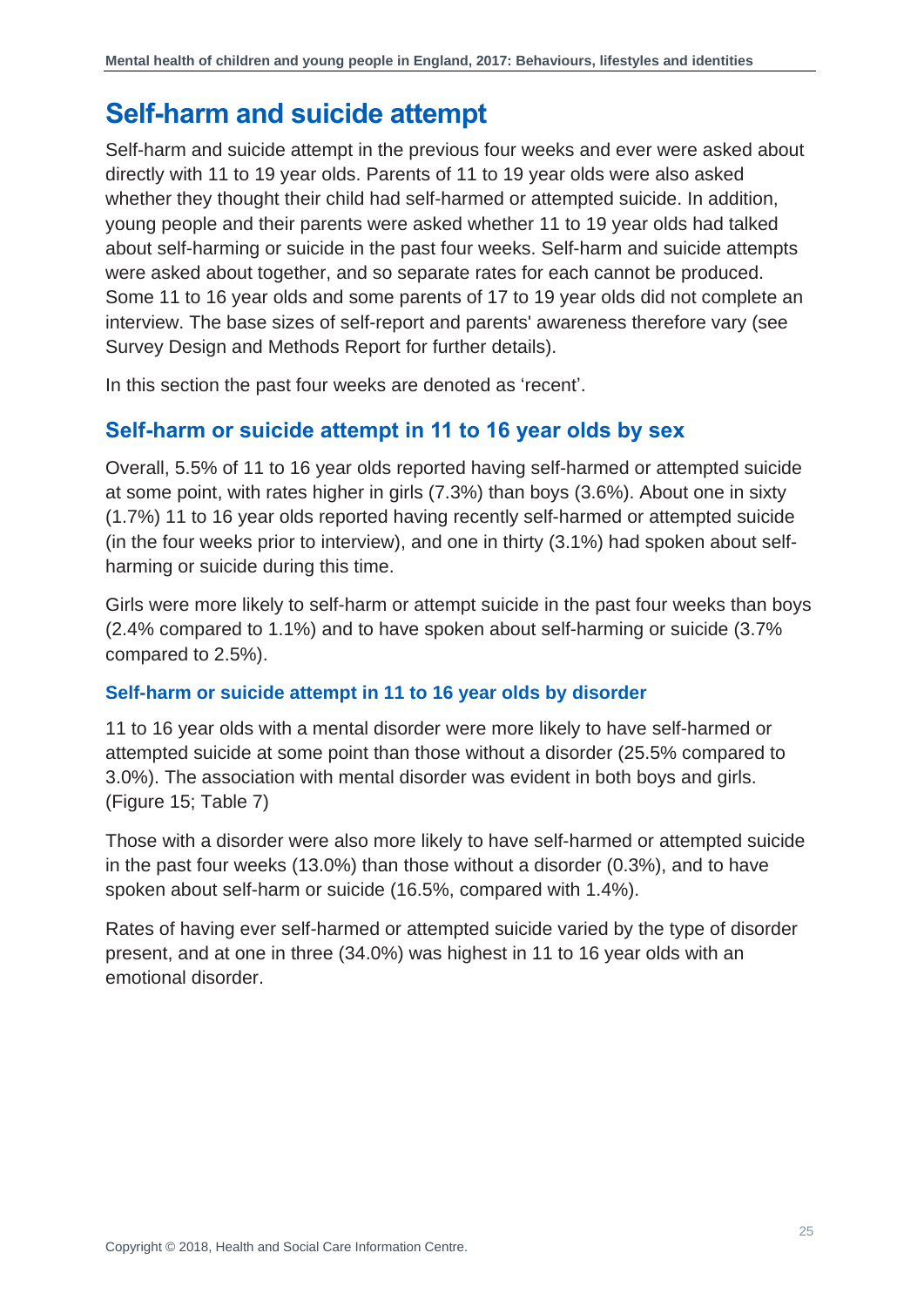

#### **Parental reports of self-harm or suicide attempt in 11 to 16 year olds**

The prevalence of self-harm and suicide attempt in 11 to 16 year olds can also be estimated based on questions asked of parents. The rate using this approach (4.4%) was lower than that based on direct reports from 11 to 16 year olds (5.5%). This suggests that some parents of young people who had self-harmed or attempted suicide were not aware that their child had done so. However, although parental reports provide a lower estimate than self-reports, the similarity in the reported rates suggests that parental awareness was quite high.

Levels of parental awareness appear to differ between boys and girls. In boys, the directly reported (3.6%) and parental reported (3.1%) rates of self-harm and attempted suicide were similar. While in girls, the directly reported rates (7.3%) were higher than those reported by parents (5.8%).

#### **Self-harm or suicide attempt in 17 to 19 year olds by sex**

Overall, 15.4% of 17 to 19 year olds reported that they had self-harmed or attempted suicide at some point, with rates twice as high in girls (21.5%) as boys (9.7%). 3.6% of 17 to 19 year olds reported having self-harmed or made a suicide attempt in the past four weeks, and 4.4% of 17 to 19 year olds had spoken about self-harm or suicide during this time. There was no significant difference in these rates between boys and girls.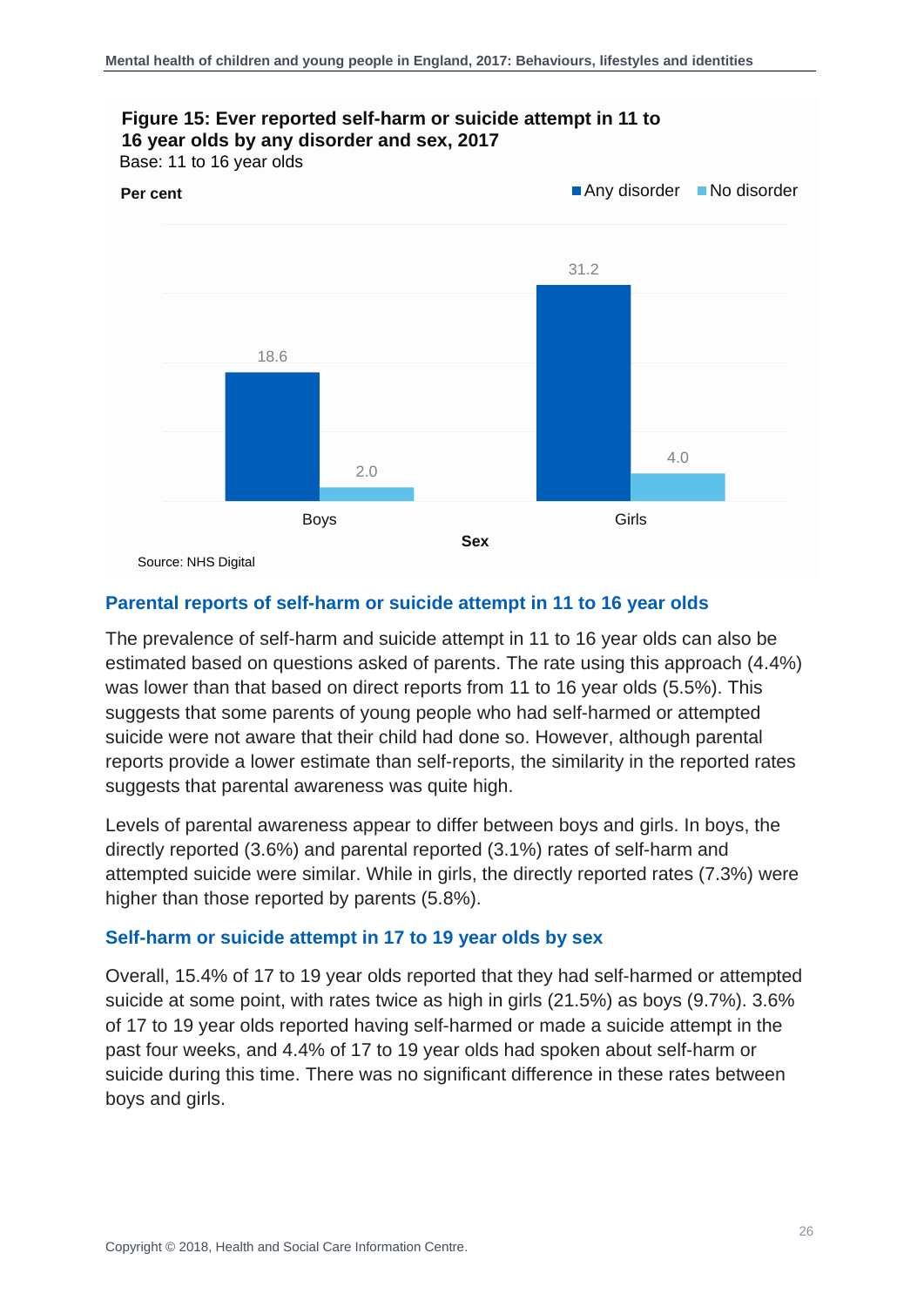### **Self-harm or suicide attempt in 17 to 19 year olds by disorder**

Rates of self-harm and attempted suicide in 17 to 19 year olds were five times higher in those with a mental disorder (46.8%) than in those without (9.0%). The association with mental disorder was more pronounced for rates of recent self-harm and attempted suicide (evident in 16.5% of 17 to 19 year olds with a disorder and 0.9% of those without) or for having recently spoken about self-harm or suicide (19.5% compared to 1.3%).

These associations were evident in both boys and girls. One in two (52.7%) 17 to 19 year old girls and one in three (34.1%) 17 to 19 year old boys with a disorder had ever self-harmed or attempted suicide. (Figure 16; Table 7)



### **Figure 16: Ever reported self-harm or suicide attempt in 17 to 19 year olds by any disorder and sex, 2017**

#### **Parental reports of self-harm or suicide attempt in 17 to 19 year olds**

The prevalence of self-harm and suicide attempt in 17 to 19 year olds can also be estimated based on questions asked of parents, although it should be noted that parental reports were only obtained for about half this age group. The rate using this approach (10.1%) is lower than that based on direct reports from 17 to 19 year olds (15.4%). This suggests that some parents of young people who had self-harmed or attempted suicide were not aware that their child had done so.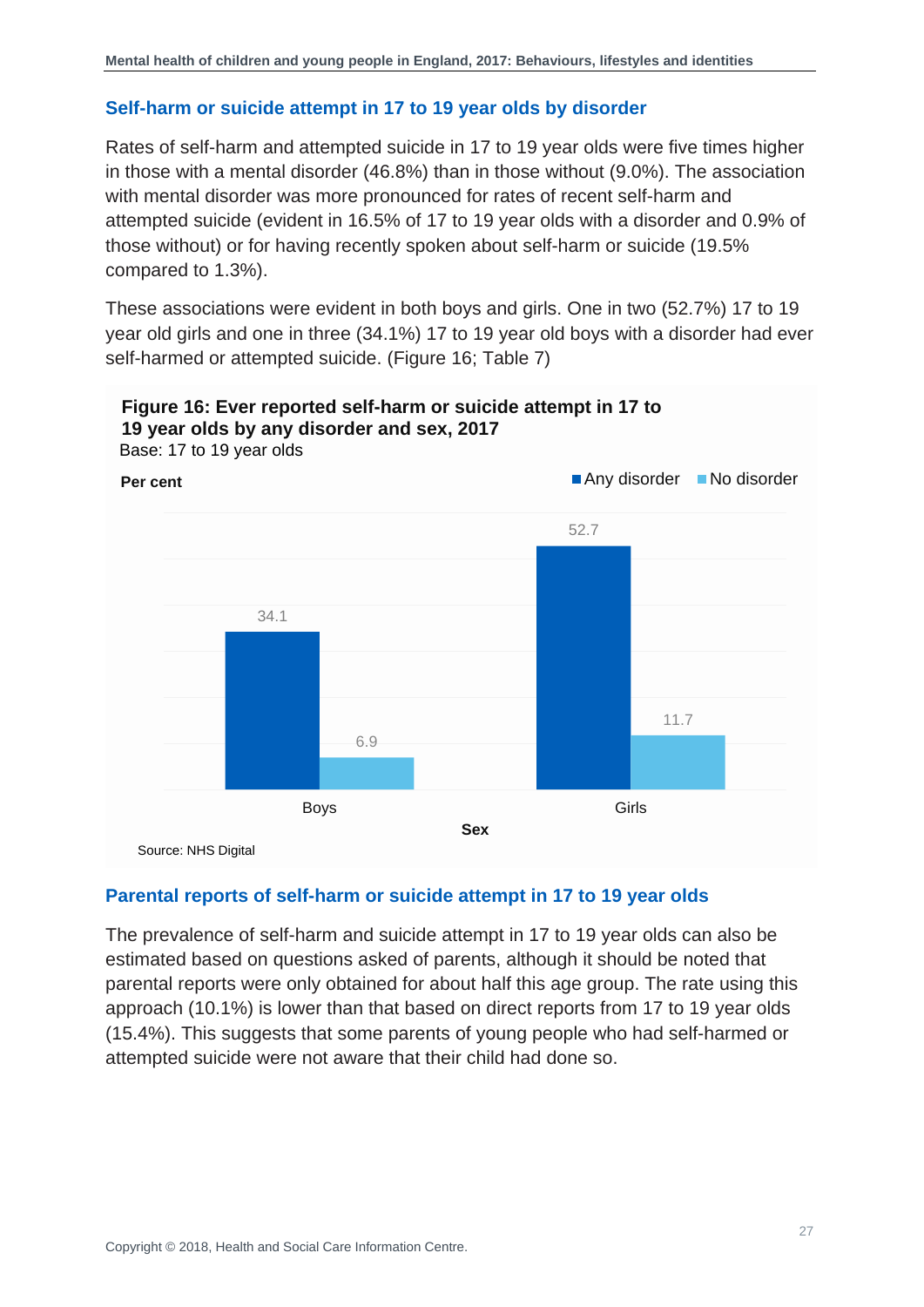### <span id="page-27-0"></span>**Stressful life events**

Parents of children aged 5 to 19 were asked about stressful life events experienced by their child since they were born. A list of eleven types of life events, ranging from parental separation and serious illness to the death of a close friend, was used. This list was also asked in previous surveys; see the Definitions section at the end of this topic report for the full list of stressful life events asked about.

### **Stressful life events by age**

Overall, half (47.4%) of 5 to 16 year olds had experienced at least one of the stressful life events asked about in their lives; the rate was similar in boys and girls. Among 17 to 19 year olds, almost two thirds (64.9%) had experienced at least one stressful life event and the rate was similar in boys and girls of this age group. Parental separation was the most common stressful life experience for both age groups.

#### **Stressful life events by disorder**

Both children aged 5 to 16 and young people aged 17 to 19 with a disorder were more likely to have experienced at least one stressful life event than those without a disorder. For example, 70.1% of 5 to 16 year old with a disorder had experienced a stressful life event, compared with 44.6% of those without. In both age groups, those whose parent had had a serious mental illness were three times more likely to have a mental disorder. Children with a disorder (36.5%) were more than twice as likely to have experienced two or more stressful life events as those without a disorder (16.8%). (Figure 17; Table 8b)



**Figure 17: Experienced at least one stressful life event by any disorder and age, 2017**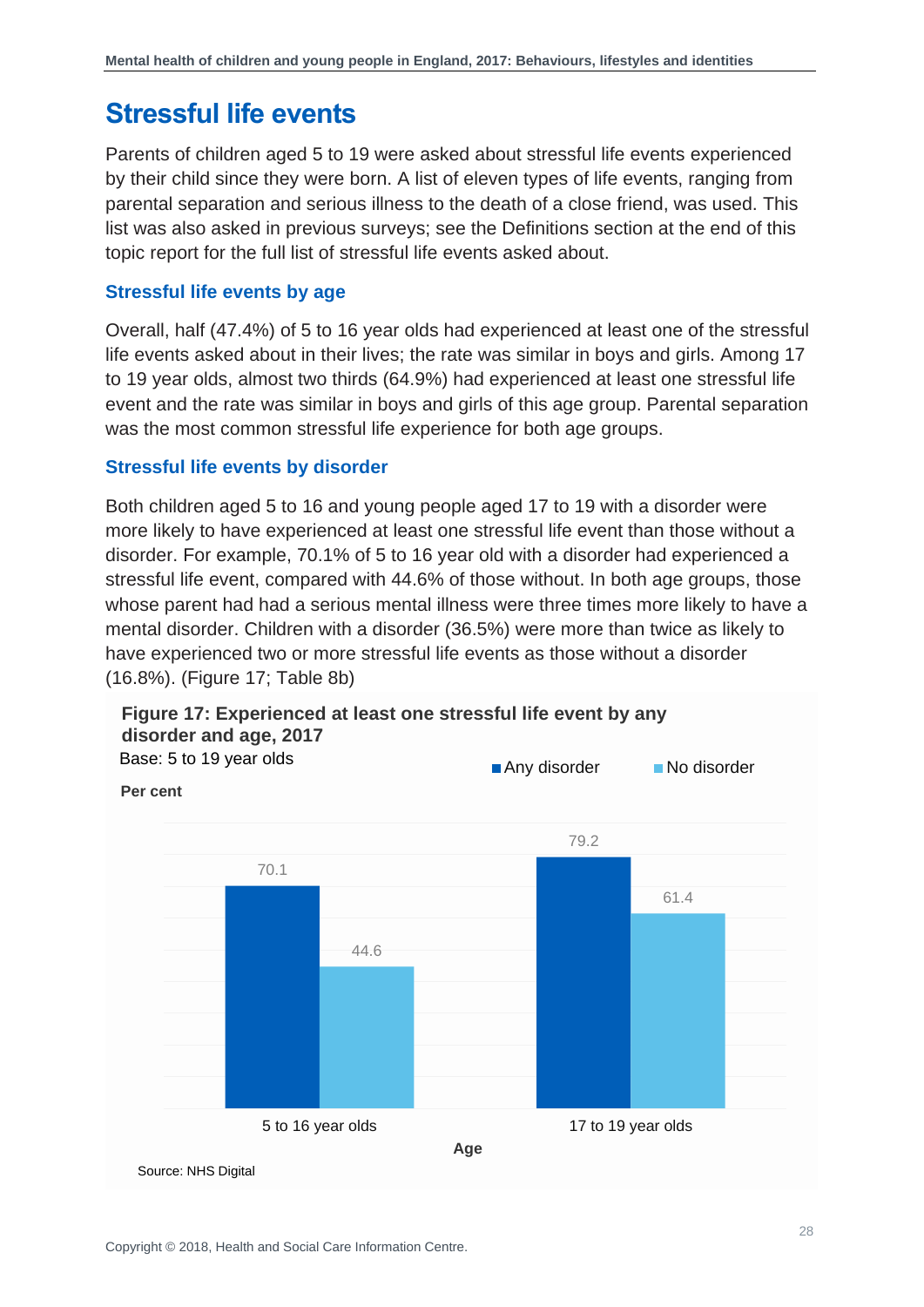### <span id="page-28-0"></span>**Smoking**

Young people aged 11 to 19 were asked about smoking as part of the self-completion part of their interview. Children were classified as having smoked a cigarette or ecigarette if they had tried it at least once. See the Survey Design and Methods Report for further details.

### **Smoking by age and sex**

Just under one in ten (9.0%) 11 to 16 year olds had smoked or tried smoking a cigarette and one in eight (12.5%) had used an e-cigarette. While similar proportions of girls and boys aged 11 to 16 had smoked a cigarette, boys were more likely to have used an e-cigarette than girls (13.9% compared to 11.2%).

Half (52.1%) of 17 to 19 year olds had tried smoking a cigarette and 39.1% had tried an e-cigarette. Boys and girls aged 17 to 19 were equally likely to have smoked a cigarette but boys (45.5%) were more likely than girls (32.4%) to have used an ecigarette.

### **Smoking by disorder**

Smoking was associated with the presence of a mental disorder. 11 to 16 year olds with a disorder were three times more likely to have tried a cigarette (22.5%) than those without a disorder (7.3%). Boys aged 11 to 16 with a disorder were more likely to have tried smoking (18.2%) than boys without a disorder (7.1%); this was also true for girls aged 11 to 16 (25.9% compared to 7.6%). (Figure 18; Table 9)



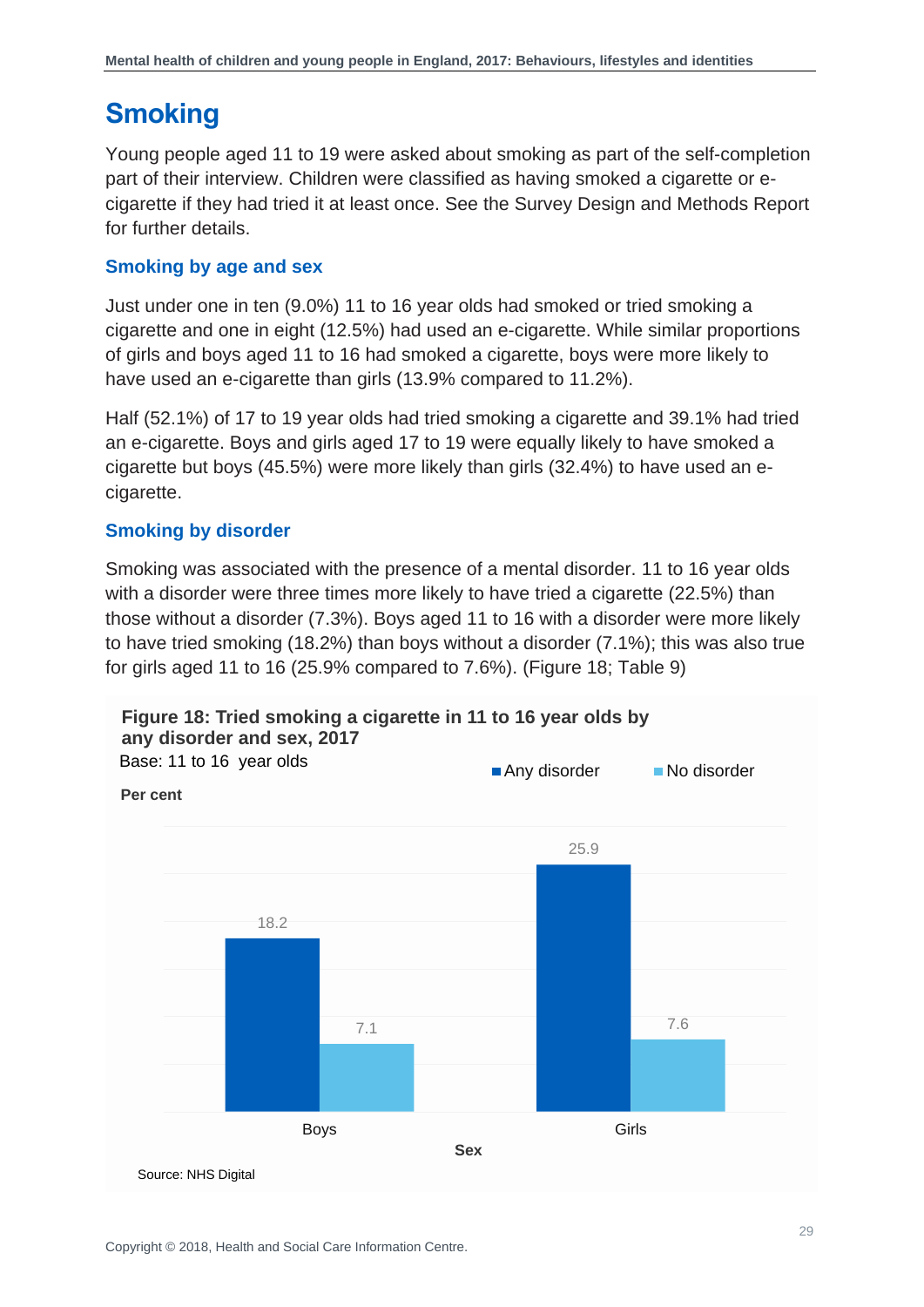The pattern was similar for having tried an e-cigarette, with 24.1% of children with a mental disorder having used one compared to 11.2% of children without a disorder. Rates of having used an e-cigarette were higher in girls aged 11 to 16 with a disorder (25.4%) than boys with a disorder (22.5%). (Figure 19; Table 9)



Most (60.9%) 17 to 19 year olds with a disorder had tried a cigarette compared with half (50.3%) of those who did not have a disorder. Girls aged 17 to 19 with a disorder were more likely to have tried a cigarette (61.5%) than girls without a disorder (48.3%), however in 17 to 19 year old boys there was no association between smoking and presence of disorder. Rates of having used an e-cigarette were similar in 17 to 19 year olds with a disorder (44.4%) and those without (38.0%). (Figure 20; Table 9)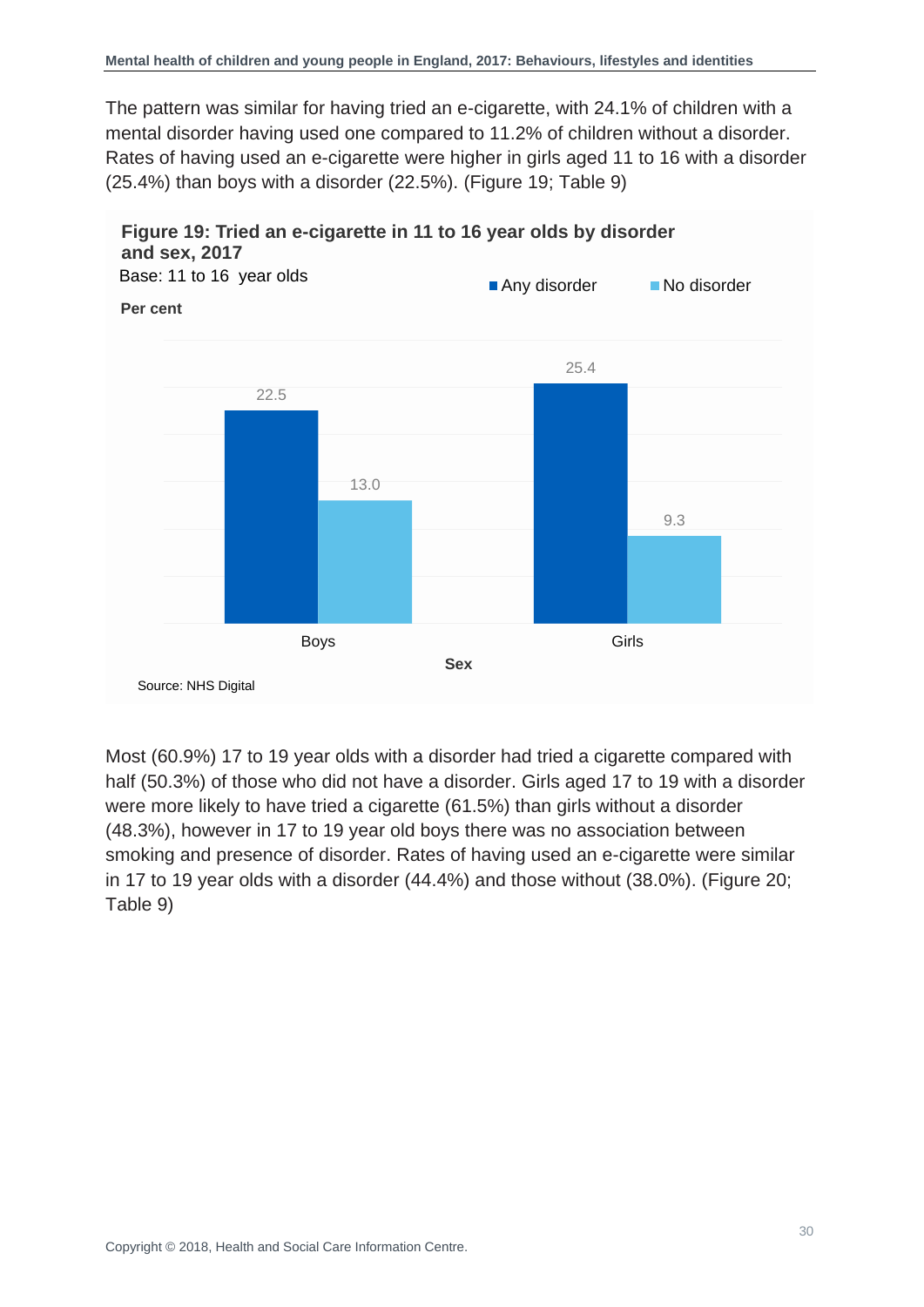

### **Frequency of smoking cigarettes**

Children aged 11 to 16 with a disorder were ten times more likely to smoke regularly<sup>4</sup> than children without a disorder (6.9% and 0.7% respectively). They were also more likely to regularly use an e-cigarette (3.0%) than children without a disorder (0.4%).

17 to 19 year olds with a disorder were almost twice as likely to smoke regularly as those without a disorder (22.6% and 12.2% respectively). However, 17 to 19 year olds with a mental disorder were just as likely as those without to regularly use an ecigarette (4.5% and 3.2% respectively). (Table 9)

<span id="page-30-0"></span>l

<sup>4</sup> Children were classified as a regular smoker if they reported smoking more than one cigarette a week, and as an occasional smoker if they reported that they sometimes smoke cigarettes but not every week.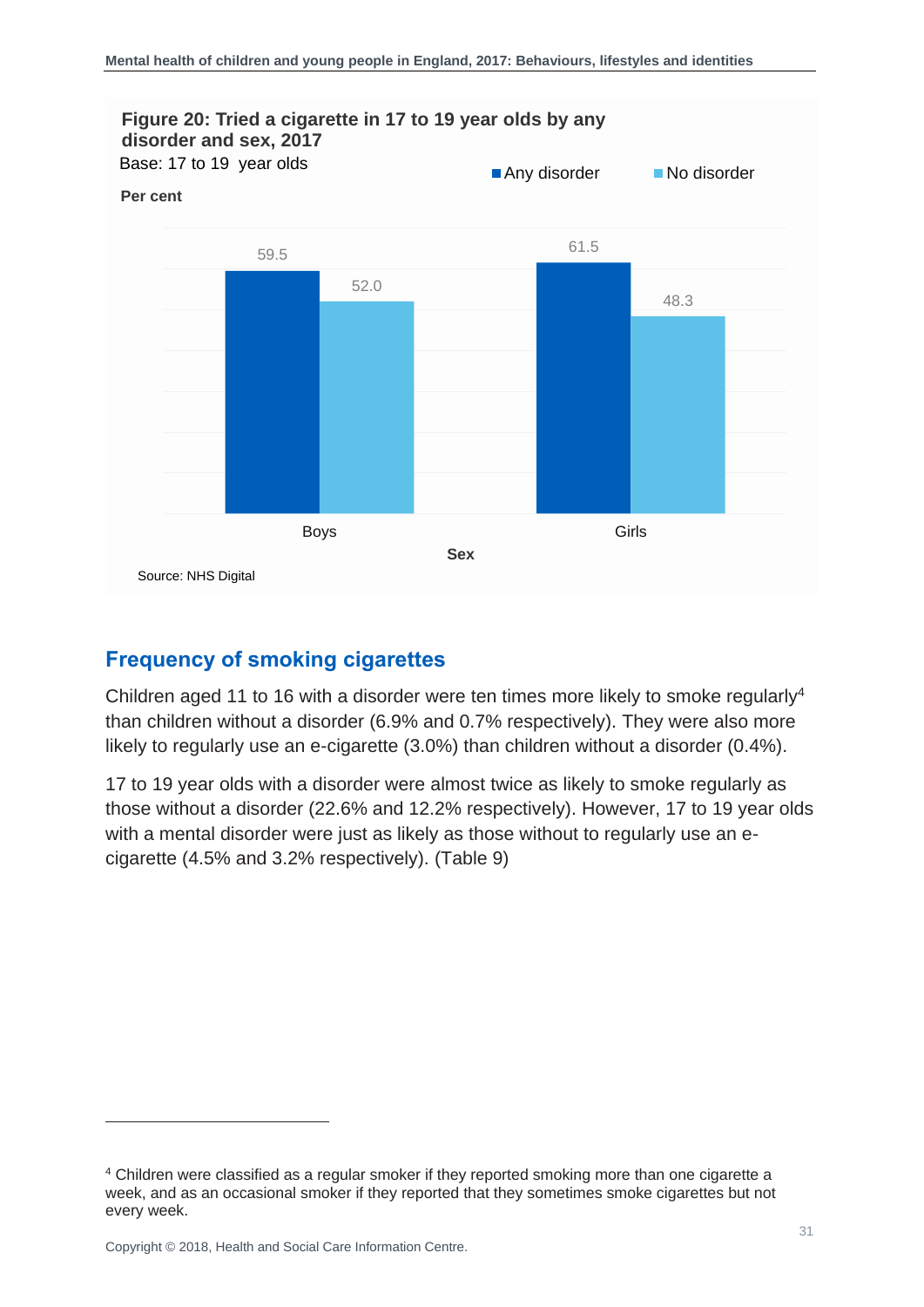### **Drinking**

Young people aged 11 to 19 were asked about drinking as part of the self-completion part of their interview. Children were classified as having tried an alcoholic drink if they reported having had 'more than just a sip or two'. See the Survey Design and Methods Report for further details.

### **Drinking by age and sex**

A quarter (24.2%) of 11 to 16 year olds had tried an alcoholic drink, with rates similar in boys and girls. 20.8% of 11 to 16 year olds reported drinking monthly or less often, making up the majority of those who had drank.

Four out of five (79.6%) 17 to 19 year olds had tried an alcoholic drink, with similar rates in boys and girls. Just under half (46.0%) reported drinking monthly or less often and about one in three (31.6%) drank on a weekly or daily basis.

### **Drinking by disorder**

Rates of drinking were higher in young people with a mental disorder. More than a third (36.3%) of 11 to 16 year olds with a disorder had tried an alcoholic drink compared to about a quarter (22.7%) with no disorder. The proportion to have tried an alcoholic drink was similar in boys with a disorder (29.5%) and boys without a disorder (23.6%). However, girls aged 11 to 16 with a disorder were more likely to have tried an alcoholic drink (41.7%) than girls without a disorder (21.8%). (Figure 21; Table 10)

Among 17 to 19 year olds the proportions to have ever tried an alcoholic drink were similar in those with and without a disorder and there was no difference between boys and girls.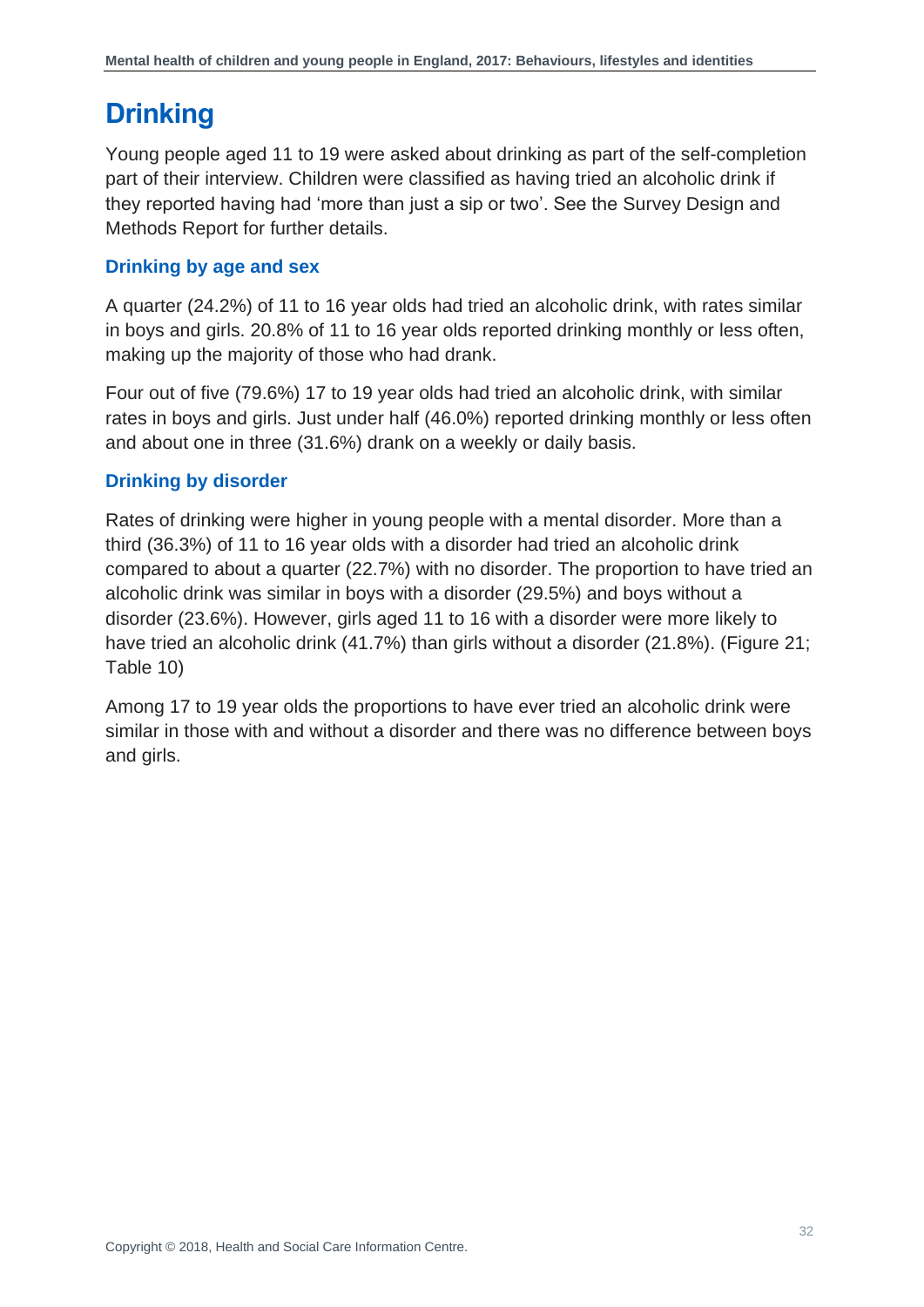

### **Frequency of drinking alcohol**

Children aged 11 to 16 with a disorder were more likely to drink on a monthly or less frequent basis (31.7%) than children without a disorder (19.4%), however they were not more likely to drink on a weekly basis. Girls aged 11 to 16 with a mental disorder were more likely to drink on a monthly or less frequent basis (38.2%) than girls without a disorder (19.7%), however this was not true for boys aged 11 to 16. (Table 10)

In 17 to 19 year olds, drinking on a weekly basis was not associated with a mental disorder nor was drinking on a monthly or less frequent basis; this was also true for boys and girls in this older age group. (Table 10)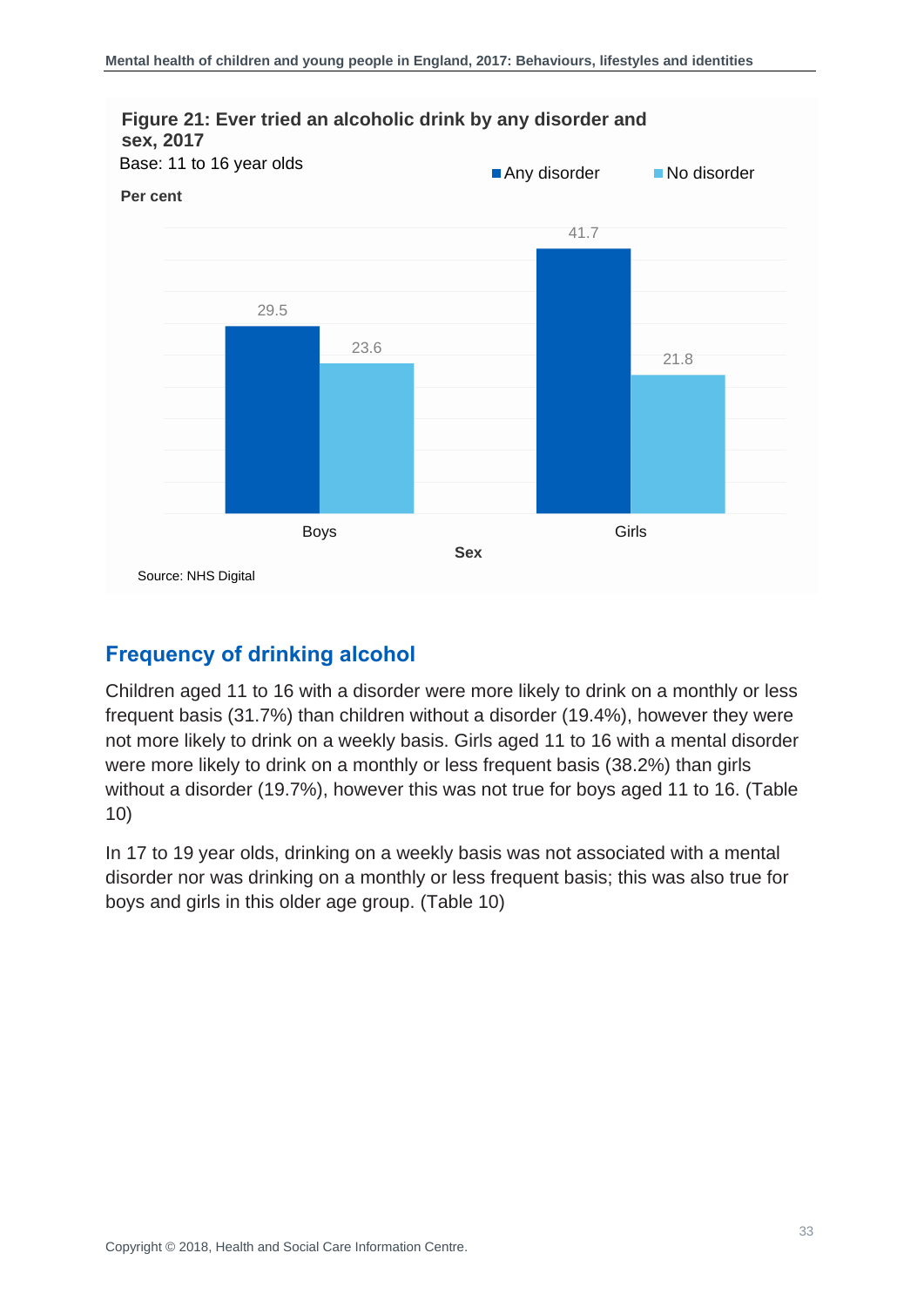### <span id="page-33-0"></span>**Drug Use**

As part of the self-completion part of their interview children and young people aged 11 to 19 were presented with a list of drugs and asked to select all the ones that they had ever tried. They were also asked which drugs they had used the last time they had taken drugs. See the Definitions Section at the end of this topic report for the list of drugs asked about. See the Survey Design and Methods Report for further details.

### **Illicit drug use by age and sex**

About one in twenty (5.2%) 11 to 16 year olds had taken an illicit drug at some point. More boys aged 11 to 16 had tried illicit drugs than girls (6.4% compared to 4.0%).

One in three (33.9%) 17 to 19 year olds had taken an illicit drug at some point. More boys aged 17 to 19 had tried illicit drugs (37.1%) than girls (30.6%).

### **Illicit drug use by disorder**

Rates of illicit drug use were three times higher in 11 to 16 year olds with a mental disorder (13.9%) than in those without a disorder (4.1%). Girls aged 11 to 16 with a disorder (14.2%) were five times more likely to have tried illicit drugs than girls without a disorder (2.6%). Boys aged 11 to 16 with a disorder (13.6%) were also more likely to have tried illicit drugs than boys with no disorder (5.6%).

Of 17 to 19 year olds with a disorder 44.1% had ever taken illicit drugs, compared to 31.9% with no disorder. Girls aged 17 to 19 with a disorder were more likely to have tried illicit drugs (44.2%) compared to girls without a disorder (26.5%). In boys aged 17 to 19 the rate of having tried illicit drugs was similar in boys with a disorder (43.9%) and boys without a disorder (36.3%). (Figure 22; Table 11a)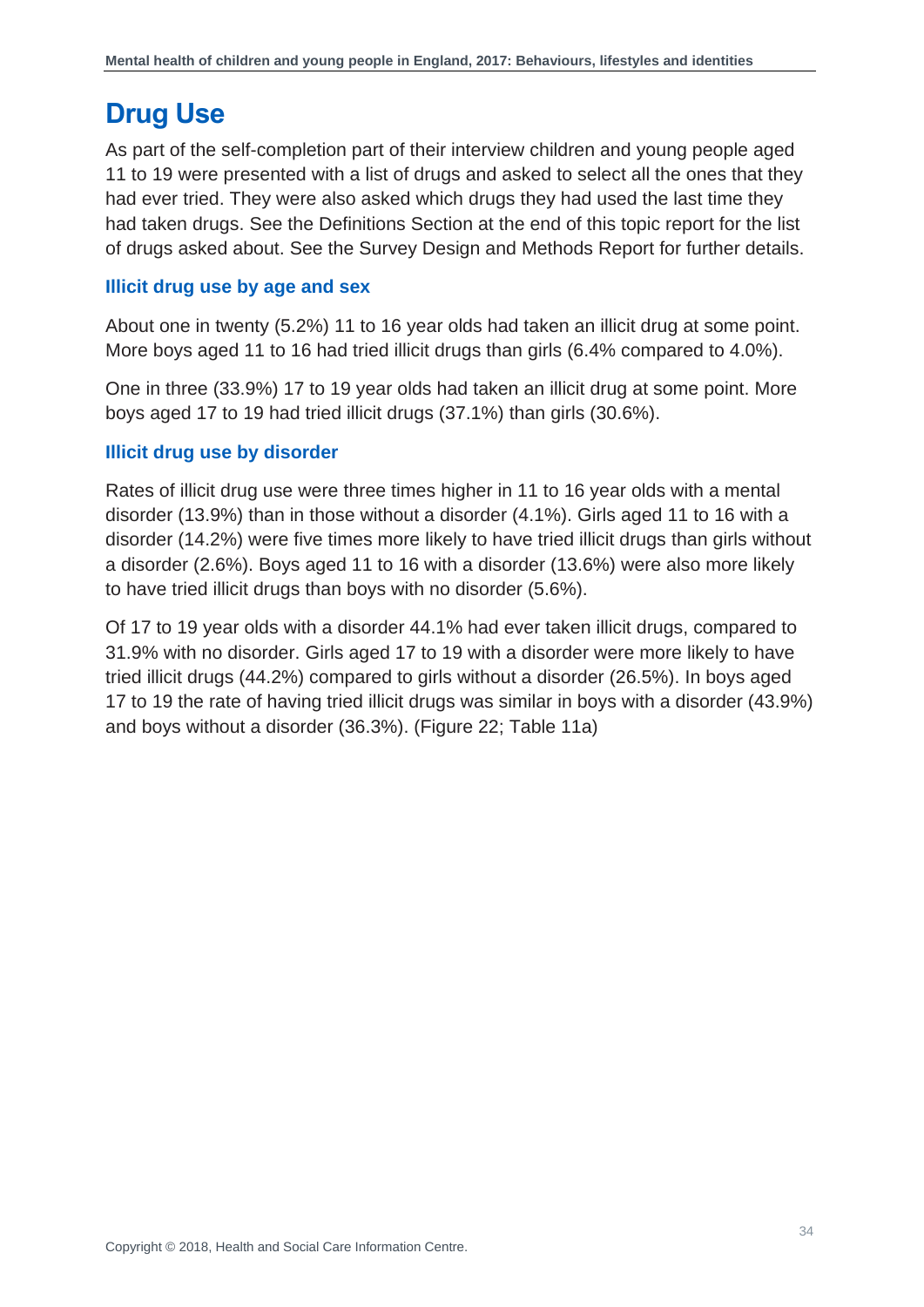

### **Figure 22: Use of illicit drugs by any disorder, sex and age, 2017**

Base: 11 to 19 year olds

### **Types of illicit drugs used by age and sex**

Cannabis was the most commonly used type of illicit drug, cited by 4.5% of 11 to 16 year olds and 33.3% of those aged 17 to 19. Nearly all young people who had used an illicit drug have reported having tried cannabis.

Stimulants - which include amphetamines, ecstasy, poppers, mephedrone, cocaine and other related drugs - were the next most commonly used type of drug, mentioned by 1.4% of 11 to 16 year olds and 4.8% of those aged 17 to 19.

Psychedelics (0.2%) and opiates (0.1%) were rarely cited by 11 to 16 year olds. Psychedelics were more common in 17 to 19 year olds (5.7%), but opiates remained rare in this age group (0.1%).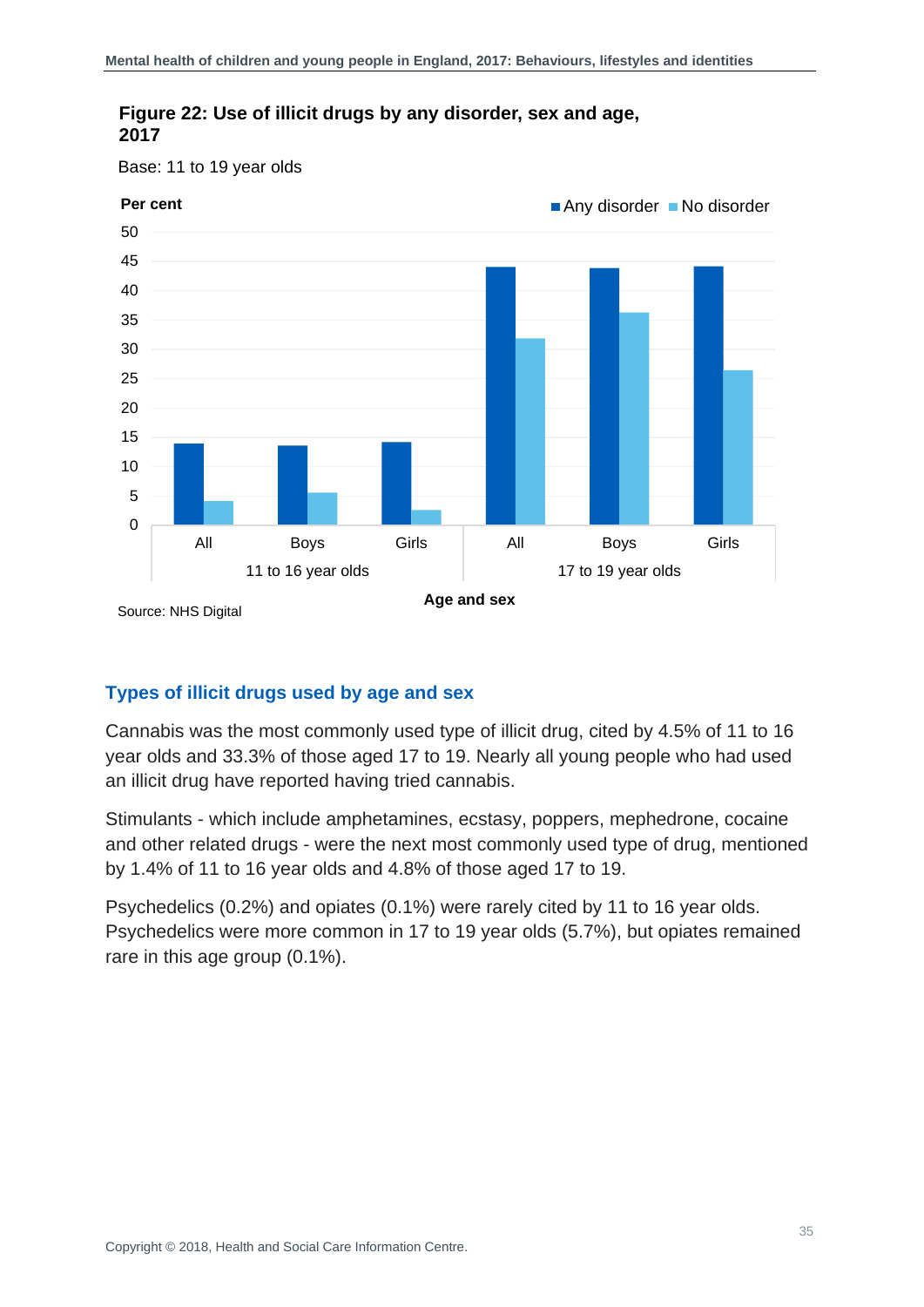### **Types of illicit drugs used by disorder**

Children aged 11 to 16 with a disorder were more likely to have tried cannabis (13.1%) than children without a disorder (3.5%). Children with a disorder were also more likely to have tried stimulants and other drugs.

More 17 to 19 year olds with a disorder had tried cannabis (44.1%) compared to young people without a disorder (31.9%). Young people with a disorder were also more likely to have tried stimulants than young people without a disorder. (Figure 23; Table 11a)



**Figure 23: Illicit drugs used by any disorder and age, 2017**

<span id="page-35-0"></span>**Footnotes**: Rates for opiates are not shown due to small numbers.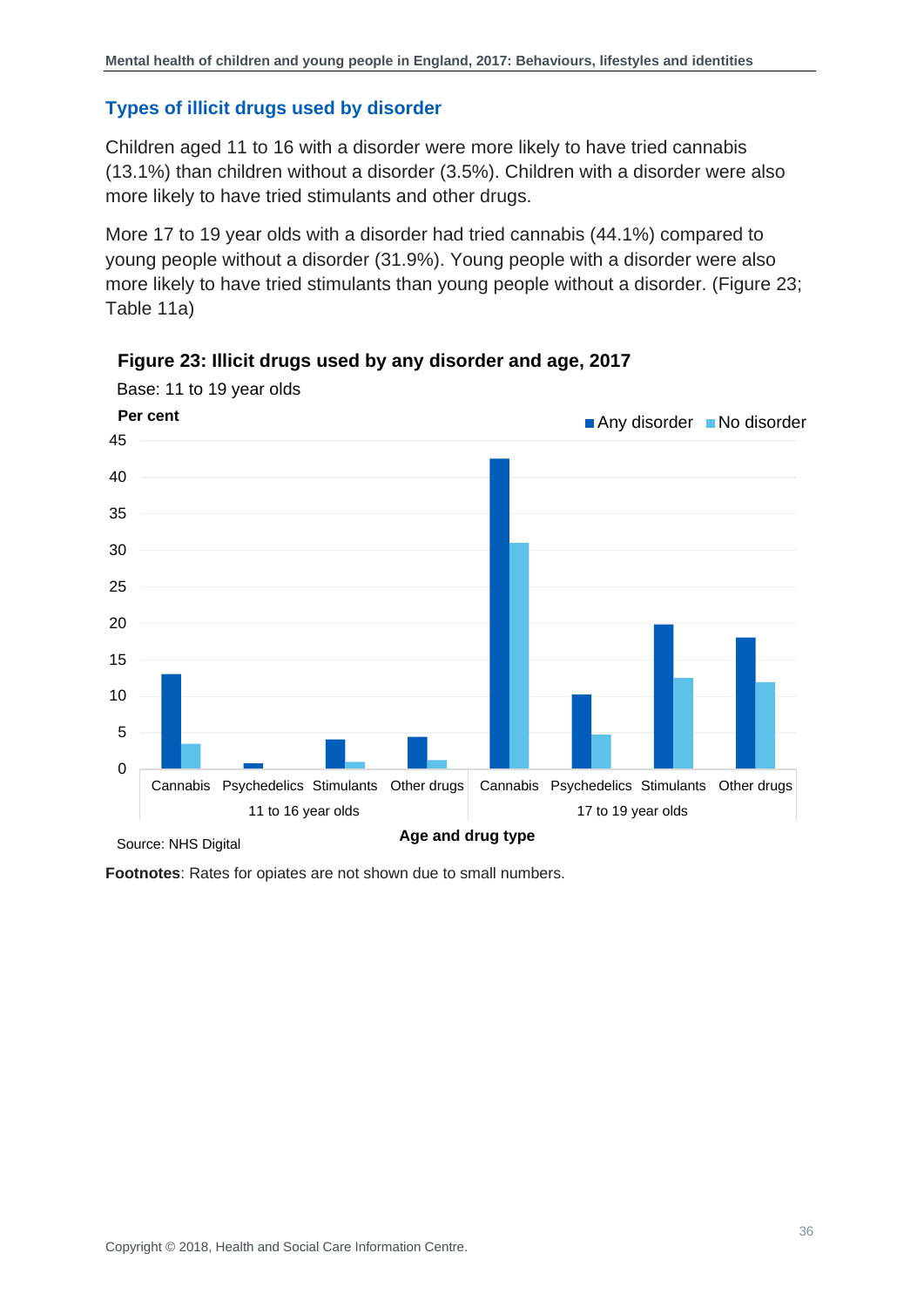### **Sexual Identity**

Sexual identity was asked as part of the young person's self-completion. 14 to 19 year olds were asked which of the following best described how they thought of themselves: heterosexual/straight; gay/lesbian, bisexual, and other. Because the number of participants to describe themselves as either lesbian or gay (39) or other (43) was small for robust analysis, estimates of the prevalence of disorder in these groups should be treated with caution.

### **Sexual identity by sex**

While most 14 to 19 year olds identified as heterosexual, one in ten (10.2%) described themselves as lesbian or gay (1.7%), bisexual (6.3%), or other (2.2%). Girls were more likely to identify with a non-heterosexual identity (13.2%) than boys (7.1%). (Table 12a)

### **Sexual identity by disorder**

Young people who identified as lesbian, gay, bisexual or other were more likely to have a disorder than those who identified as heterosexual. A disorder was present in one in three (34.9%) young people who identified as non-heterosexual, compared to one in eight (13.2%) of those who identified as heterosexual. (Figure 24; Table 12b)

<span id="page-36-0"></span>

#### **Figure 24: Any disorder by sexual identity, 2017**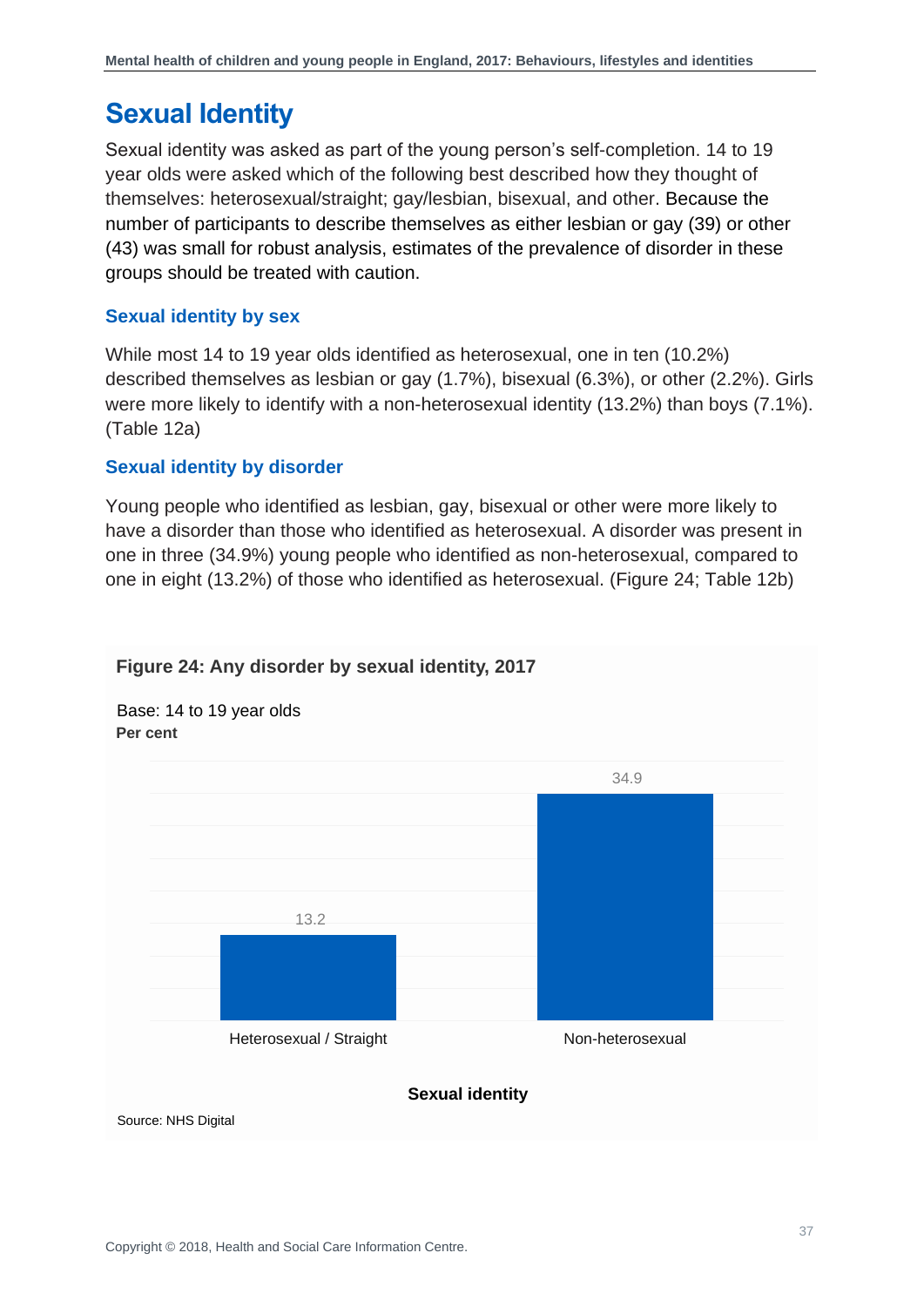### **Discussion**

The effects of new technology and social media on overall health and wellbeing are still relatively unknown. Sampasa-Kanyinga and Lewis (2015) found an independent association between using social media sites for more than two hours per day and self-reported poor mental health, increased levels of psychological distress and suicidal ideation. This prevalence survey also found an association between mental disorders and spending more than four hours on social media per day, whether it was a school or non-school day. Young people with a disorder were also more likely to agree that they spend longer online than they intend to.

Spending large amounts of time on social media may have different effects on different children. Wellbeing for older adolescent girls has been associated with the amount of social media interaction they had at aged 10; although this was not found for boys. Booker et al. (2018) noted that as girls progress through adolescence there may be an increase in upward social comparison which leads to a decrease in wellbeing. This is consistent with the survey findings that over half of 11 to 19 year old girls with a mental disorder agreed that they compare themselves to others on social media.

Social media and technology can also be used as a platform for bullying online. A survey by The Children's Society and YoungMinds (2017) looked at the links between cyberbullying and children and young people's mental health. It found that 26% of young people aged 11 to 25 reported having personal experience of online bullying in the past year, similar to the 25% who reported experience of off-line bullying. These differ to our survey findings (covering those aged 11 to 19) which found more reporting offline bullying in the past year than online bullying (36.2% were bullied offline; 21.2% bullied online).

Our findings also demonstrate that offline bullying is still evident and experienced by a third of children. Bullying has been associated with both present and future mental health symptoms (Kumpulainen & Rasanen, 2000). Any participation in school bullying, whether as a bully or victim, was associated with an increased risk of mental disorders generally in children (Thomas et al., 2017) and suicidal thoughts or attempts in children (Lereya et al., 2013).

This report also looked at the different kinds of activities, caring responsibilities and support that children do and have. Our findings reflect the positive relationship between sport participation and lower rates of mental disorder for young people (Hagell, 2016). Research has shown that young people who took part in sports were more likely to have high levels of happiness than those who did not (Lakey et al., 2017).

Social support, and having someone you can confide in, has been shown to protect young people from the onset of serious mental illnesses, like psychosis, in their later life (Crush et al., 2018). *The Good Childhood Report 2017* explored the power of family support as well as other factors in explaining variations in children's subjective wellbeing. Their modelling found that family support explained 14.1% of the variation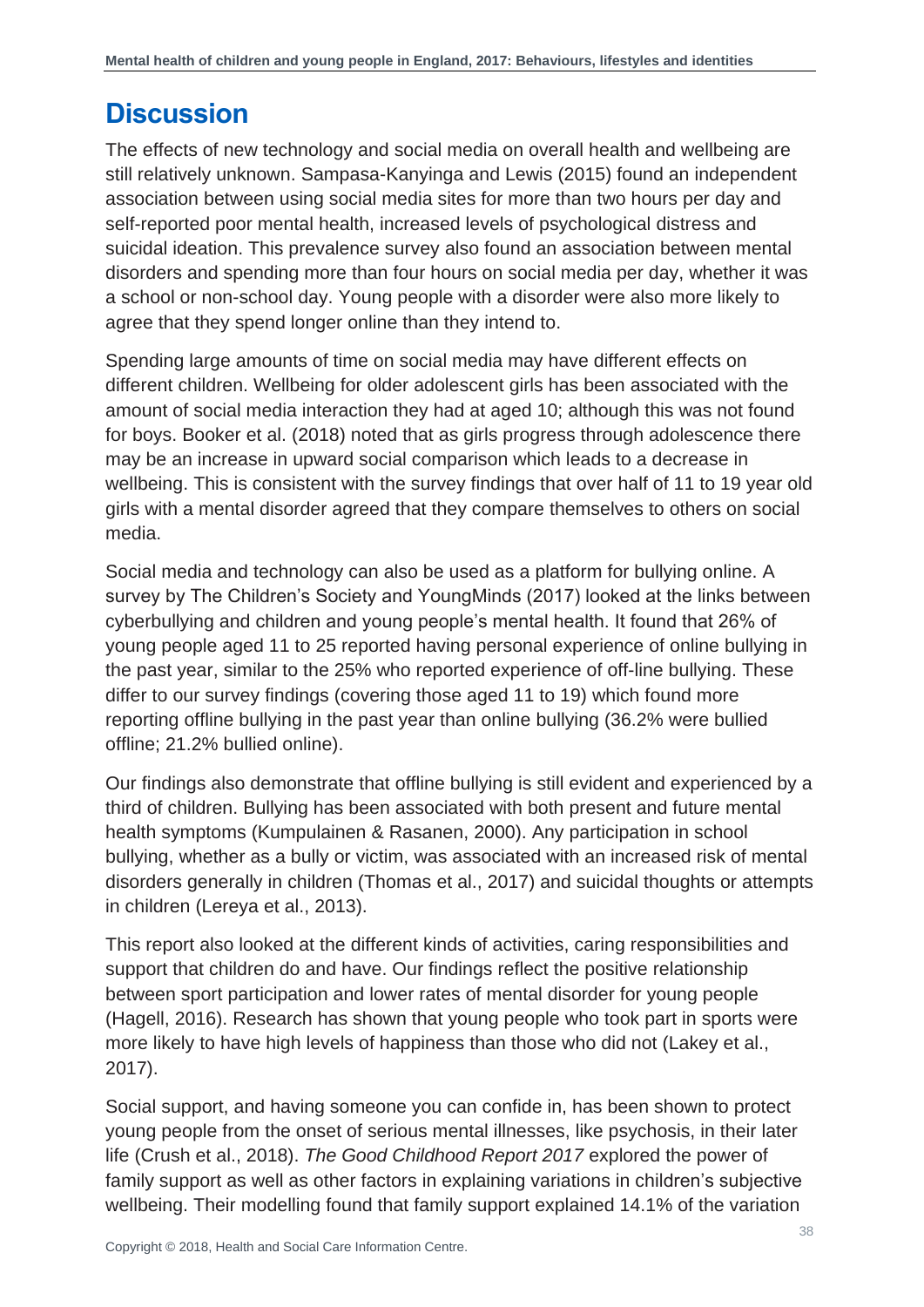and was the most important factor looked at (followed by bullying at 8.3%). Analysis of the Understanding Society longitudinal survey also found that the child quarrelling with their mother was significantly associated with subsequent mental health problems (The Children's Society and Barnardo's, 2018). This survey revealed that children with a mental disorder tended to have less social support than children without a disorder.

This report also showed that one in five children aged 11 to 19 had caring responsibilities. A study in the US (Shifren and Kachorek, 2003) found early caregiving was not associated with poor mental health in adulthood. Our survey did not detect an association between mental health and caregiving. However, our definition was an inclusive one which did not account for the level of caring that young people provided. The demands of a caring role can cause distress and may impact on mental health, particularly among children with extensive and sustained caring responsibilities (Carers Trust, 2016).

Self-harm and suicide attempts were also looked at in this survey. People who selfharm do so for a variety of reasons, with a variety of intentions; not always with suicidal intent (NHS Choices). In this study we asked about suicide attempts and nonsuicidal self-harm in combination, and our prevalence estimates are likely to differ from surveys that examined these separately. The 2017 survey found that children with a mental health disorder were more likely than children without to self-harm or attempt suicide. This pattern was apparent in the previous survey too. Morgan et al. (2017) found a steep increase in self-harm rates among girls in the UK between 2011 and 2014. Other recent research, based on secondary analysis of the Understanding Society survey, also found that girls (aged 14) were twice as likely as boys to engage in nonsuicidal self-harm (The Children's Society, 2018). This is consistent with our findings that girls were more likely to self-harm than boys.

In this report, young people with a mental disorder were more likely to have experienced a stressful life event within their lifetime, than children without a mental disorder. This is supported by research that has shown that negative life events are associated with increased probably of developing emotional disorders (Goodyer et al., 1990). Our report also showed that children with a mental disorder were three times more likely to have had a parent who has had a serious mental illness, than children without a mental disorder, reflecting wider research (Foster, 2014).

Smoking, drinking and drug use was a minority behaviour among children and young people in this survey. The smoking and alcohol rates reported here are similar to other home-based surveys such as the Health Survey for England (NHS Digital, 2017). However, rates obtained from school-based surveys like the Smoking, Drinking and Drug Use among Young People (SDD) tend to generate higher estimates. For example, in SDD 2014, 3% of children aged 11 to 15 reported being regular smokers compared with 1% of children of the same age in HSE 2014-2015 (NHS Digital, 2016). There is a risk that children under-report smoking in home-based surveys because they are worried that parents might see their answers.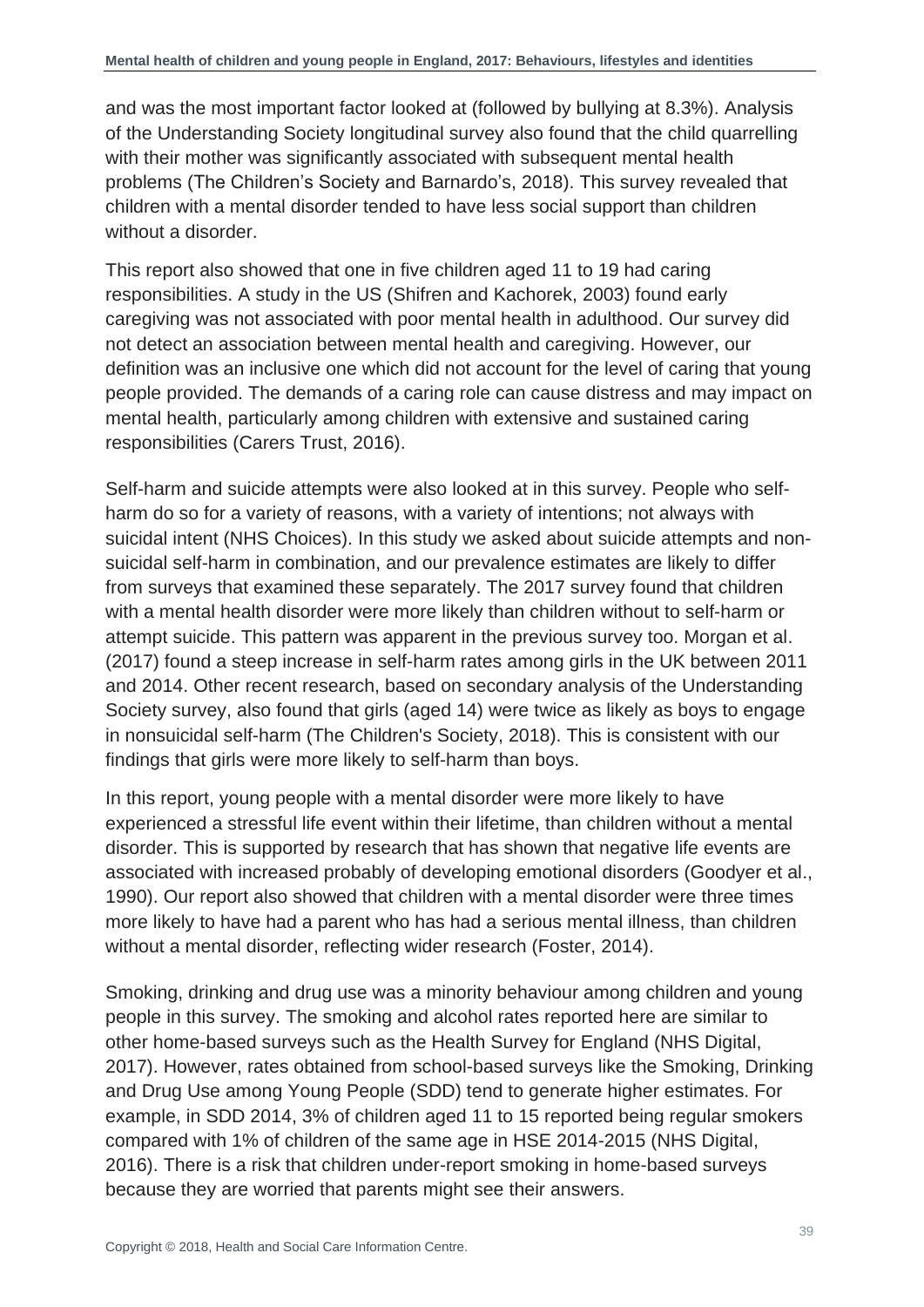While this survey and others show that rates of smoking, drinking and drug use in young people are in decline (NHS Digital, 2018), these still remain important issues. Even relatively low levels of alcohol consumption in young adulthood are now known to have potentially lifelong consequences for health (Deanfield et al., 2017). The widespread use of e-cigarettes is relatively new and their use is increasing (NHS Digital, 2017). The findings in this report indicate that children under sixteen were more likely to have tried e-cigarettes than combustible tobacco. The longer-time implications of this have yet to emerge, however there is some evidence that ecigarette use increases the risk that young people will subsequently go on to use combustible tobacco cigarettes (Byrne et al., 2018; McNeill et al., 2018).

Young people who identify as lesbian, gay, bisexual or other were more likely to have a disorder compared to those identifying as heterosexual or straight. This is consistent with the pattern identified in adults (Chakraborty et al., 2011), including with higher rates of mental disorder also extending to those identifying as bisexual (Barker et al., 2012). Mind (2013) posits that the reasons LGBTQ people have higher mental health rates are complex and multifaceted. It is likely to reflect higher levels of bullying (Guasp, 2012), experience of discrimination, issues with not conforming to norms and family rejection.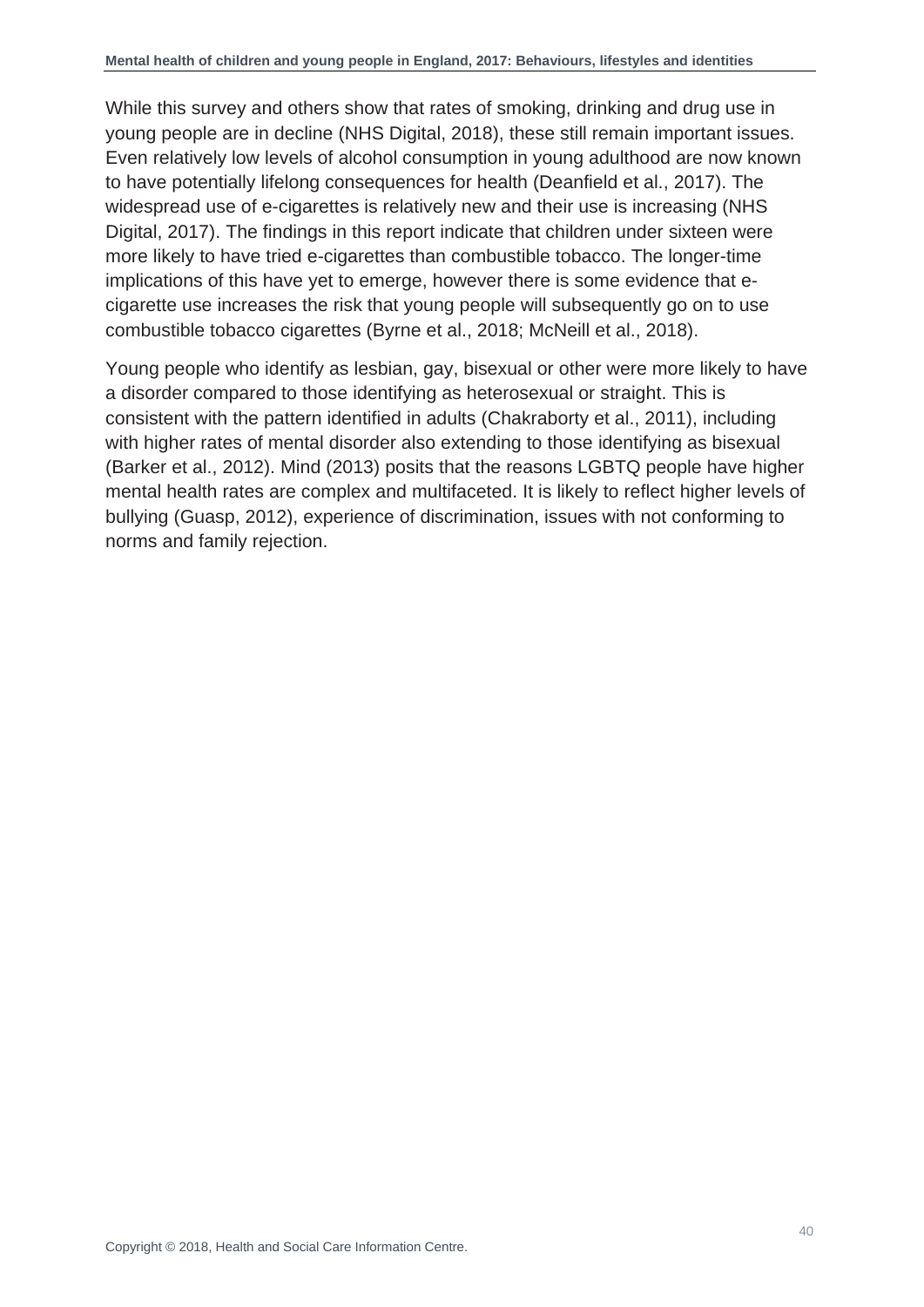### <span id="page-40-0"></span>**Methods**

The Mental Health of Children and Young People (MHCYP) survey was conducted with 5 to 15 year olds living in Britain in 1999 and 5 to 16 year olds living in Britain in 2004. The 1999 and 2004 surveys sampled from child benefit records. For the 2017 survey a stratified multistage random probability sample of 18,029 children was drawn from NHS Patient Register in October 2016. Children and young people were eligible to take part if they were aged 2 to 19, lived in England, and were registered with a GP. Children, young people and their parents were interviewed face-to-face at home using a combination of Computer Assisted Personal Interview (CAPI) and Computer Assisted Self Interview (CASI), between January and October 2017. A short paper or online questionnaire was completed by a nominated teacher for children aged 5 to 16 years old. Data collection varied with the selected child's age:

- 2 to 4 year olds: parent interview
- 5 to 10 year olds: parent interview and teacher interview
- 11 to 16 year olds: parent interview, child interview and teacher interview
- 17 to 19 year olds: young person interview and parent interview (if parent present at the same address).

Productive interviews (involving one or more participant in each household) were achieved for 9,117 children (1,463 2 to 4 year olds; 3,597 5 to 10 year olds; 3,121 11 to 16 year olds; 936 17 to 19 year olds), and 3,595 teachers (54% of eligible children). The survey included the detailed and comprehensive Development and Well-Being Assessment (DAWBA). This allowed the assessment of emotional, hyperactivity, behavioural and less common disorders, like autism. After interviews were complete, eleven trained clinical raters reviewed the data to reach disorder codings for each participant. Raters applied the diagnostic criteria for specific disorders set out in the tenth International Classification of Disease (ICD-10) (WHO, 1992), and the Diagnostic and Statistical Manual of Mental Disorders (DSM–5) (APA, 2013) for BDD.

The 2017 survey was designed to be comparable with the 1999 and 2004 surveys. This included the continued use of the DAWBA, use of ICD-10, and consistent timing of data collection. However, some differences in design have taken place which may affect comparability with previous survey results, including that the 2017 survey:

- Sampled from the NHS Patient Register, whereas the 2004 and 1999 surveys sampled from Child Benefit records
- Includes 2 to 4 and 17 to 19 year olds for the first time
- Response rate (52%) is lower than that for the previous surveys
- Covered England, while previous surveys in the series covered Britain. Analyses of 1999 and 2004 data presented in this report have been run on participants aged 5 to 15 years old living in England only to maintain comparability in trends.

The 2017 interviews and analyses are based on participants' age at 31 August 2017, with participants grouped with their peers in terms of school year.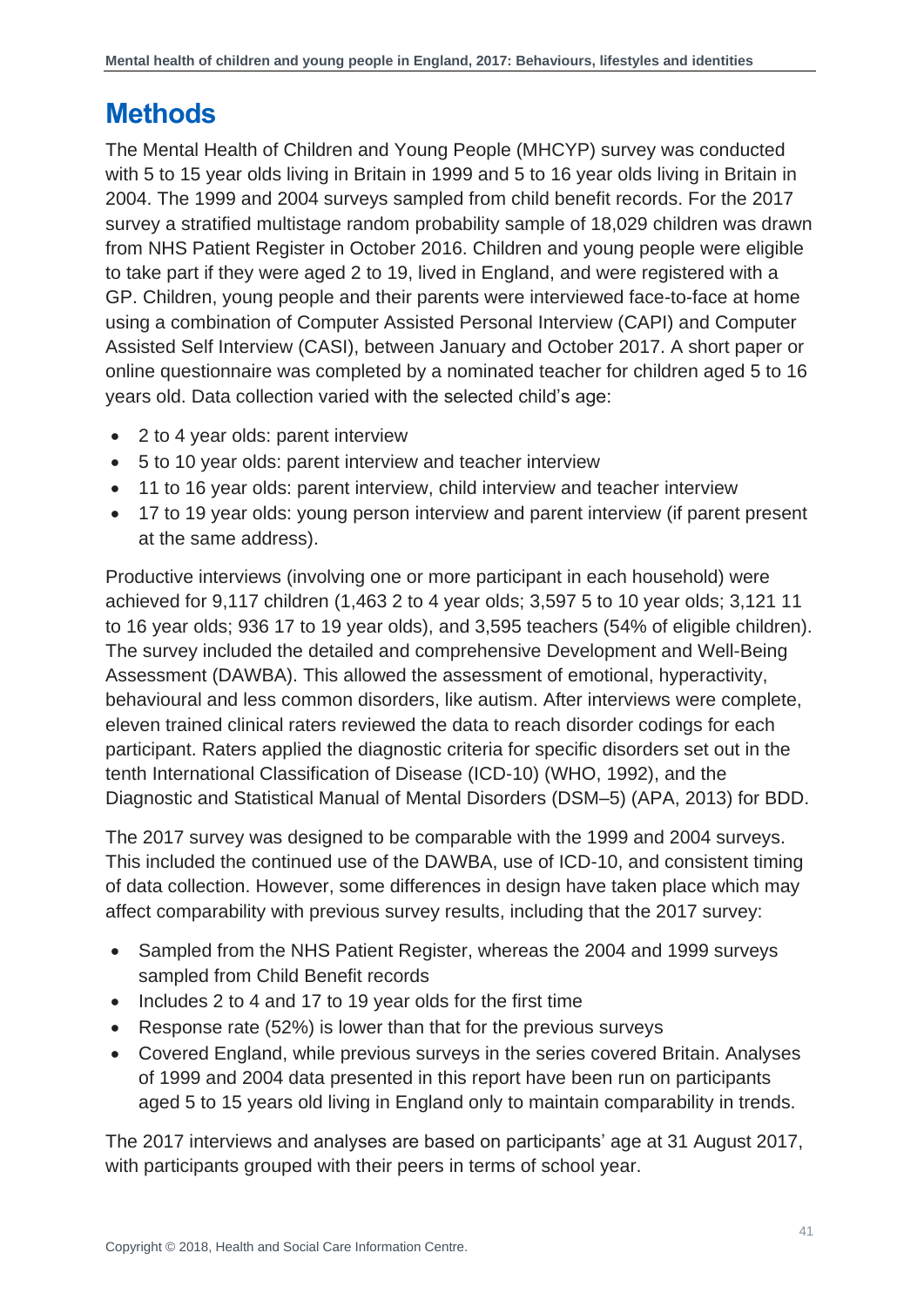<span id="page-41-0"></span>For further information on methodology, confidence interval and standard error information, see the Survey Design and Methods Report.

### **Definitions**

### **Mental disorder**

Mental disorders were identified on the survey according to the standardised diagnostic criteria in the tenth edition of the International Classification of Diseases (ICD-10). Specific mental disorders were grouped into four broad categories: emotional, behavioural, hyperactivity and other disorders. While some of the symptoms covered in this report may be present in many children, to count as a disorder they had to be sufficiently severe to cause distress to the child or impair their functioning (WHO, 1993).

### **Emotional disorders**

Emotional disorders include a range of different types of **anxiety disorder** (characterised by fear and worry), **depressive disorder** (characterised by sadness, loss of interest and energy, and low self-esteem) and a small number of cases of **mania** and **bipolar affective disorder**.

### **Behavioural (conduct) disorders**

A group of disorders characterised by repetitive and persistent patterns of disruptive and violent behaviour in which the rights of others, and social norms or rules, are violated. The umbrella term used in ICD-10 is conduct disorders, in this report we have used the term 'behavioural disorders' to avoid confusion with the sub-types of disorder included in the survey.

### **Neurodevelopmental disorders**

Due to the base size for the hyperactivity disorders and/or less common disorder groups falling below 50 cases for some analyses, some of these disorders have been combined for some sections of this report. Practitioners often apply the term neurodevelopmental disorder to refer to the combination of hyperactivity disorders, autism spectrum disorder (ASD), tic disorder, and stereotypic disorder.

Eating disorder, selective mutism, psychosis, and attachment disorder are not considered neurodevelopmental disorders and not included in this combined category.

### **Hyperactivity disorders**

These are characterised by developmentally inappropriate levels of inattention, impulsivity, and hyperactivity.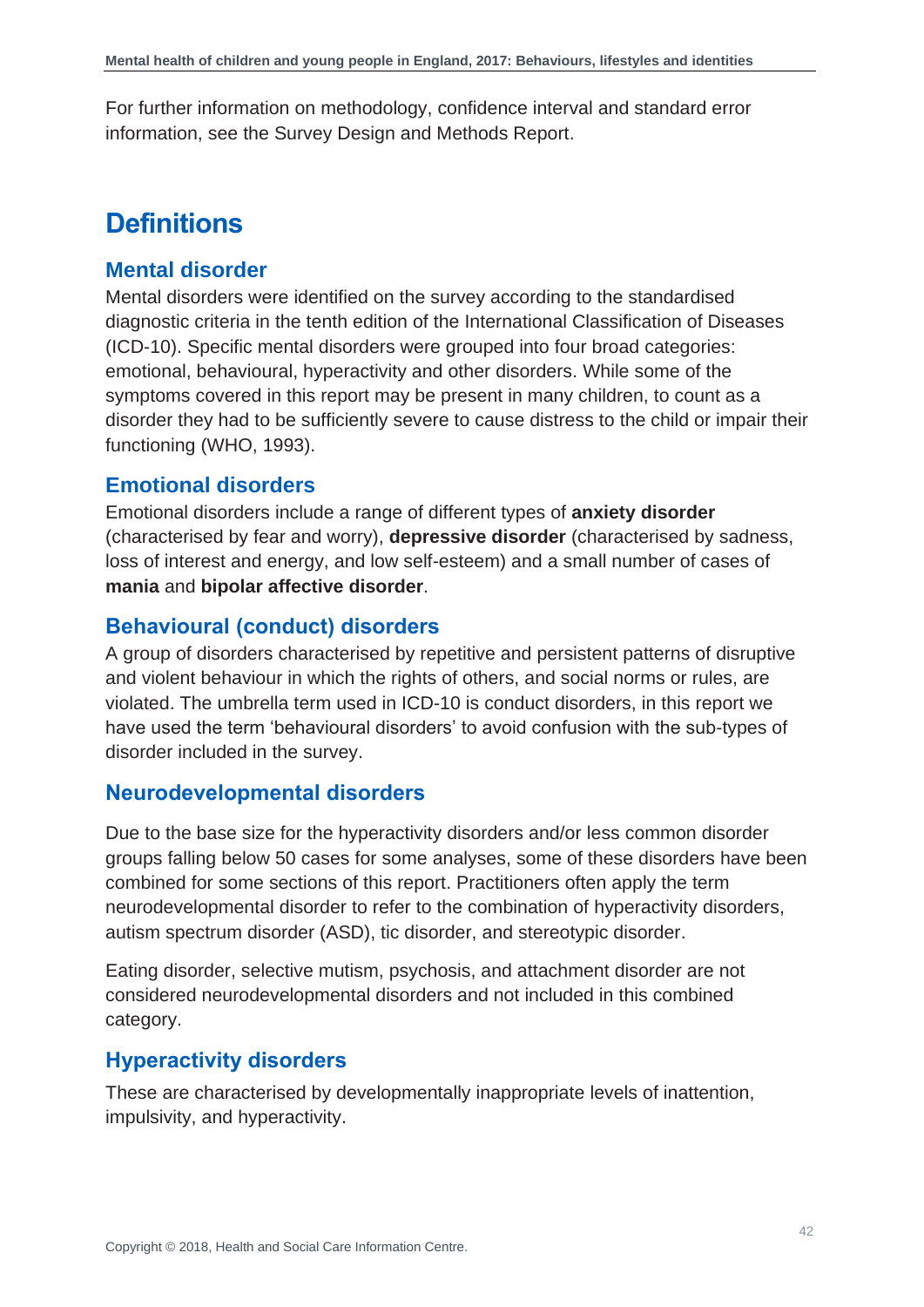### **Less common disorders**

A number of less common mental and neurodevelopmental conditions were also identified on the survey. These included: autism spectrum disorders (ASD), eating disorders, tic disorders, and a number of very low prevalence conditions such as psychosis, stereotypic movement disorder, selective mutism, and attachment disorders. Feeding, sleeping, and toileting disorders were also assessed in the preschool population.

### **Social media sites**

Children and young people were presented with a list of twenty one social media sites and asked which they had used, if any. These were:

| Ask.FM                  | Instagram          |
|-------------------------|--------------------|
| Bebo                    | Jabble             |
| Blogger                 | <b>MySpace</b>     |
| Facebook                | Piczo              |
| Flickr                  | Pinterest          |
| Google Hangouts/Google+ | SnapChat           |
| hi5                     | Tumblr             |
| Twitter                 | Vimeo              |
| Vine                    | WhatsApp           |
| YouTube                 | Skype              |
| Musical.ly              | Other <sup>5</sup> |

l

<sup>&</sup>lt;sup>5</sup> 'Other' was included to capture any social media sites that were not covered in the list, due to the quickly evolving nature of social media.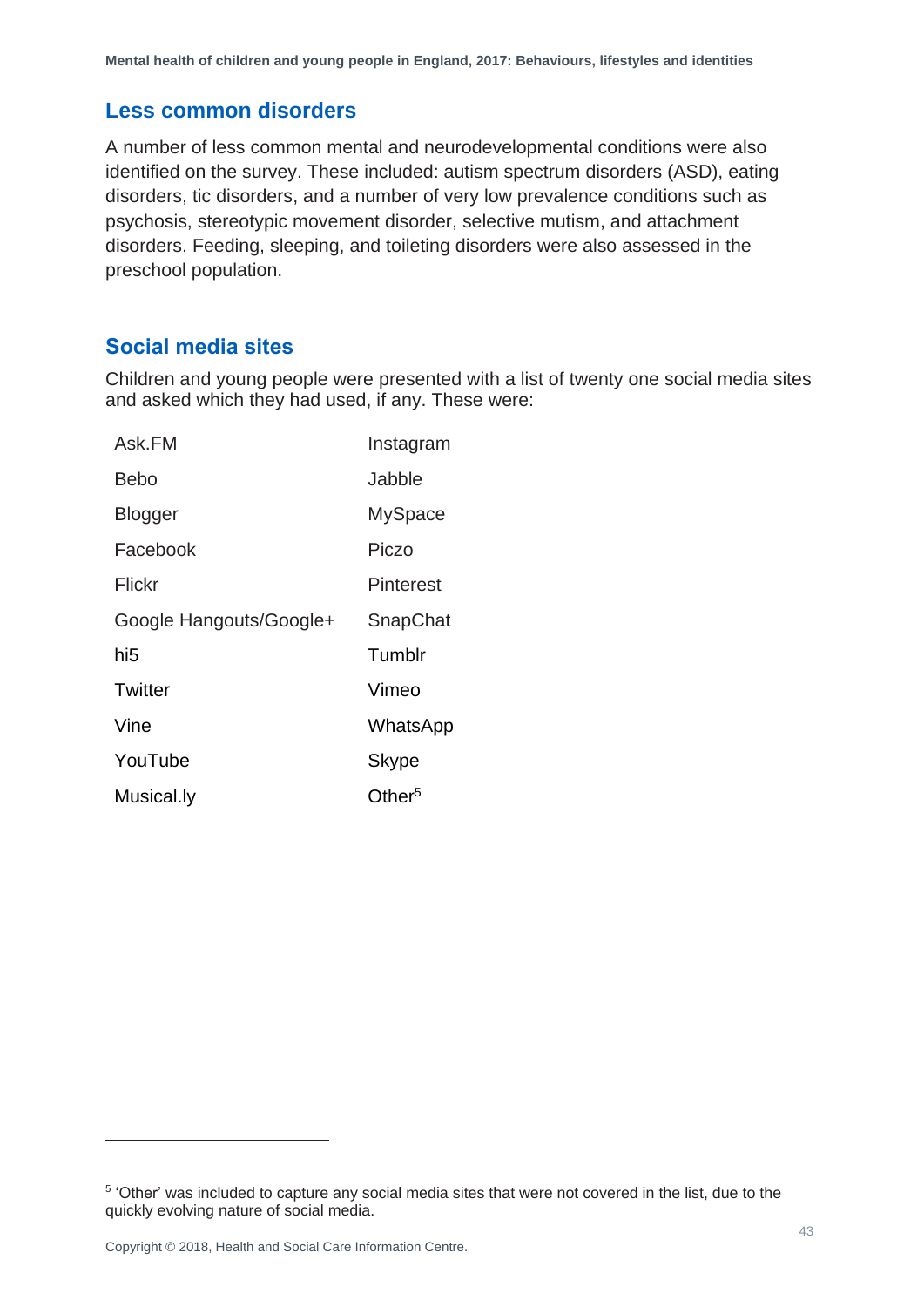### **Stressful life events**

Children and young people were presented with a list of stressful life events and asked which they had experienced, if any. These were:

- Parents had a separation due to marital difficulties or broken off a steady relationship
- Parent had a major financial crisis
- Parent had a problem with the police involving a court appearance
- Parent has had a serious physical illness
- Parent has had a serious mental illness
- A parent has died
- A brother or sister has died
- A close friend has died
- Child had a serious illness which required a stay in hospital
- Child had been in a serious accident or badly hurt in an accident
- Child or young person has broken off a steady relationship with a boy or girl (asked if aged 13 or above) / a close friendship has ended (asked if aged 5 to 12).

Questions about events or situations that are exceptionally stressful were also asked within the DAWBA. These were asked of parents of children aged 2 to 19 and of children aged 11 to 19 years old; for information on these questions, visit [http://dawba.info/.](http://dawba.info/) These questions have not been included within this report.

### **Illicit drugs**

Children and young people were presented with a list of drugs and asked which they had used, if any. These were:

- Cannabis
- Psychedelics (LSD, magic mushrooms, ketamine)
- Stimulants (cocaine, crack, ecstasy, amphetamines, poppers, mephedrone)
- Opiates (heroin, methadone)
- Other drugs (glue, gas, tranquilisers, legal highs, laughing gas, other).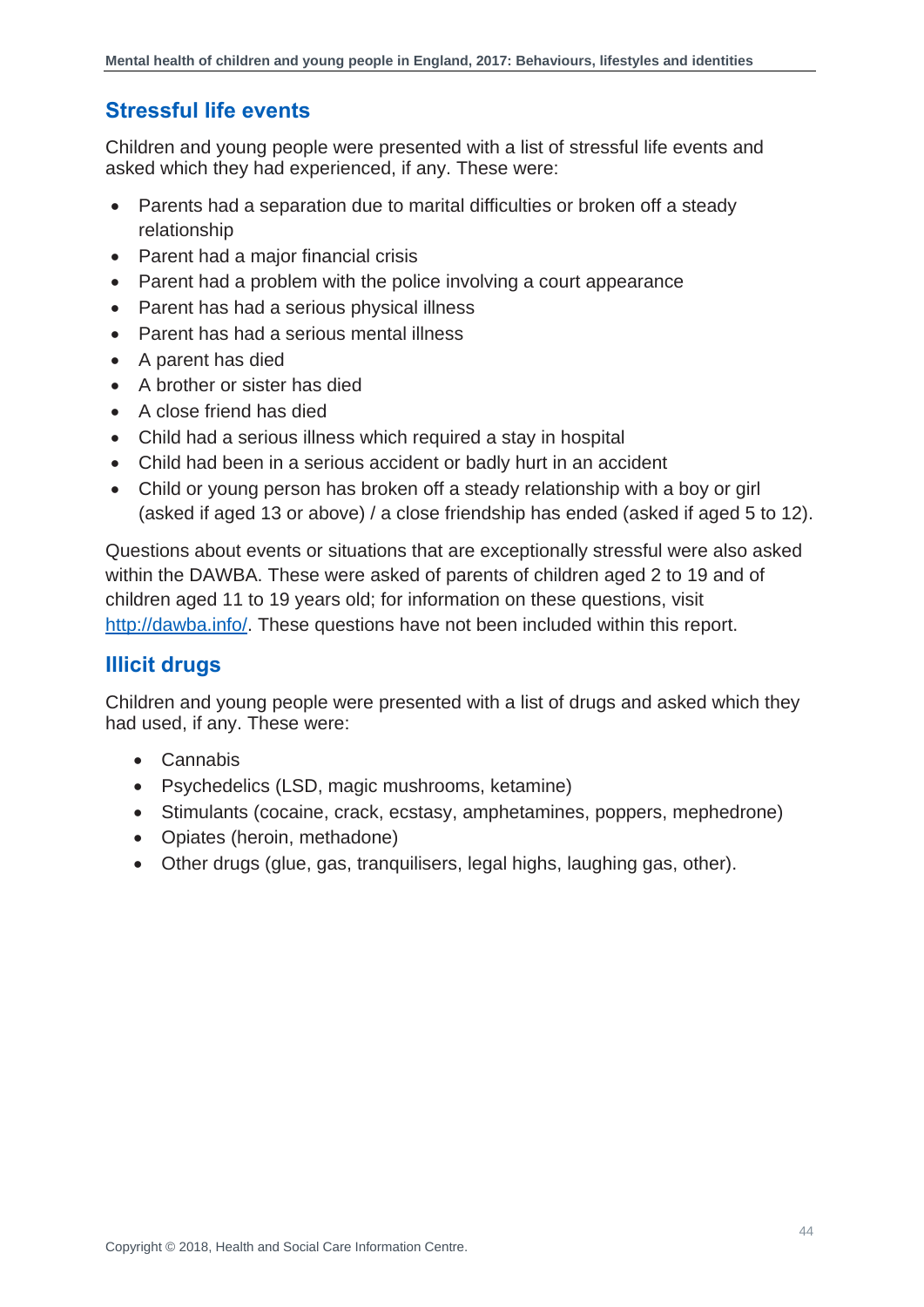### <span id="page-44-0"></span>**References**

Barker M, Richards C, Jones R. (2012) *The Bisexuality Report: Bisexual inclusion in LGBT equality and diversity.* Open University Press. [http://www.open.ac.uk/ccig/sites/www.open.ac.uk.ccig/files/The%20BisexualityReport](http://www.open.ac.uk/ccig/sites/www.open.ac.uk.ccig/files/The%20BisexualityReport%20Feb.2012_0.pdf) [%20Feb.2012\\_0.pdf](http://www.open.ac.uk/ccig/sites/www.open.ac.uk.ccig/files/The%20BisexualityReport%20Feb.2012_0.pdf)

Booker C, Kelly Y, Sacker A. Gender differences in the associations between age trends of social media interactions and well-being among 10-15 year olds in the UK. *BMC Public Health*, 2018; 18(321).

Byrne S, Brindal E, Williams G et al. (2018) *E-cigarettes, smoking and health. A Literature Review Update*. Australia, CSIRO**.** 

Carers Trust (2016) *Invisible and in distress: prioritising the mental health of England's young carers.* 

[https://carers.org/sites/default/files/invisibleandindistress\\_report.pdf](https://carers.org/sites/default/files/invisibleandindistress_report.pdf)

Centre for Mental Health (2018). *Social media, young people and mental health.* [www.centreformentalhealth.org.uk/social-media-young-people-and-mental-health](http://www.centreformentalhealth.org.uk/social-media-young-people-and-mental-health)

Chakraborty A, McManus S, Brugha T et al. Mental health of the non-heterosexual population of England. *The British Journal of Psychiatry,* 2011; 198(2): pp. 143-148.

Chan MK, Bhatti H, Meader N et al. Predicting suicide following self-harm: systematic review of risk factors and risk scales. *The British Journal of Psychiatry,* 2016; 209(4): pp. 277-283.

The Children's Society. (2017) *The Good Childhood Report 2017*. London: The Children's Society. [https://www.childrenssociety.org.uk/sites/default/files/the-good](https://www.childrenssociety.org.uk/sites/default/files/the-good-childhood-report-2017_full-report_0.pdf)[childhood-report-2017\\_full-report\\_0.pdf](https://www.childrenssociety.org.uk/sites/default/files/the-good-childhood-report-2017_full-report_0.pdf)

The Children's Society. (2018) *The Good Childhood Report 2018*. London: The Children's Society.

[https://www.childrenssociety.org.uk/sites/default/files/the\\_good\\_childhood\\_report\\_full](https://www.childrenssociety.org.uk/sites/default/files/the_good_childhood_report_full_2018.pdf) [\\_2018.pdf](https://www.childrenssociety.org.uk/sites/default/files/the_good_childhood_report_full_2018.pdf)

The Children's Society and Barnardo's. (2018) *Factors affecting children's mental health over time.* [https://www.childrenssociety.org.uk/sites/default/files/usoc-mental](https://www.childrenssociety.org.uk/sites/default/files/usoc-mental-health-briefing-2018.pdf)[health-briefing-2018.pdf](https://www.childrenssociety.org.uk/sites/default/files/usoc-mental-health-briefing-2018.pdf)

Crush E, Arseneault L, Moffitt T et al. Protective factors for psychotic experiences amongst adolescents exposed to multiple forms of victimization. *Journal of Psychiatric Research,* 2018; 104: pp. 32-38.

Foster K. One-third of children of parents with severe mental illness are at risk of developing severe mental illness. *Evidence-Based Mental Health*, 2014; 17(3).

Goodman R, Ford T, Richards H et al. The Development and Wellbeing Assessment: description and initial validation of an integrated assessment of child and adolescent psychopathology. *The Journal of Child Psychology and Psychiatry*, 2000; 41(5): pp. 645-655.

Goodyer I, Wright C and Altham P. The Friendships and Recent Life Events of Anxious and Depressed School-Age-Children. *British Journal of Psychiatry,* 1990; 156(5), pp. 689–698.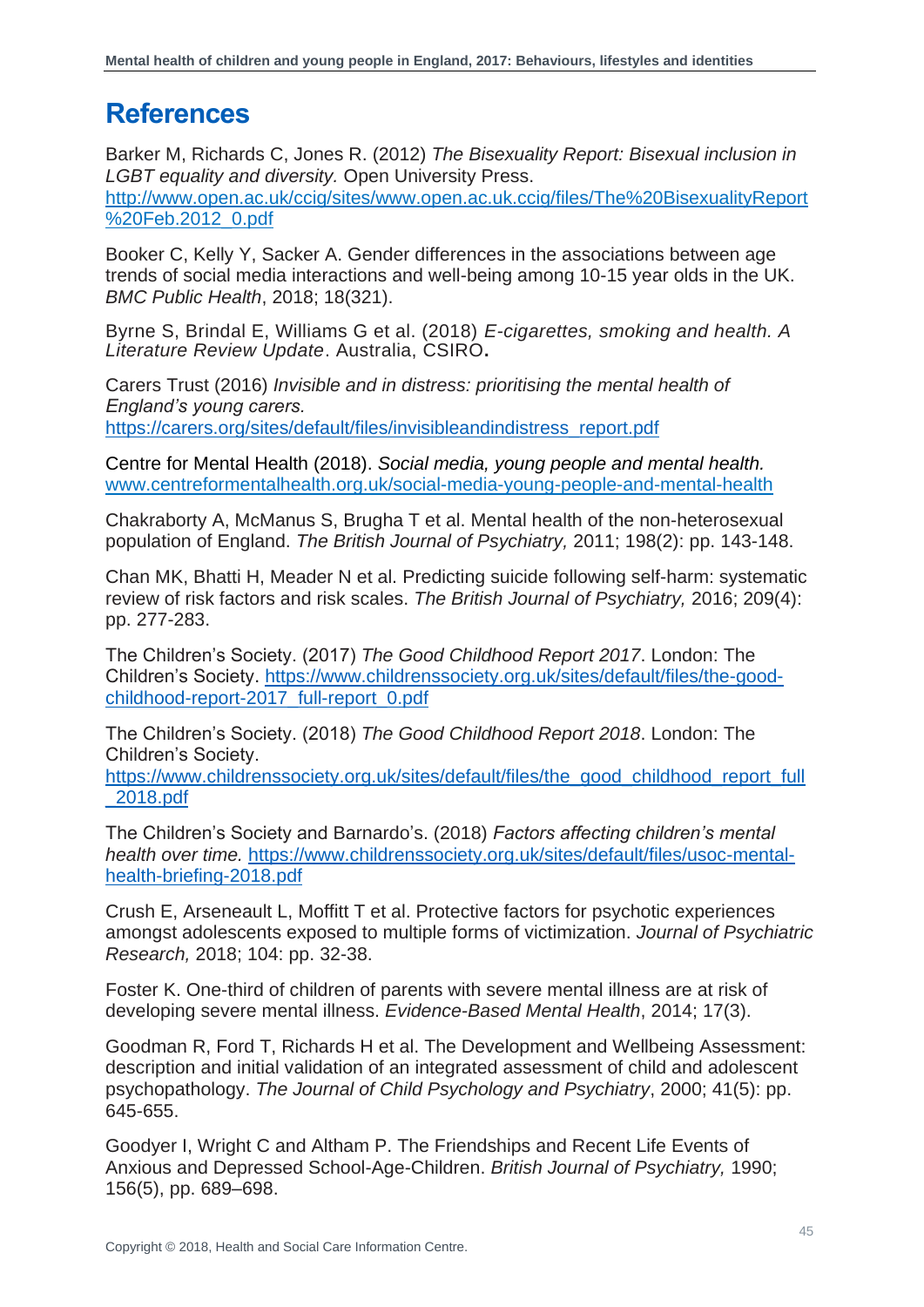Green H, Maginnity A, Meltzer H et al. (2005) *Mental health of children and young people in Great Britain*. London, TSO.<https://digital.nhs.uk/catalogue/PUB06116>

Guasp A. (2012) *The School Report: The Experiences of Young Gay People in Britain's Schools*. Stonewall. [https://www.stonewall.org.uk/sites/default/files/The\\_School\\_Report\\_\\_2012\\_.pdf](https://www.stonewall.org.uk/sites/default/files/The_School_Report__2012_.pdf)

Hagell A. (2016) *The connections between young people's mental health and sport participation: Scoping the evidence*. London: AYPH

Hawton K, James A. ABC of adolescence: Suicide and deliberate self-harm in young people. *British Medical Journal,* 2005; 330(7496): p. 891.

Hayes J, Chakraborty A, McManus S, Bebbington P, Brugha T, Nicholson S, King M. Prevalence of same-sex behavior and orientation in England: Results from a National Survey. *Archives of Sexual Behaviour*, 2012; 41: 631-639.

Henderson C, Robinson E, Evans-Lacko S et al. Relationships between anti-stigma programme awareness, disclosure comfort and intended help-seeking regarding a mental health problem. *British Journal of Psychiatry*, 2017; 211(5): pp. 316-322.

HM Government. (2012) *Preventing suicide in England: A cross-government outcomes strategy to save lives*.

[https://assets.publishing.service.gov.uk/government/uploads/system/uploads/attachm](https://assets.publishing.service.gov.uk/government/uploads/system/uploads/attachment_data/file/430720/Preventing-Suicide-.pdf) [ent\\_data/file/430720/Preventing-Suicide-.pdf](https://assets.publishing.service.gov.uk/government/uploads/system/uploads/attachment_data/file/430720/Preventing-Suicide-.pdf)

Kumpulainen K, Räsänen E. Children involved in bullying at elementary school age: their psychiatric symptoms and deviance in adolescence: an epidemiological sample. *Child Abuse & Neglect*, 2000; 24(12): pp. 1567-1577.

Lakey J, Smith N, Oskala A et al. (2017) *Culture, sport and wellbeing: Findings from the Understanding Society youth survey.* [http://www.natcen.ac.uk/our](http://www.natcen.ac.uk/our-research/research/culture-sport-and-wellbeing/)[research/research/culture-sport-and-wellbeing/](http://www.natcen.ac.uk/our-research/research/culture-sport-and-wellbeing/)

Lereya ST, Winsper C, Heron J et al. Being bullied during childhood and the prospective pathways to self-harm in late adolescence. *Journal of the American Academy of Child & Adolescent Psychiatry*, 2013; 52(6): pp. 608-618.

McNeill A, Brose LS, Calder R, Bauld L, Robson D. (2018) *Evidence review of ecigarettes and heated tobacco products 2018: A report commissioned by Public Health England.* London: Public Health England. [https://assets.publishing.service.gov.uk/government/uploads/system/uploads/attachm](https://assets.publishing.service.gov.uk/government/uploads/system/uploads/attachment_data/file/684963/Evidence_review_of_e-cigarettes_and_heated_tobacco_products_2018.pdf) [ent\\_data/file/684963/Evidence\\_review\\_of\\_e](https://assets.publishing.service.gov.uk/government/uploads/system/uploads/attachment_data/file/684963/Evidence_review_of_e-cigarettes_and_heated_tobacco_products_2018.pdf)[cigarettes\\_and\\_heated\\_tobacco\\_products\\_2018.pdf](https://assets.publishing.service.gov.uk/government/uploads/system/uploads/attachment_data/file/684963/Evidence_review_of_e-cigarettes_and_heated_tobacco_products_2018.pdf)

Mind. (2013) *LGBTQ mental health.* [https://www.mind.org.uk/information](https://www.mind.org.uk/information-support/guides-to-support-and-services/lgbtq-mental-health/about-lgbtq-mental-health)[support/guides-to-support-and-services/lgbtq-mental-health/about-lgbtq-mental-health](https://www.mind.org.uk/information-support/guides-to-support-and-services/lgbtq-mental-health/about-lgbtq-mental-health)

Morgan C, Webb RT, Carr MJ, et al. Incidence, clinical management and mortality risk following self harm among children and adolescents: cohort study in primary care. *British Medical Journal*, 2017; 359.

NHS Digital. (2016) *Health Survey for England 2015.* Leeds, NHS Digital. [https://digital.nhs.uk/data-and-information/publications/statistical/health-survey-for](https://digital.nhs.uk/data-and-information/publications/statistical/health-survey-for-england/health-survey-for-england-2015)[england/health-survey-for-england-2015](https://digital.nhs.uk/data-and-information/publications/statistical/health-survey-for-england/health-survey-for-england-2015)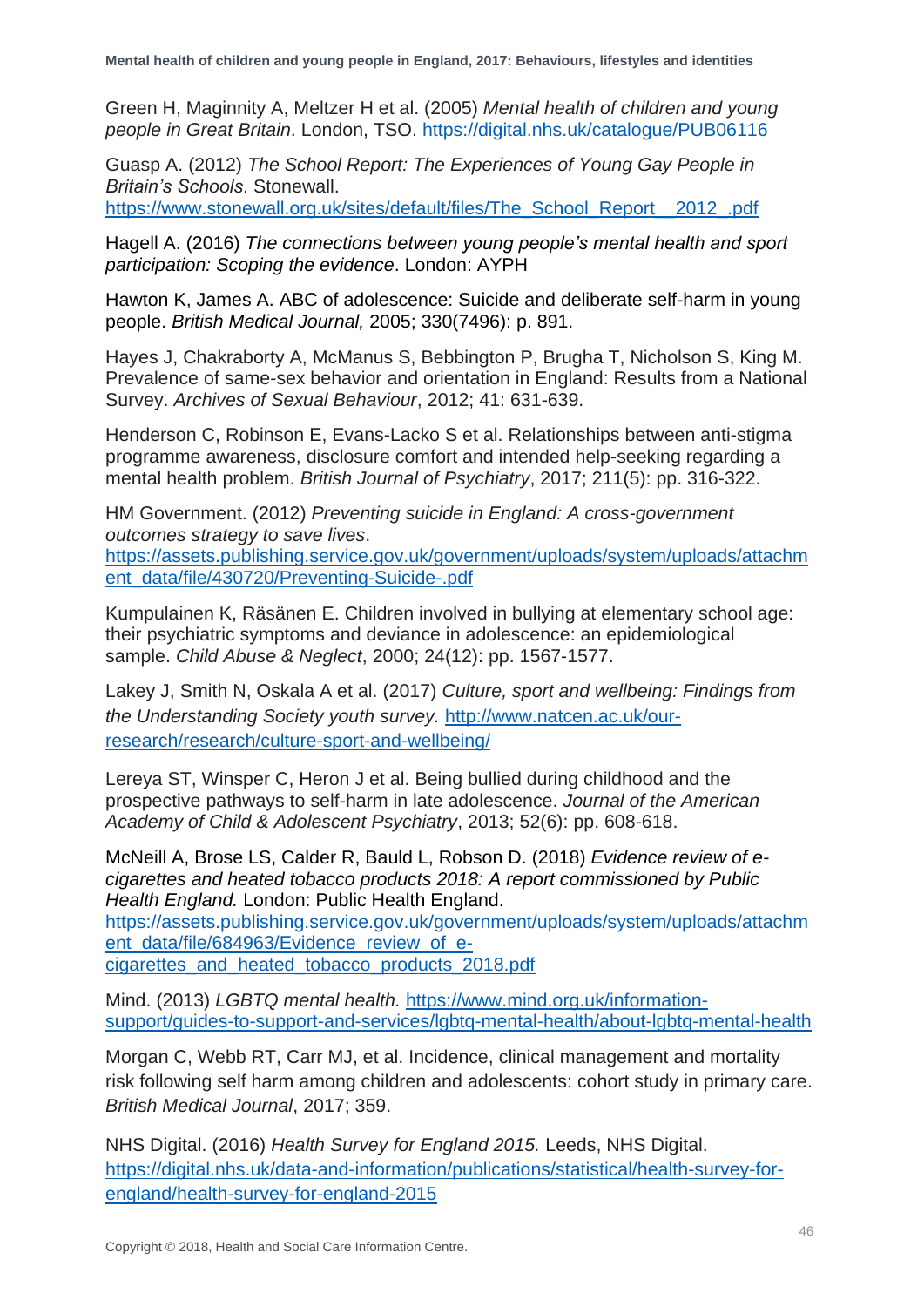NHS Digital. (2017) *Health Survey for England 2016.* Leeds, NHS Digital. [https://digital.nhs.uk/data-and-information/publications/statistical/health-survey-for](https://digital.nhs.uk/data-and-information/publications/statistical/health-survey-for-england/health-survey-for-england-2016)[england/health-survey-for-england-2016](https://digital.nhs.uk/data-and-information/publications/statistical/health-survey-for-england/health-survey-for-england-2016)

NHS Digital. (2018) *Smoking, Drinking and Drug Use among Young People, 2016.*  Leeds, NHS Digital. [https://digital.nhs.uk/data-and-information/areas-of](https://digital.nhs.uk/data-and-information/areas-of-interest/public-health/smoking-drinking-and-drug-use-among-young-people-in-england)[interest/public-health/smoking-drinking-and-drug-use-among-young-people-in](https://digital.nhs.uk/data-and-information/areas-of-interest/public-health/smoking-drinking-and-drug-use-among-young-people-in-england)[england](https://digital.nhs.uk/data-and-information/areas-of-interest/public-health/smoking-drinking-and-drug-use-among-young-people-in-england)

NHS Choices. *Overview: Self-harm*.<https://www.nhs.uk/conditions/self-harm/>

Nitkowski D, Petermann F. Non-suicidal self-injury and comorbid mental disorders: a review. *Fortschritte der Neurologie-Psychiatrie*, 2011; 79(1): pp.9-20.

Ofcom. (2017) *Children and parents: Media use and attitudes report 2017. [https://www.ofcom.org.uk/research-and-data/media-literacy](https://www.ofcom.org.uk/research-and-data/media-literacy-research/childrens/children-parents-2017)[research/childrens/children-parents-2017](https://www.ofcom.org.uk/research-and-data/media-literacy-research/childrens/children-parents-2017)*

Reijntjes A, Kamphuis JH, Prinzie P et al. Peer victimization and internalizing problems in children: A meta-analysis of longitudinal studies. *Child Abuse & Neglect*, 2010; 34(4): pp. 244-252.

Rodway C, Tham SG, Ibrahim S et al. Suicide in children and young people in England: a consecutive case series. *The Lancet Psychiatry*, 2016; 3(8): pp. 751-759.

Sampasa-Kanyinga H, Lewis R. Frequent use of social networking site is associated with poor psychological functioning among children and adolescents*. Cyberpsychology, Behavior, and Social Networking*. 2015; 18(7): pp. 380-385. [http://doi.org/10.1089/cyber.2015.0055](https://doi.org/10.1089/cyber.2015.0055)

Sawyer SM, Azzopardi PS, Wickremarathne D et al. The Age of Adolescence. *The Lancet: Child and Adolescent Health*, 2018; 2(3): pp. 223-228.

Shifren K, Kachorek L. Does early caregiving matter? The effects on young caregivers' adult mental health. *International Journal of Behavioral Development*, 2003; 27(4): pp. 338-346, DOI: [10.1080/01650250244000371](https://doi.org/10.1080/01650250244000371)

Stevenson A. (ed.) (2010) *Oxford Dictionary of English*. Oxford University Press.

Thomas HJ, Connor JP, Lawrence DM et al. Prevalence and correlates of bullying victimisation and perpetration in a nationally representative sample of Australian youth. *Australian & New Zealand Journal of Psychiatry*, 2017; 51(9): pp. 909-920.

Tippett N, Lereya T, Wolke D. (2015) 'Individual and Social Determinants of Bullying and Cyberbullying' in Vollink T, Dehue F, McGuckin C. (eds). *Cyberbullying: From theory to intervention*. Routledge.

University of Liverpool. (2016) *Traumatic life events biggest cause of anxiety, depression.* <https://www.sciencedaily.com/releases/2013/10/131016213223.htm>

World Health Organization. (1993) *The ICD-10 classification of mental and behavioural disorders: diagnostic criteria for research* (Vol. 2).